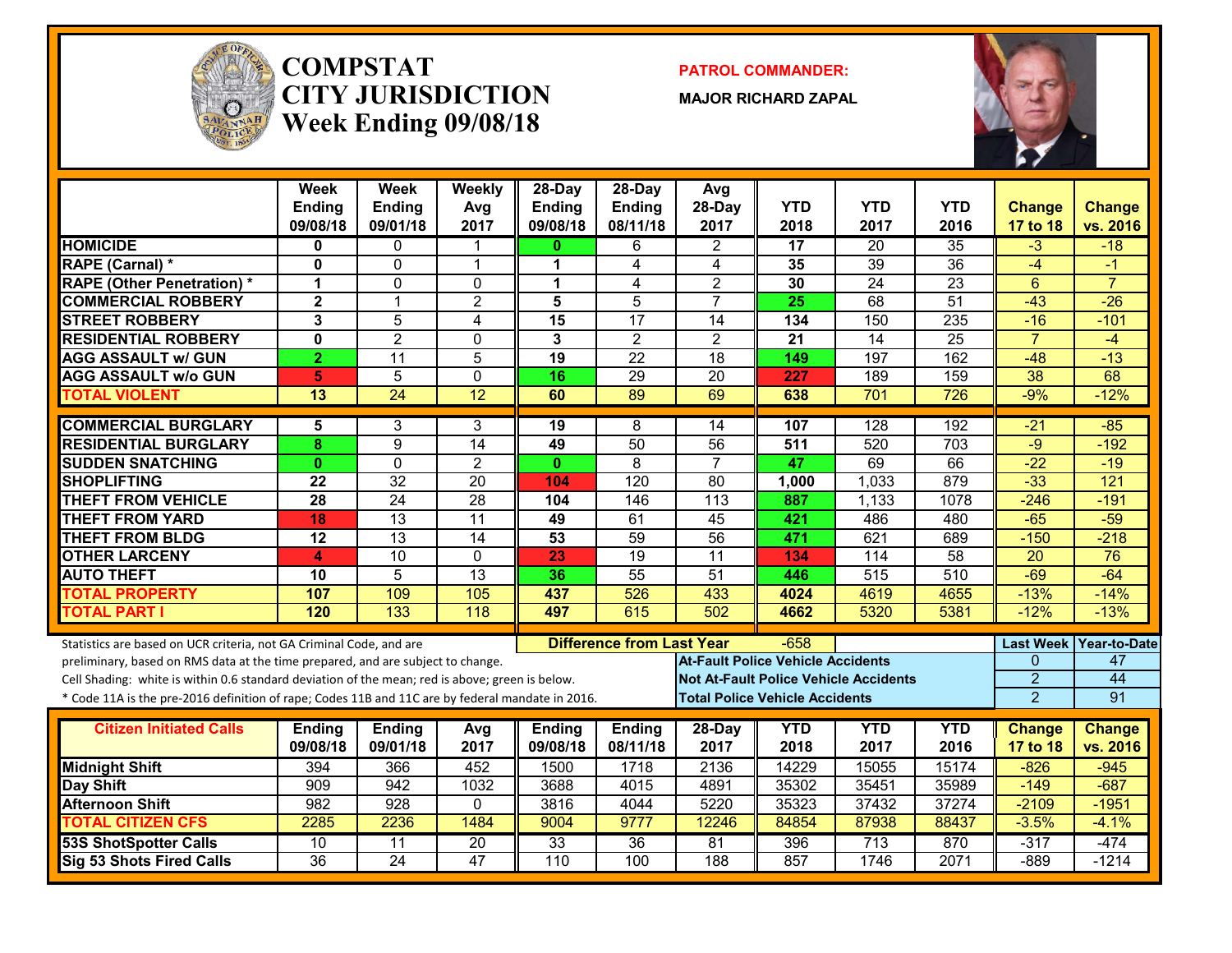

#### **COMPSTATNORTH PRECINCTWeek Ending 09/08/18**

**PRECINCT COMMANDER:**

**CAPT. CARY HILL**



|                                                                                                  | Week<br><b>Ending</b><br>9/8/18 | <b>Week</b><br><b>Ending</b><br>9/1/18 | Weekly<br>Avg<br>2017 | 28-Day<br><b>Ending</b><br>9/8/18 | 28-Day<br><b>Ending</b><br>8/11/18 | Avg<br>28-Day<br>2017                    | <b>YTD</b><br>2018                    | YTD<br>2017                                  | <b>YTD</b><br>2016 | <b>Change</b><br>17 to 18 | <b>Change</b><br>vs. 2016 |
|--------------------------------------------------------------------------------------------------|---------------------------------|----------------------------------------|-----------------------|-----------------------------------|------------------------------------|------------------------------------------|---------------------------------------|----------------------------------------------|--------------------|---------------------------|---------------------------|
| <b>HOMICIDE</b>                                                                                  | 0                               | $\Omega$                               | $\mathbf{0}$          | 0                                 | $\overline{2}$                     | $\mathbf{0}$                             | 4                                     | 3                                            | $\overline{2}$     | 1                         | $\overline{2}$            |
| RAPE (Carnal) *                                                                                  | 0                               | $\Omega$                               | $\Omega$              | $\mathbf{0}$                      | $\Omega$                           | $\overline{1}$                           | 8                                     | 14                                           | 12                 | $-6$                      | $-4$                      |
| <b>RAPE (Other Penetration) *</b>                                                                | 1                               | $\Omega$                               | 0                     | 4                                 | 1                                  | $\mathbf{0}$                             | 5                                     | 4                                            | 5                  | $\overline{1}$            | $\Omega$                  |
| <b>COMMERCIAL ROBBERY</b>                                                                        | 1                               | $\Omega$                               | $\mathbf 0$           | 1                                 | 0                                  | -1                                       | 5.                                    | $\overline{11}$                              | $\overline{7}$     | $-6$                      | $-2$                      |
| <b>STREET ROBBERY</b>                                                                            | 1                               | $\overline{2}$                         | $\mathbf{1}$          | 6                                 | 5                                  | 4                                        | 42                                    | $\overline{55}$                              | $\overline{97}$    | $-13$                     | $-55$                     |
| <b>RESIDENTIAL ROBBERY</b>                                                                       | 0                               | $\mathbf 0$                            | 0                     | 0                                 | $\mathbf 0$                        | $\mathbf{0}$                             | 4                                     | 1                                            | 5                  | 3                         | $-1$                      |
| <b>AGG ASSAULT w/ GUN</b>                                                                        | 0                               | 5                                      | $\mathbf{1}$          | 8                                 | 3                                  | 4                                        | 36                                    | 42                                           | 33                 | $-6$                      | 3                         |
| <b>AGG ASSAULT w/o GUN</b>                                                                       | $\mathbf{2}$                    | $\mathbf{1}$                           | $\mathbf 0$           | 4                                 | 11                                 | 6                                        | 74                                    | 47                                           | 48                 | $\overline{27}$           | $\overline{26}$           |
| <b>TOTAL VIOLENT</b>                                                                             | 5                               | 8                                      | 3                     | $\overline{20}$                   | $\overline{22}$                    | $\overline{17}$                          | 178                                   | 177                                          | 209                | 1%                        | $-15%$                    |
| <b>COMMERCIAL BURGLARY</b>                                                                       | 1                               | $\mathbf{0}$                           | 1                     | 3                                 | 3                                  | 4                                        | $\overline{23}$                       | 38                                           | 40                 | $-15$                     | $-17$                     |
| <b>RESIDENTIAL BURGLARY</b>                                                                      | $\mathbf{2}$                    | 3                                      | $\overline{2}$        | 10                                | $\overline{2}$                     | $\overline{7}$                           | 60                                    | 54                                           | 75                 | $6\phantom{1}$            | $-15$                     |
| <b>SUDDEN SNATCHING</b>                                                                          | $\bf{0}$                        | $\Omega$                               | 1                     | $\mathbf{0}$                      | 3                                  | 3                                        | 23                                    | 36                                           | 35                 | $-13$                     | $-12$                     |
| <b>SHOPLIFTING</b>                                                                               | $\mathbf 2$                     | 4                                      | 3                     | 10                                | $\overline{17}$                    | $\overline{12}$                          | 179                                   | $\overline{142}$                             | 138                | $\overline{37}$           | $\overline{41}$           |
| <b>THEFT FROM VEHICLE</b>                                                                        | 5                               | 6                                      | $6\phantom{1}$        | 23                                | 31                                 | 24                                       | 184                                   | 271                                          | 358                | $-87$                     | $-174$                    |
| <b>THEFT FROM YARD</b>                                                                           | $\overline{7}$                  | $\overline{5}$                         | 3                     | 16                                | 9                                  | $\overline{11}$                          | $\overline{112}$                      | 153                                          | 155                | $-41$                     | $-43$                     |
| <b>THEFT FROM BLDG</b>                                                                           | 4                               | 3                                      | $\overline{4}$        | $\overline{21}$                   | $\overline{14}$                    | $\overline{15}$                          | 131                                   | 180                                          | 207                | $-49$                     | $-76$                     |
| <b>OTHER LARCENY</b>                                                                             | $\mathbf{0}$                    | $\overline{5}$                         | $\mathbf 0$           | $\overline{7}$                    | 6                                  | $\overline{2}$                           | 33                                    | $\overline{31}$                              | 18                 | $\overline{2}$            | $\overline{15}$           |
| <b>AUTO THEFT</b>                                                                                | 1                               | $\mathbf{1}$                           | 3                     | 8                                 | 14                                 | $\overline{12}$                          | $\overline{91}$                       | 133                                          | 136                | $-42$                     | $-45$                     |
| <b>TOTAL PROPERTY</b>                                                                            | 22                              | $\overline{27}$                        | $\overline{22}$       | 98                                | 99                                 | $\overline{90}$                          | 836                                   | 1038                                         | 1162               | $-19%$                    | $-28%$                    |
| <b>TOTAL PART I</b>                                                                              | $\overline{27}$                 | $\overline{35}$                        | $\overline{25}$       | 118                               | 121                                | 107                                      | 1014                                  | 1215                                         | 1371               | $-17%$                    | $-26%$                    |
| Statistics are based on UCR criteria, not GA Criminal Code, and are                              |                                 |                                        |                       |                                   | <b>Difference from Last Year</b>   |                                          | $-201$                                |                                              |                    |                           | Last Week Year-to-Date    |
| preliminary, based on RMS data at the time prepared, and are subject to change.                  |                                 |                                        |                       |                                   |                                    | <b>At-Fault Police Vehicle Accidents</b> |                                       |                                              |                    | $\Omega$                  | 9                         |
| Cell Shading: white is within 0.6 standard deviation of the mean; red is above; green is below.  |                                 |                                        |                       |                                   |                                    |                                          |                                       | <b>Not At-Fault Police Vehicle Accidents</b> |                    | 1                         | 10                        |
| * Code 11A is the pre-2016 definition of rape; Codes 11B and 11C are by federal mandate in 2016. |                                 |                                        |                       |                                   |                                    |                                          | <b>Total Police Vehicle Accidents</b> |                                              |                    | $\overline{1}$            | 19                        |
|                                                                                                  | Week                            | Week                                   | Weekly                | 28-Day                            | 28-Day                             | Avg                                      |                                       |                                              |                    |                           |                           |
| <b>Citizen Initiated Calls</b>                                                                   | Ending                          | <b>Ending</b>                          | Avg                   | Ending                            | <b>Ending</b>                      | 28-Day                                   | <b>YTD</b>                            | <b>YTD</b>                                   | <b>YTD</b>         | <b>Change</b>             | <b>Change</b>             |
|                                                                                                  | 09/08/18                        | 09/01/18                               | 2017                  | 09/08/18                          | 08/11/18                           | 2017                                     | 2018                                  | 2017                                         | 2016               | 17 to 18                  | vs. 2016                  |
| <b>Midnight Shift</b>                                                                            | 117                             | 119                                    | 121                   | 455                               | 518                                | 484                                      | 4188                                  | 4272                                         | 4294               | $-84$                     | $-106$                    |
| <b>Day Shift</b>                                                                                 | 249                             | 230                                    | 233                   | 920                               | 1001                               | 931                                      | 8851                                  | 8285                                         | 8623               | 566                       | $\overline{228}$          |
| <b>Afternoon Shift</b>                                                                           | $\overline{232}$                | 233                                    | $\mathbf 0$           | 948                               | 992                                | 1010                                     | 8578                                  | 8731                                         | 8821               | $-153$                    | $-243$                    |
| <b>TOTAL CITIZEN CFS</b>                                                                         | 598                             | 582                                    | 354                   | 2323                              | 2511                               | 2425                                     | 21617                                 | 21288                                        | 21738              | 1.5%                      | $-0.6%$                   |
| <b>53S ShotSpotter Calls</b>                                                                     | -1                              | 1                                      | 3                     | 5                                 | 6                                  | $\overline{12}$                          | 53                                    | 101                                          | 133                | $-48$                     | $-80$                     |
| Sig 53 Shots Fired Calls                                                                         | 10                              | 8                                      | $\overline{7}$        | 29                                | $\overline{17}$                    | 29                                       | 231                                   | 251                                          | 327                | $-20$                     | $-96$                     |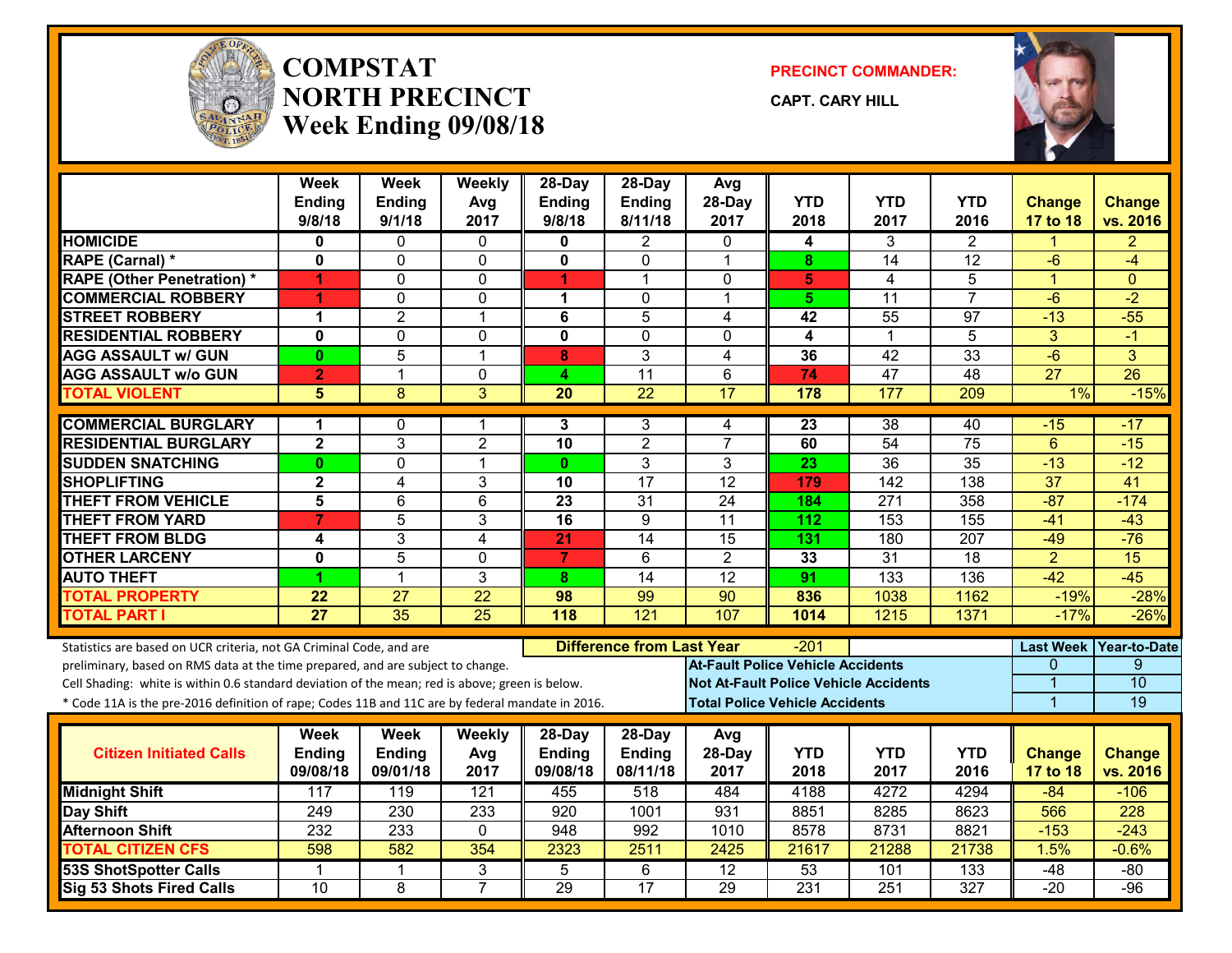# **BEAT 21 North Precinct Week Ending 09/08/18**

|                                              |                                  |                                  | <b>Last 4 Weeks</b> |                   | 28 Days       | 28 Day      |                |                |                |                      |                      |
|----------------------------------------------|----------------------------------|----------------------------------|---------------------|-------------------|---------------|-------------|----------------|----------------|----------------|----------------------|----------------------|
|                                              | Ending                           | <b>Ending</b>                    | <b>Ending</b>       | <b>Ending</b>     | <b>Ending</b> | Average     | <b>YTD</b>     | <b>YTD</b>     | <b>YTD</b>     | <b>Change</b>        | <b>Change</b>        |
|                                              | 08/18/18                         | 08/25/18                         | 09/01/18            | 09/08/18          | 09/08/18      | 2017        | 2018           | 2017           | 2016           | 17 to 18             | vs. 2016             |
| <b>HOMICIDE</b>                              | $\mathbf{0}$                     | 0                                | $\mathbf{0}$        | 0                 | $\mathbf{0}$  | 0.0         | $\mathbf{0}$   | $\Omega$       | $\Omega$       | $\mathbf{0}$         | $\mathbf{0}$         |
| RAPE (Carnal) *                              | $\Omega$                         | 0                                | $\mathbf 0$         | $\Omega$          | 0             | 0.1         | $\mathbf{0}$   | $\Omega$       | $\mathbf{1}$   | $\mathbf{0}$         | $-1$                 |
| <b>RAPE (Other Penetration) *</b>            | $\Omega$                         | $\Omega$                         | $\mathbf 0$         | $\Omega$          | $\Omega$      | 0.0         | $\mathbf{1}$   | 0              | $\Omega$       | $\blacktriangleleft$ | $\blacktriangleleft$ |
| <b>COMMERCIAL ROBBERY</b>                    | 0                                | 0                                | $\mathbf 0$         | 0                 | 0             | 0.1         | $\mathbf{0}$   | $\mathbf{1}$   | $\mathbf{1}$   | $-1$                 | $-1$                 |
| <b>STREET ROBBERY</b>                        | $\mathbf{0}$                     | 0                                | $\mathbf{0}$        | $\Omega$          | 0             | 0.2         | $\mathbf{0}$   | $\overline{2}$ | 0              | $-2$                 | $\Omega$             |
| <b>RESIDENTIAL ROBBERY</b>                   | $\Omega$                         | 0                                | $\mathbf 0$         | $\Omega$          | $\Omega$      | 0.0         | $\Omega$       | $\Omega$       | 0              | $\mathbf{0}$         | $\mathbf{0}$         |
| <b>AGG ASSAULT w/ GUN</b>                    | $\Omega$                         | $\Omega$                         | $\mathbf 0$         | $\Omega$          | 0             | 0.2         | $\overline{2}$ | $\mathbf{1}$   | 0              | $\mathbf{1}$         | $\overline{2}$       |
| <b>AGG ASSAULT w/o GUN</b>                   | 0                                | 0                                | $\mathbf 0$         | $\Omega$          | 0             | 0.2         | 3              | $\mathbf{1}$   | 3              | $\overline{2}$       | $\overline{0}$       |
| <b>TOTAL VIOLENT</b>                         | $\mathbf{0}$                     | $\mathbf{0}$                     | $\mathbf{0}$        | $\mathbf{0}$      | $\mathbf{0}$  | 0.7         | 6              | 5              | 5              | 20%                  | 20%                  |
| <b>COMMERCIAL BURGLARY</b>                   | $\Omega$                         | 1                                | $\mathbf{0}$        | 0                 | $\mathbf{1}$  | 0.2         | 3              | 2              | $\overline{2}$ | $\mathbf 1$          | $\mathbf{1}$         |
| <b>RESIDENTIAL BURGLARY</b>                  | $\mathbf{0}$                     | $\mathbf{1}$                     | $\mathbf{1}$        |                   | 3             | 1.1         | 11             | 9              | 6              | $\overline{2}$       | 5                    |
|                                              |                                  | 0                                | $\mathbf 0$         | $\mathbf{1}$<br>0 |               |             | $\mathbf{0}$   |                |                |                      | $\overline{0}$       |
| <b>ISUDDEN SNATCHING</b>                     | $\mathbf{0}$                     |                                  |                     |                   |               |             |                |                |                |                      |                      |
|                                              |                                  |                                  |                     |                   | 0             | 0.1         |                | $\mathbf{1}$   | 0              | $-1$                 |                      |
| <b>SHOPLIFTING</b>                           | $\mathbf{0}$                     | 0                                | $\mathbf 0$         | 0                 | $\Omega$      | 0.2         | $\overline{2}$ | $\overline{2}$ | 0              | $\mathbf{0}$         | $\overline{2}$       |
| <b>THEFT FROM VEHICLE</b>                    | $\Omega$                         | 0                                | $\mathbf{1}$        | $\Omega$          | $\mathbf{1}$  | 2.8         | 25             | 19             | 14             | 6                    | 11                   |
| <b>THEFT FROM YARD</b>                       | 0                                | $\Omega$                         | $\mathbf 0$         | $\Omega$          | 0             | 1.2         | 13             | 12             | 15             | $\mathbf{1}$         | $-2$                 |
| <b>THEFT FROM BLDG</b>                       | $\mathbf{0}$                     | 0                                | 1                   | 0                 | $\mathbf{1}$  | 3.0         | 11             | 34             | 22             | $-23$                | $-11$                |
| <b>OTHER LARCENY</b>                         | $\mathbf{1}$                     | 0                                | 3                   | 0                 | 4             | 0.2         | 10             | 3              | 3              | $\overline{7}$       | $\overline{7}$       |
| <b>AUTO THEFT</b>                            | $\mathbf{1}$                     | 0                                | $\mathbf 0$         | 0                 | $\mathbf{1}$  | 1.1         | 12             | 10             | 13             | $\overline{2}$       | $-1$                 |
| <b>TOTAL PROPERTY</b><br><b>TOTAL PART I</b> | $\overline{2}$<br>$\overline{2}$ | $\overline{2}$<br>$\overline{2}$ | $6\phantom{1}$<br>6 | $\mathbf{1}$      | 11<br>11      | 9.7<br>10.4 | 87<br>93       | 92<br>97       | 75<br>80       | $-5%$<br>$-4%$       | 16%<br>16%           |

 **Difference from Last Year**‐4

Statistics are based on UCR criteria, not GA Criminal Code.

\* Rape Code 11A is the historical definition of rape (aka Legacy Rape); Rape Codes 11B and 11C are those moved from Part II to Part I in 2017.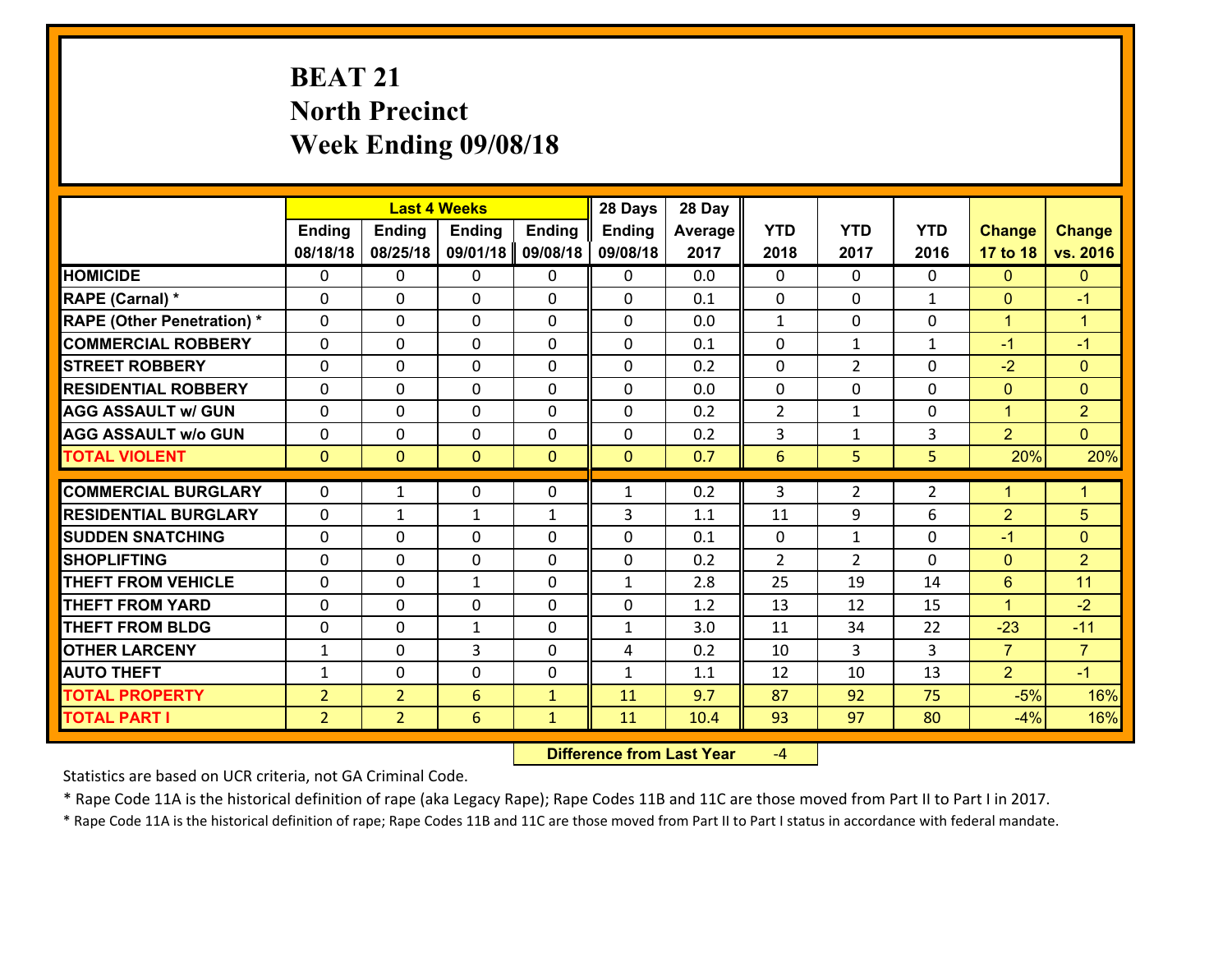# **BEAT 22 North Precinct Week Ending 09/08/18**

|                                   |                 |                | <b>Last 4 Weeks</b> |                | 28 Days        | 28 Day  |                |                |                |                |                      |
|-----------------------------------|-----------------|----------------|---------------------|----------------|----------------|---------|----------------|----------------|----------------|----------------|----------------------|
|                                   | <b>Ending</b>   | <b>Ending</b>  | <b>Ending</b>       | <b>Ending</b>  | <b>Ending</b>  | Average | <b>YTD</b>     | <b>YTD</b>     | <b>YTD</b>     | <b>Change</b>  | <b>Change</b>        |
|                                   | 08/18/18        | 08/25/18       | 09/01/18            | 09/08/18       | 09/08/18       | 2017    | 2018           | 2017           | 2016           | 17 to 18       | vs. 2016             |
| <b>HOMICIDE</b>                   | $\Omega$        | 0              | 0                   | 0              | $\Omega$       | 0.0     | 3              | $\Omega$       | $\mathcal{L}$  | 3              | 1.                   |
| RAPE (Carnal) *                   | $\mathbf{0}$    | 0              | $\mathbf{0}$        | 0              | $\Omega$       | 0.2     | 2              | $\mathbf{1}$   | $\mathbf{1}$   | $\mathbf{1}$   | $\blacktriangleleft$ |
| <b>RAPE (Other Penetration) *</b> | $\Omega$        | 0              | $\mathbf{0}$        | $\Omega$       | $\Omega$       | 0.1     | 1              | $\mathbf{1}$   | 0              | $\mathbf{0}$   | $\blacktriangleleft$ |
| <b>COMMERCIAL ROBBERY</b>         | $\mathbf{0}$    | 0              | 0                   | 0              | $\Omega$       | 0.2     | $\mathbf{1}$   | $\overline{2}$ | 4              | $-1$           | $-3$                 |
| <b>STREET ROBBERY</b>             | 0               | $\mathbf{1}$   | $\mathbf 0$         | 0              | $\mathbf{1}$   | 0.8     | 8              | $\overline{7}$ | $\overline{7}$ | $\mathbf{1}$   | $\mathbf{1}$         |
| <b>RESIDENTIAL ROBBERY</b>        | $\Omega$        | $\Omega$       | $\mathbf 0$         | $\Omega$       | 0              | 0.0     | 0              | $\Omega$       | $\mathbf{1}$   | $\Omega$       | $-1$                 |
| <b>AGG ASSAULT w/ GUN</b>         | 0               | 0              | $\mathbf{1}$        | 0              | $\mathbf{1}$   | 2.2     | $\overline{7}$ | 20             | 11             | $-13$          | $-4$                 |
| <b>AGG ASSAULT w/o GUN</b>        | 0               | 0              | $\mathbf 0$         | $\mathbf 0$    | 0              | 1.8     | 16             | 10             | 12             | $6^{\circ}$    | $\overline{4}$       |
| <b>TOTAL VIOLENT</b>              | $\mathbf{0}$    | $\mathbf{1}$   | $\mathbf{1}$        | $\mathbf{0}$   | $\overline{2}$ | 5.2     | 38             | 41             | 38             | $-7%$          | 0%                   |
| <b>COMMERCIAL BURGLARY</b>        | $\Omega$        | 0              | $\mathbf{0}$        | $\Omega$       | $\Omega$       | 1.0     | 3              | 6              | 3              | $-3$           | $\Omega$             |
| <b>RESIDENTIAL BURGLARY</b>       | $\overline{2}$  | 1              | $\overline{2}$      | 0              | 5              | 2.2     | 18             | 17             | 18             | $\mathbf{1}$   | $\mathbf{0}$         |
| <b>SUDDEN SNATCHING</b>           | 0               | 0              | 0                   | 0              | 0              | 0.1     | 3              | $\mathbf{0}$   | $\mathbf{1}$   | 3              | $\overline{2}$       |
| <b>SHOPLIFTING</b>                | $\mathbf{1}$    | 0              | $\mathbf 0$         | 0              | $\mathbf{1}$   | 2.7     | 29             | 26             | 14             | 3              | 15                   |
| <b>THEFT FROM VEHICLE</b>         | 0               | $\mathbf{1}$   | $\mathbf 0$         | $\mathbf{1}$   | $\overline{2}$ | 2.8     | 27             | 25             | 26             | $\overline{2}$ | $\mathbf{1}$         |
| <b>THEFT FROM YARD</b>            | 0               | 0              | $\mathbf{1}$        | $\overline{2}$ | 3              | 1.2     | 15             | 11             | 19             | $\overline{4}$ | $-4$                 |
| <b>THEFT FROM BLDG</b>            | $\mathbf{1}$    | $\mathbf{1}$   | 1                   | 0              | 3              | 2.1     | 12             | 21             | 22             | $-9$           | $-10$                |
| <b>OTHER LARCENY</b>              | 0               | 0              | $\mathbf{1}$        | 0              | $\mathbf{1}$   | 0.4     | $\mathbf{1}$   | 3              | $\overline{2}$ | $-2$           | $-1$                 |
| <b>AUTO THEFT</b>                 | $\overline{2}$  | 0              | $\mathbf{0}$        | 0              | $\overline{2}$ | 2.6     | 22             | 25             | 26             | $-3$           | $-4$                 |
| <b>TOTAL PROPERTY</b>             | $6\phantom{1}6$ | 3              | 5                   | 3              | 17             | 15.1    | 130            | 134            | 131            | $-3%$          | $-1%$                |
| <b>TOTAL PART I</b>               | $6\phantom{1}6$ | $\overline{4}$ | 6                   | 3              | 19             | 20.3    | 168            | 175            | 169            | $-4%$          | $-1%$                |

 **Difference from Last Year**‐7

Statistics are based on UCR criteria, not GA Criminal Code.

\* Rape Code 11A is the historical definition of rape (aka Legacy Rape); Rape Codes 11B and 11C are those moved from Part II to Part I in 2017.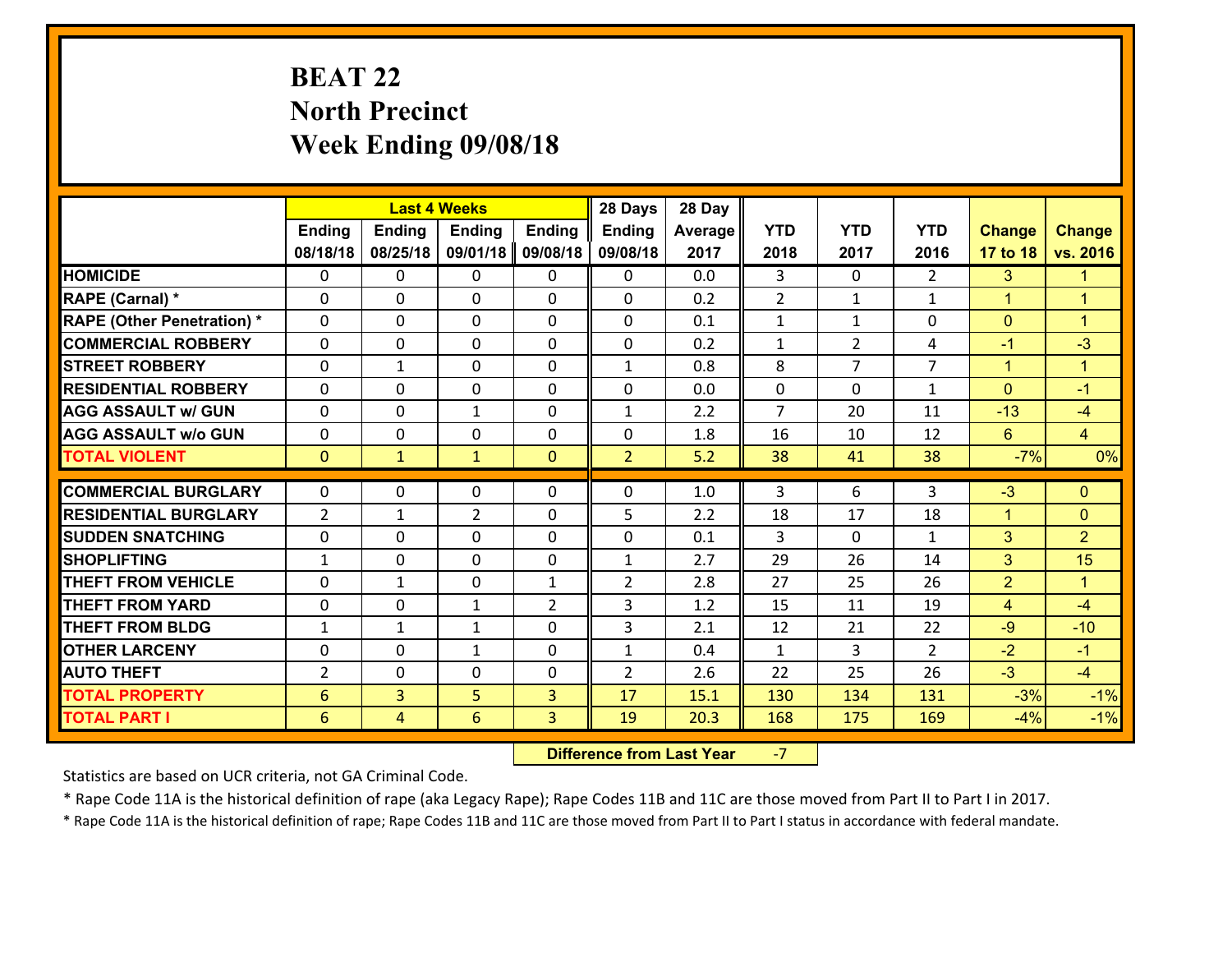# **BEAT 23 North Precinct Week Ending 09/08/18**

|                                   |              |                | <b>Last 4 Weeks</b> |                | 28 Days        | 28 Day  |                |                |                |                |                |
|-----------------------------------|--------------|----------------|---------------------|----------------|----------------|---------|----------------|----------------|----------------|----------------|----------------|
|                                   | Ending       | Ending         | <b>Ending</b>       | <b>Ending</b>  | <b>Ending</b>  | Average | <b>YTD</b>     | <b>YTD</b>     | <b>YTD</b>     | <b>Change</b>  | <b>Change</b>  |
|                                   | 08/18/18     | 08/25/18       | 09/01/18            | 09/08/18       | 09/08/18       | 2017    | 2018           | 2017           | 2016           | 17 to 18       | vs. 2016       |
| <b>HOMICIDE</b>                   | 0            | 0              | 0                   | 0              | 0              | 0.1     | $\mathbf{1}$   | $\mathbf{1}$   | 0              | $\mathbf{0}$   | 1.             |
| RAPE (Carnal) *                   | $\mathbf{0}$ | 0              | $\mathbf 0$         | 0              | 0              | 0.2     | $\overline{2}$ | $\overline{2}$ | 5              | $\mathbf{0}$   | $-3$           |
| <b>RAPE (Other Penetration) *</b> | $\Omega$     | 0              | $\mathbf{0}$        | 0              | $\Omega$       | 0.0     | $\mathbf{0}$   | 0              | $\overline{2}$ | $\mathbf{0}$   | $-2$           |
| <b>COMMERCIAL ROBBERY</b>         | $\Omega$     | 0              | $\mathbf{0}$        | $\Omega$       | $\Omega$       | 0.2     | $\mathbf{1}$   | $\overline{2}$ | 0              | $-1$           | $\mathbf{1}$   |
| <b>STREET ROBBERY</b>             | $\Omega$     | 0              | $\mathbf{0}$        | $\Omega$       | $\Omega$       | 0.5     | 4              | 5.             | 12             | $-1$           | $-8$           |
| <b>RESIDENTIAL ROBBERY</b>        | $\Omega$     | 0              | $\mathbf{0}$        | $\Omega$       | $\Omega$       | 0.1     | 3              | $\mathbf{1}$   | $\mathbf{1}$   | $\overline{2}$ | 2 <sup>1</sup> |
| <b>AGG ASSAULT w/ GUN</b>         | 0            | 3              | $\mathbf{1}$        | 0              | 4              | 0.7     | 12             | 6              | 14             | 6              | $-2$           |
| <b>AGG ASSAULT w/o GUN</b>        | $\mathbf{0}$ | 0              | 0                   | 0              | 0              | 1.2     | 16             | 12             | 10             | $\overline{4}$ | 6              |
| <b>TOTAL VIOLENT</b>              | $\mathbf{0}$ | 3 <sup>1</sup> | $\mathbf{1}$        | $\mathbf{0}$   | $\overline{4}$ | 2.8     | 39             | 29             | 44             | 34%            | $-11%$         |
| <b>COMMERCIAL BURGLARY</b>        | $\mathbf{0}$ | 0              |                     |                |                | 1.9     |                |                | $\overline{7}$ |                | 2 <sup>1</sup> |
|                                   |              |                | 0                   | $\mathbf{1}$   | $\mathbf{1}$   |         | 9              | 13             |                | $-4$           |                |
| <b>RESIDENTIAL BURGLARY</b>       | $\Omega$     | 0              | $\mathbf 0$         | 1              | $\mathbf{1}$   | 1.8     | 14             | 13             | 17             | $\mathbf{1}$   | $-3$           |
|                                   |              |                |                     |                |                |         |                |                |                |                |                |
| <b>ISUDDEN SNATCHING</b>          | $\mathbf{0}$ | 0              | 0                   | 0              | $\Omega$       | 0.3     | 2              | 4              | $\mathbf{1}$   | $-2$           | $\mathbf{1}$   |
| <b>SHOPLIFTING</b>                | $\Omega$     | $\mathbf{1}$   | $\mathbf{0}$        | $\overline{2}$ | 3              | 1.0     | 28             | 10             | 11             | 18             | 17             |
| <b>THEFT FROM VEHICLE</b>         | 2            | 0              | $\mathbf 0$         | $\overline{2}$ | 4              | 3.1     | 25             | 30             | 46             | $-5$           | $-21$          |
| <b>THEFT FROM YARD</b>            | $\mathbf{0}$ | 0              | 1                   | $\overline{2}$ | 3              | 1.9     | 19             | 21             | 15             | $-2$           | $\overline{4}$ |
| <b>THEFT FROM BLDG</b>            | 1            | $\Omega$       | $\mathbf 0$         | $\Omega$       | $\mathbf{1}$   | 1.9     | 18             | 18             | 18             | $\mathbf{0}$   | $\Omega$       |
| <b>OTHER LARCENY</b>              | $\mathbf{0}$ | 0              | $\mathbf{0}$        | $\Omega$       | $\Omega$       | 0.3     | 5.             | 4              | $\mathbf{1}$   | $\mathbf{1}$   | $\overline{4}$ |
| <b>AUTO THEFT</b>                 | $\mathbf{0}$ | $\mathbf{1}$   | $\mathbf{0}$        | 0              | $\mathbf{1}$   | 3.1     | 11             | 27             | 20             | $-16$          | $-9$           |
| <b>TOTAL PROPERTY</b>             | 3            | $\overline{2}$ | $\mathbf{1}$        | 8              | 14             | 15.3    | 131            | 140            | 136            | $-6%$          | $-4%$          |
| <b>TOTAL PART I</b>               | 3            | 5              | $\overline{2}$      | 8              | 18             | 18.1    | 170            | 169            | 180            | 1%             | $-6%$          |

 **Difference from Last Year**r <u>1</u>

Statistics are based on UCR criteria, not GA Criminal Code.

\* Rape Code 11A is the historical definition of rape (aka Legacy Rape); Rape Codes 11B and 11C are those moved from Part II to Part I in 2017.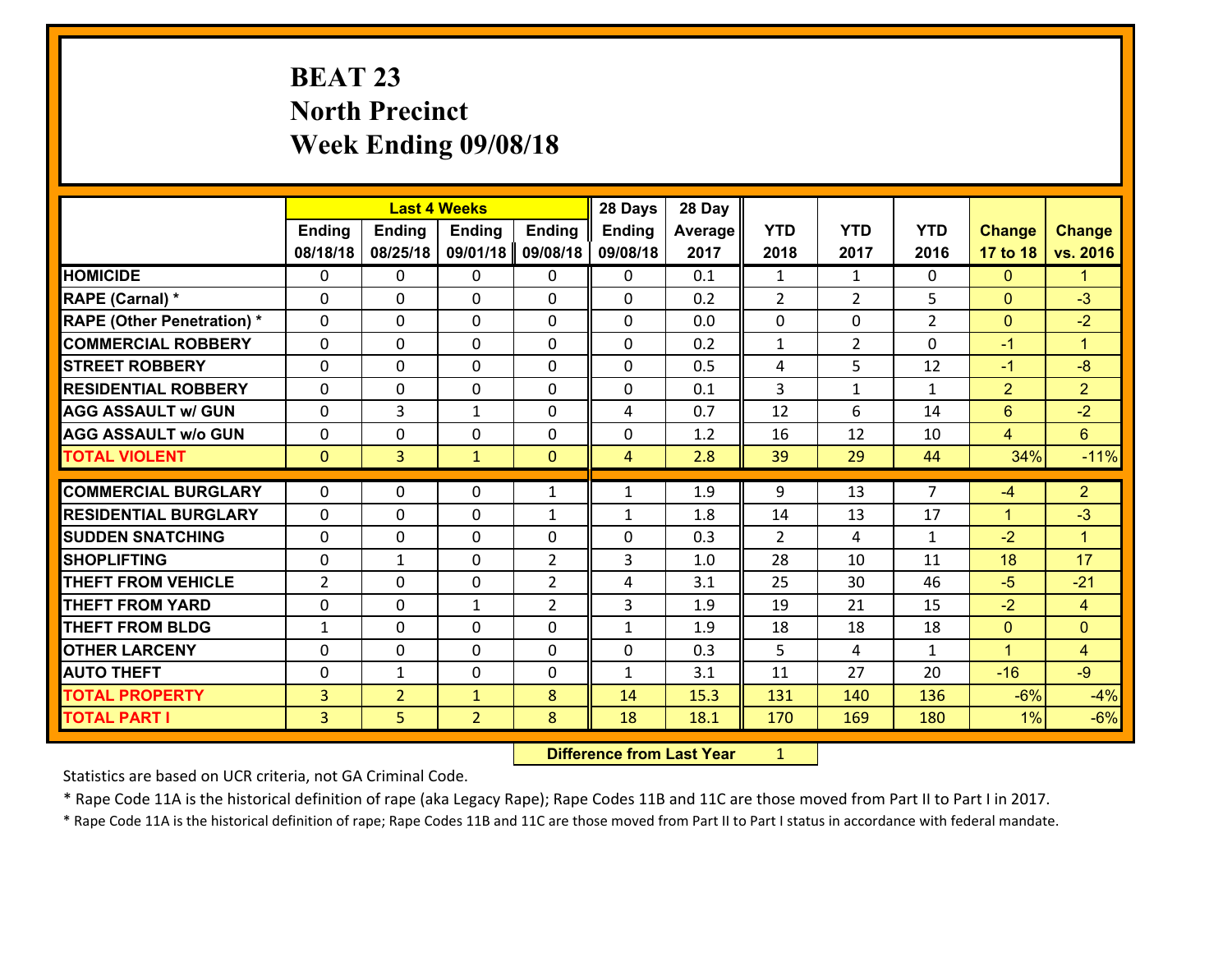# **BEAT 24 North Precinct Week Ending 09/08/18**

|                                   |                |                | <b>Last 4 Weeks</b> |                | 28 Days        | 28 Day  |              |                |                |                |                      |
|-----------------------------------|----------------|----------------|---------------------|----------------|----------------|---------|--------------|----------------|----------------|----------------|----------------------|
|                                   | <b>Ending</b>  | <b>Ending</b>  | <b>Ending</b>       | <b>Ending</b>  | <b>Ending</b>  | Average | <b>YTD</b>   | <b>YTD</b>     | <b>YTD</b>     | <b>Change</b>  | <b>Change</b>        |
|                                   | 08/18/18       | 08/25/18       | 09/01/18            | 09/08/18       | 09/08/18       | 2017    | 2018         | 2017           | 2016           | 17 to 18       | vs. 2016             |
| <b>HOMICIDE</b>                   | $\Omega$       | 0              | 0                   | 0              | 0              | 0.1     | $\Omega$     | $\Omega$       | 0              | $\mathbf{0}$   | $\mathbf{0}$         |
| <b>RAPE (Carnal)*</b>             | 0              | 0              | $\mathbf{0}$        | 0              | $\Omega$       | 0.1     | $\mathbf{0}$ | $\mathbf{1}$   | $\Omega$       | $-1$           | $\mathbf{0}$         |
| <b>RAPE (Other Penetration) *</b> | $\Omega$       | 0              | $\mathbf{0}$        | $\mathbf{1}$   | $\mathbf{1}$   | 0.0     | $\mathbf{1}$ | $\Omega$       | $\Omega$       | $\mathbf{1}$   | $\blacktriangleleft$ |
| <b>COMMERCIAL ROBBERY</b>         | 0              | 0              | 0                   | $\mathbf{1}$   | $\mathbf{1}$   | 0.4     | $\mathbf{1}$ | 3              | $\mathbf{1}$   | $-2$           | $\mathbf{0}$         |
| <b>STREET ROBBERY</b>             | $\Omega$       | 0              | $\mathbf 0$         | 0              | 0              | 1.0     | 4            | 12             | 24             | $-8$           | $-20$                |
| <b>RESIDENTIAL ROBBERY</b>        | $\Omega$       | $\Omega$       | $\mathbf 0$         | $\Omega$       | 0              | 0.0     | $\mathbf 0$  | $\Omega$       | $\overline{2}$ | $\overline{0}$ | $-2$                 |
| <b>AGG ASSAULT w/ GUN</b>         | $\Omega$       | 0              | $\mathbf 0$         | $\Omega$       | 0              | 0.4     | $\mathbf 1$  | 4              | $\mathbf{1}$   | $-3$           | $\overline{0}$       |
| <b>AGG ASSAULT w/o GUN</b>        | 0              | 0              | $\mathbf{1}$        | 0              | $\mathbf{1}$   | 0.4     | 6            | $\mathbf 0$    | 3              | $6^{\circ}$    | 3 <sup>1</sup>       |
| <b>TOTAL VIOLENT</b>              | $\mathbf{0}$   | $\overline{0}$ | $\mathbf{1}$        | $\overline{2}$ | 3              | 2.3     | 13           | 20             | 31             | $-35%$         | $-58%$               |
| <b>COMMERCIAL BURGLARY</b>        | $\Omega$       | 0              | $\mathbf{0}$        | $\Omega$       | $\Omega$       | 0.3     | $\mathbf{1}$ | $\overline{2}$ | 10             | $-1$           | $-9$                 |
| <b>RESIDENTIAL BURGLARY</b>       | 0              | 0              | $\mathbf 0$         | 0              | 0              | 1.2     | 6            | 8              | 12             | $-2$           | $-6$                 |
| <b>SUDDEN SNATCHING</b>           | 0              | 0              | $\mathbf 0$         | 0              | 0              | 0.2     | 3            | $\overline{2}$ | 4              | $\mathbf{1}$   | $-1$                 |
| <b>SHOPLIFTING</b>                | $\mathbf{1}$   | 0              | $\overline{2}$      | 0              | 3              | 4.2     | 57           | 41             | 43             | 16             | 14                   |
| <b>THEFT FROM VEHICLE</b>         | $\overline{2}$ | 5              | 3                   | 0              | 10             | 7.9     | 29           | 74             | 55             | $-45$          | $-26$                |
| <b>THEFT FROM YARD</b>            | 0              | $\mathbf{1}$   | $\mathbf 0$         | $\mathbf{1}$   | $\overline{2}$ | 2.8     | 16           | 26             | 28             | $-10$          | $-12$                |
| <b>THEFT FROM BLDG</b>            | 0              | $\overline{2}$ | $\mathbf 0$         | 0              | $\overline{2}$ | 1.2     | 18           | 9              | 24             | $9^{\circ}$    | $-6$                 |
| <b>OTHER LARCENY</b>              | 0              | 0              | $\mathbf 0$         | 0              | 0              | 0.9     | 3            | 8              | 4              | $-5$           | $-1$                 |
| <b>AUTO THEFT</b>                 | $\mathbf{1}$   | 0              | $\mathbf{0}$        | 0              | $\mathbf{1}$   | 2.4     | 8            | 28             | 25             | $-20$          | $-17$                |
| <b>TOTAL PROPERTY</b>             | $\overline{4}$ | 8              | 5                   | $\mathbf{1}$   | 18             | 21.2    | 141          | 198            | 205            | $-29%$         | $-31%$               |
| <b>TOTAL PART I</b>               | $\overline{4}$ | 8              | 6                   | 3              | 21             | 23.5    | 154          | 218            | 236            | $-29%$         | $-35%$               |

 **Difference from Last Year**r -64

Statistics are based on UCR criteria, not GA Criminal Code.

\* Rape Code 11A is the historical definition of rape (aka Legacy Rape); Rape Codes 11B and 11C are those moved from Part II to Part I in 2017.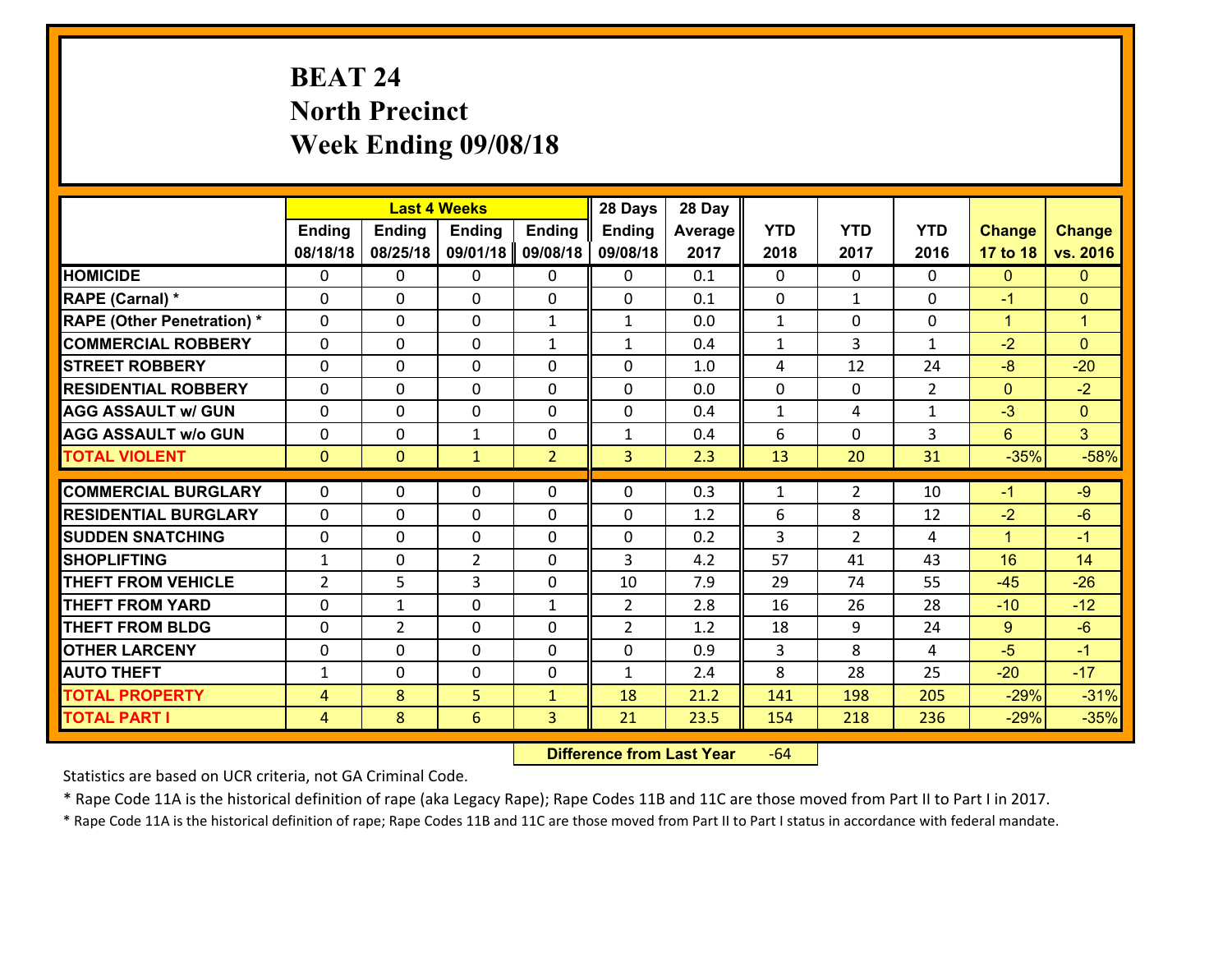# **BEAT 25 North Precinct Week Ending 09/08/18**

|                                   |                |                | <b>Last 4 Weeks</b> |                | 28 Days        | 28 Day  |                |                |                |                |                |
|-----------------------------------|----------------|----------------|---------------------|----------------|----------------|---------|----------------|----------------|----------------|----------------|----------------|
|                                   | Ending         | <b>Ending</b>  | Ending              | <b>Ending</b>  | <b>Ending</b>  | Average | <b>YTD</b>     | <b>YTD</b>     | <b>YTD</b>     | <b>Change</b>  | <b>Change</b>  |
|                                   | 08/18/18       | 08/25/18       | 09/01/18            | 09/08/18       | 09/08/18       | 2017    | 2018           | 2017           | 2016           | 17 to 18       | vs. 2016       |
| <b>HOMICIDE</b>                   | 0              | $\Omega$       | 0                   | 0              | 0              | 0.0     | $\Omega$       | $\Omega$       | 0              | $\mathbf{0}$   | $\mathbf{0}$   |
| RAPE (Carnal) *                   | $\Omega$       | 0              | $\mathbf{0}$        | $\Omega$       | 0              | 0.0     | $\overline{2}$ | 3              | $\Omega$       | $-1$           | $\overline{2}$ |
| <b>RAPE (Other Penetration) *</b> | $\Omega$       | 0              | $\mathbf{0}$        | $\Omega$       | 0              | 0.0     | $\mathbf{0}$   | $\Omega$       | $\overline{2}$ | $\mathbf{0}$   | $-2$           |
| <b>COMMERCIAL ROBBERY</b>         | $\Omega$       | 0              | $\mathbf{0}$        | $\Omega$       | 0              | 0.0     | $\mathbf{0}$   | $\mathbf{1}$   | $\Omega$       | $-1$           | $\mathbf{0}$   |
| <b>STREET ROBBERY</b>             | $\Omega$       | $\Omega$       | $\Omega$            | 0              | $\Omega$       | 0.0     | $\overline{7}$ | 17             | 20             | $-10$          | $-13$          |
| <b>RESIDENTIAL ROBBERY</b>        | $\Omega$       | $\Omega$       | $\mathbf 0$         | $\Omega$       | $\Omega$       | 0.0     | $\Omega$       | $\Omega$       | $\Omega$       | $\mathbf{0}$   | $\mathbf{0}$   |
| <b>AGG ASSAULT w/ GUN</b>         | 0              | $\Omega$       | $\mathbf 0$         | $\Omega$       | $\Omega$       | 0.0     | 3              | $\overline{2}$ | 0              | $\mathbf{1}$   | 3              |
| <b>AGG ASSAULT w/o GUN</b>        | 0              | 0              | $\mathbf 0$         | $\Omega$       | 0              | 0.0     | 4              | $\overline{3}$ | $\overline{2}$ | $\overline{1}$ | 2 <sup>1</sup> |
| <b>TOTAL VIOLENT</b>              | $\mathbf{0}$   | $\overline{0}$ | $\mathbf{0}$        | $\overline{0}$ | $\mathbf{0}$   | 0.0     | 16             | 26             | 24             | $-38%$         | $-33%$         |
| <b>COMMERCIAL BURGLARY</b>        | $\Omega$       | 0              | $\mathbf{0}$        | 0              | 0              | 0.0     | 1              | 3              | 8              | $-2$           | $-7$           |
| <b>RESIDENTIAL BURGLARY</b>       | $\Omega$       | 0              | $\mathbf{0}$        | 0              | 0              | 0.0     | 3              | 3              | 6              | $\mathbf{0}$   | $-3$           |
| <b>SUDDEN SNATCHING</b>           | 0              | 0              | $\mathbf{0}$        | 0              | 0              | 0.0     | $\mathbf 0$    | $\mathbf{1}$   | 5              | $-1$           | $-5$           |
| <b>SHOPLIFTING</b>                | $\mathbf{1}$   | $\Omega$       | $\mathbf{1}$        | $\Omega$       | $\overline{2}$ | 0.0     | 9              | 23             | 24             | $-14$          | $-15$          |
| <b>THEFT FROM VEHICLE</b>         | $\mathbf{1}$   | $\Omega$       | $\mathbf{1}$        | $\Omega$       | $\overline{2}$ | 0.0     | 35             | 55             | 98             | $-20$          | $-63$          |
| <b>THEFT FROM YARD</b>            | 0              | $\Omega$       | $\overline{2}$      | 0              | $\overline{2}$ | 0.0     | 19             | 45             | 36             | $-26$          | $-17$          |
| <b>THEFT FROM BLDG</b>            | 0              | 0              | 1                   | $\mathbf{1}$   | $\overline{2}$ | 0.0     | 18             | 29             | 26             | $-11$          | $-8$           |
| <b>OTHER LARCENY</b>              | 0              | 0              | 1                   | $\Omega$       | 1              | 0.0     | $\overline{7}$ | 9              | 5              | $-2$           | $\overline{2}$ |
| <b>AUTO THEFT</b>                 | 0              | 0              | 0                   | 0              | 0              | 0.0     | 12             | 22             | 16             | $-10$          | $-4$           |
| <b>TOTAL PROPERTY</b>             | $\overline{2}$ | $\overline{0}$ | 6                   | $\mathbf{1}$   | 9              | 0.0     | 104            | 190            | 224            | $-45%$         | $-54%$         |
| <b>TOTAL PART I</b>               | $\overline{2}$ | $\overline{0}$ | $6\phantom{1}$      | $\mathbf{1}$   | 9              | 0.0     | 120            | 216            | 248            | $-44%$         | $-52%$         |

 **Difference from Last Year**r -96

Statistics are based on UCR criteria, not GA Criminal Code.

\* Rape Code 11A is the historical definition of rape (aka Legacy Rape); Rape Codes 11B and 11C are those moved from Part II to Part I in 2017.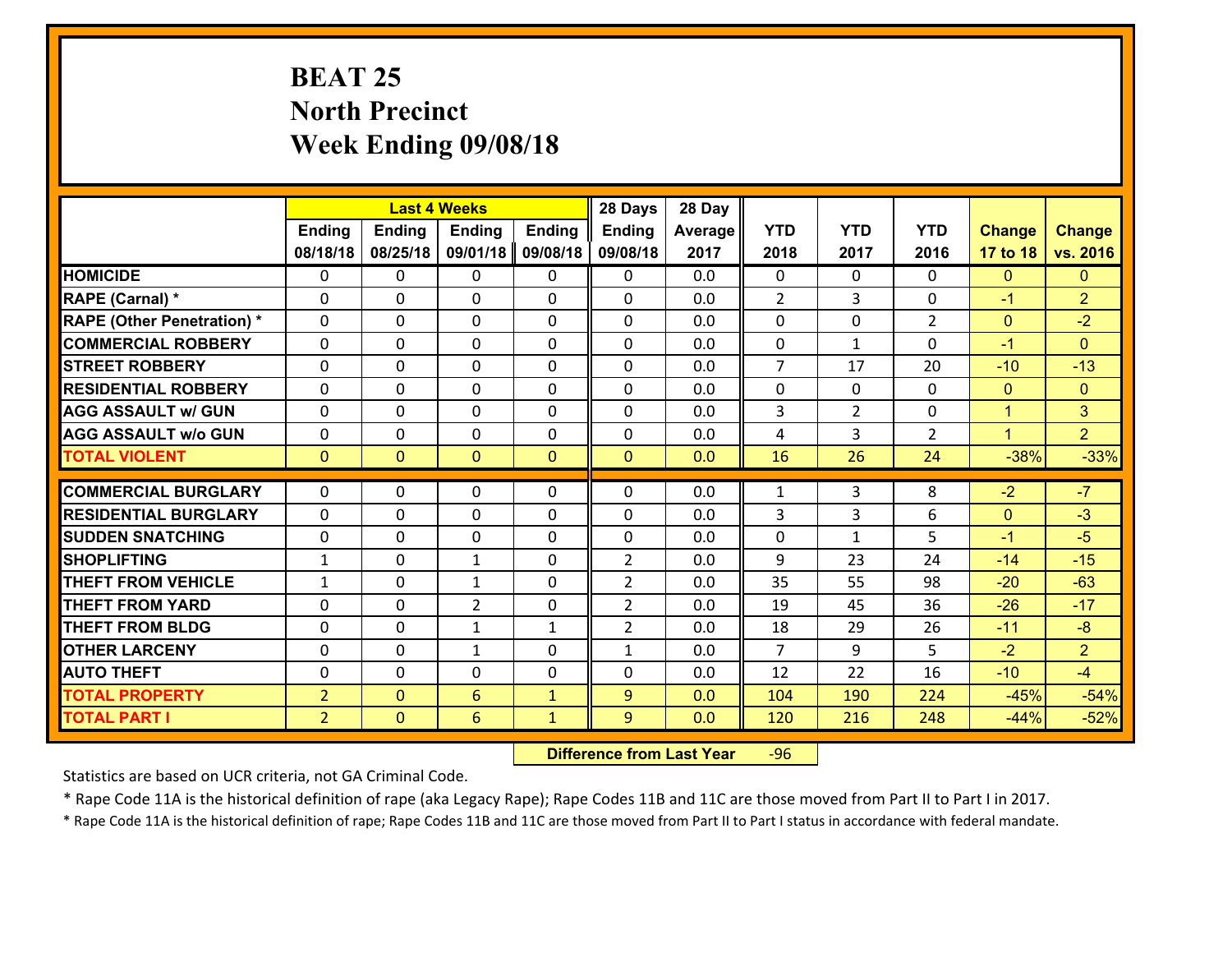# **BEAT 26 North Precinct Week Ending 09/08/18**

|                                   |                |                | <b>Last 4 Weeks</b> |                | 28 Days        | 28 Day  |                |                |              |                |                      |
|-----------------------------------|----------------|----------------|---------------------|----------------|----------------|---------|----------------|----------------|--------------|----------------|----------------------|
|                                   | Ending         | <b>Ending</b>  | <b>Ending</b>       | <b>Ending</b>  | <b>Ending</b>  | Average | <b>YTD</b>     | <b>YTD</b>     | <b>YTD</b>   | <b>Change</b>  | <b>Change</b>        |
|                                   | 08/18/18       | 08/25/18       | 09/01/18            | 09/08/18       | 09/08/18       | 2017    | 2018           | 2017           | 2016         | 17 to 18       | vs. 2016             |
| <b>HOMICIDE</b>                   | 0              | 0              | 0                   | 0              | 0              | 0.0     | $\mathbf 0$    | $\Omega$       | 0            | $\mathbf{0}$   | $\mathbf{0}$         |
| RAPE (Carnal) *                   | $\Omega$       | 0              | $\mathbf{0}$        | $\Omega$       | 0              | 0.1     | $\overline{2}$ | $\mathbf{1}$   | 3            | $\mathbf{1}$   | $-1$                 |
| <b>RAPE (Other Penetration) *</b> | $\Omega$       | $\Omega$       | $\Omega$            | $\Omega$       | $\Omega$       | 0.1     | $\mathbf{1}$   | $\mathbf{1}$   | $\mathbf{1}$ | $\Omega$       | $\mathbf{0}$         |
| <b>COMMERCIAL ROBBERY</b>         | $\Omega$       | $\Omega$       | $\mathbf 0$         | $\Omega$       | 0              | 0.2     | $\Omega$       | $\overline{2}$ | $\mathbf{1}$ | $-2$           | $-1$                 |
| <b>STREET ROBBERY</b>             | 0              | 0              | $\overline{2}$      | $\mathbf{1}$   | 3              | 0.6     | 12             | 4              | 19           | 8              | $-7$                 |
| <b>RESIDENTIAL ROBBERY</b>        | $\mathbf{0}$   | 0              | $\mathbf 0$         | 0              | 0              | 0.0     | $\mathbf{0}$   | 0              | 0            | $\overline{0}$ | $\mathbf{0}$         |
| <b>AGG ASSAULT w/ GUN</b>         | 0              | 0              | $\mathbf{1}$        | 0              | $\mathbf{1}$   | 0.2     | $\mathbf{1}$   | $\overline{3}$ | 3            | $-2$           | $-2$                 |
| <b>AGG ASSAULT w/o GUN</b>        | $\mathbf{1}$   | 0              | $\mathbf 0$         | $\mathbf{1}$   | $\overline{2}$ | 0.5     | 19             | 8              | 9            | 11             | 10 <sup>°</sup>      |
| <b>TOTAL VIOLENT</b>              | $\mathbf{1}$   | $\overline{0}$ | 3                   | $\overline{2}$ | 6              | 1.6     | 35             | 19             | 36           | 84%            | $-3%$                |
|                                   |                |                |                     |                |                |         |                |                |              |                |                      |
| <b>COMMERCIAL BURGLARY</b>        | $\Omega$       | 0              | $\mathbf{0}$        | $\Omega$       | $\Omega$       | 0.7     | $\mathbf{1}$   | 9              | 6            | $-8$           | $-5$                 |
| <b>RESIDENTIAL BURGLARY</b>       | $\Omega$       | 0              | $\mathbf 0$         | $\Omega$       | 0              | 0.0     | $\mathbf{1}$   | $\mathbf{1}$   | 6            | $\mathbf{0}$   | $-5$                 |
| <b>SUDDEN SNATCHING</b>           | $\Omega$       | 0              | $\mathbf 0$         | $\Omega$       | 0              | 0.5     | 9              | 15             | 8            | $-6$           | $\blacktriangleleft$ |
| <b>SHOPLIFTING</b>                | 0              | 0              | $\mathbf{1}$        | 0              | $\mathbf{1}$   | 2.0     | 22             | 26             | 24           | $-4$           | $-2$                 |
| <b>THEFT FROM VEHICLE</b>         | $\mathbf{1}$   | 0              | $\mathbf 0$         | $\mathbf{1}$   | $\overline{2}$ | 3.3     | 24             | 36             | 72           | $-12$          | $-48$                |
| <b>THEFT FROM YARD</b>            | $\mathbf{1}$   | $\mathbf{1}$   | $\mathbf 0$         | $\mathbf{1}$   | 3              | 2.2     | 15             | 25             | 26           | $-10$          | $-11$                |
| <b>THEFT FROM BLDG</b>            | $\mathbf{1}$   | 3              | 0                   | $\mathbf{1}$   | 5              | 2.5     | 25             | 39             | 48           | $-14$          | $-23$                |
| <b>OTHER LARCENY</b>              | $\mathbf{1}$   | 0              | $\mathbf 0$         | 0              | $\mathbf{1}$   | 0.3     | 5              | $\overline{2}$ | 3            | $\overline{3}$ | $\overline{2}$       |
| <b>AUTO THEFT</b>                 | 0              | 1              | 1                   | 0              | $\overline{2}$ | 1.3     | 15             | 12             | 16           | 3              | $-1$                 |
| <b>TOTAL PROPERTY</b>             | $\overline{4}$ | 5              | $\overline{2}$      | 3              | 14             | 12.7    | 117            | 165            | 209          | $-29%$         | $-44%$               |
| <b>TOTAL PART I</b>               | 5 <sub>1</sub> | 5              | 5                   | 5              | 20             | 14.3    | 152            | 184            | 245          | $-17%$         | $-38%$               |

 **Difference from Last Year**r -32

Statistics are based on UCR criteria, not GA Criminal Code.

\* Rape Code 11A is the historical definition of rape (aka Legacy Rape); Rape Codes 11B and 11C are those moved from Part II to Part I in 2017.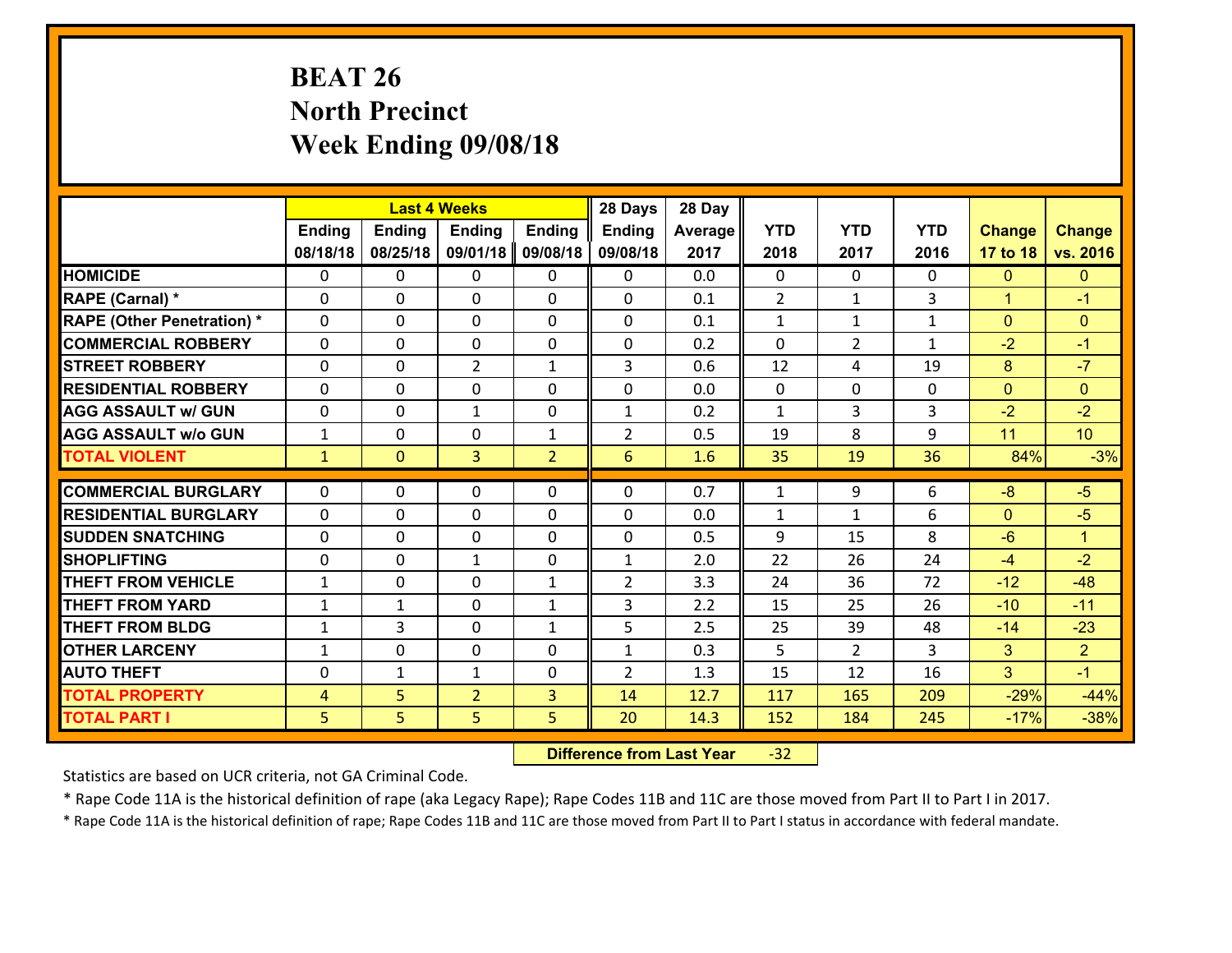# **BEAT 27 North Precinct Week Ending 09/08/18**

|                                   |                |                 | <b>Last 4 Weeks</b> |                | 28 Days        | 28 Day  |                |                |                |                |                      |
|-----------------------------------|----------------|-----------------|---------------------|----------------|----------------|---------|----------------|----------------|----------------|----------------|----------------------|
|                                   | <b>Ending</b>  | <b>Ending</b>   | <b>Ending</b>       | <b>Ending</b>  | <b>Ending</b>  | Average | <b>YTD</b>     | <b>YTD</b>     | <b>YTD</b>     | <b>Change</b>  | <b>Change</b>        |
|                                   | 08/18/18       | 08/25/18        | 09/01/18            | 09/08/18       | 09/08/18       | 2017    | 2018           | 2017           | 2016           | 17 to 18       | vs. 2016             |
| <b>HOMICIDE</b>                   | $\mathbf{0}$   | 0               | 0                   | 0              | 0              | 0.2     | $\Omega$       | $\overline{2}$ | $\Omega$       | $-2$           | $\mathbf{0}$         |
| RAPE (Carnal) *                   | $\Omega$       | 0               | $\mathbf{0}$        | 0              | $\Omega$       | 0.6     | $\mathbf{0}$   | 6              | $\overline{2}$ | $-6$           | $-2$                 |
| <b>RAPE (Other Penetration) *</b> | $\Omega$       | $\Omega$        | $\Omega$            | $\Omega$       | $\Omega$       | 0.2     | $\mathbf{1}$   | $\overline{2}$ | $\Omega$       | $-1$           | $\blacktriangleleft$ |
| <b>COMMERCIAL ROBBERY</b>         | 0              | 0               | $\mathbf 0$         | 0              | 0              | 0.0     | 2              | $\mathbf{0}$   | $\Omega$       | $\overline{2}$ | $\overline{2}$       |
| <b>STREET ROBBERY</b>             | $\mathbf{1}$   | 1               | $\mathbf 0$         | $\Omega$       | $\overline{2}$ | 1.0     | $\overline{7}$ | 8              | 15             | $-1$           | $-8$                 |
| <b>RESIDENTIAL ROBBERY</b>        | $\Omega$       | $\Omega$        | $\mathbf 0$         | $\Omega$       | 0              | 0.0     | $\mathbf{1}$   | $\Omega$       | $\mathbf{1}$   | $\mathbf{1}$   | $\mathbf{0}$         |
| <b>AGG ASSAULT w/ GUN</b>         | $\Omega$       | 0               | $\overline{2}$      | $\Omega$       | $\overline{2}$ | 0.5     | 10             | 6              | 4              | $\overline{4}$ | $6\phantom{1}$       |
| <b>AGG ASSAULT w/o GUN</b>        | 0              | 0               | $\mathbf 0$         | $\mathbf{1}$   | $\mathbf{1}$   | 2.1     | 10             | 13             | 9              | $-3$           | $\mathbf{1}$         |
| <b>TOTAL VIOLENT</b>              | $\mathbf{1}$   | $\mathbf{1}$    | $\overline{2}$      | $\mathbf{1}$   | 5              | 4.5     | 31             | 37             | 31             | $-16%$         | 0%                   |
| <b>COMMERCIAL BURGLARY</b>        | $\mathbf{1}$   | 0               | 0                   | 0              | $\mathbf{1}$   | 0.3     | 5              | 3              | 4              | $\overline{2}$ | $\blacktriangleleft$ |
|                                   |                |                 |                     |                |                |         |                |                |                |                |                      |
| <b>RESIDENTIAL BURGLARY</b>       | $\Omega$       | 1               | $\mathbf{0}$        | 0              | 1              | 0.5     | 7              | 3              | 10             | 4              | $-3$                 |
| <b>SUDDEN SNATCHING</b>           | $\Omega$       | 0               | $\mathbf{0}$        | $\Omega$       | $\Omega$       | 2.2     | 6              | 13             | 16             | $-7$           | $-10$                |
| <b>SHOPLIFTING</b>                | 0              | 0               | $\mathbf 0$         | 0              | 0              | 1.6     | 32             | 14             | 22             | 18             | 10                   |
| <b>THEFT FROM VEHICLE</b>         | $\Omega$       | 0               | $\mathbf{1}$        | $\mathbf{1}$   | $\overline{2}$ | 3.9     | 19             | 32             | 47             | $-13$          | $-28$                |
| <b>THEFT FROM YARD</b>            | 0              | 1               | 1                   | $\mathbf{1}$   | 3              | 1.5     | 15             | 13             | 16             | $\overline{2}$ | $-1$                 |
| <b>THEFT FROM BLDG</b>            | $\mathbf{1}$   | 4               | $\mathbf 0$         | $\overline{2}$ | $\overline{7}$ | 4.3     | 29             | 30             | 47             | $-1$           | $-18$                |
| <b>OTHER LARCENY</b>              | 0              | 0               | $\mathbf 0$         | 0              | 0              | 0.2     | $\overline{2}$ | $\overline{2}$ | $\Omega$       | $\overline{0}$ | $\overline{2}$       |
| <b>AUTO THEFT</b>                 | 0              | 0               | $\mathbf 0$         | $\mathbf{1}$   | $\mathbf{1}$   | 1.1     | 11             | 9              | 20             | $\overline{2}$ | $-9$                 |
| <b>TOTAL PROPERTY</b>             | $\overline{2}$ | $6\overline{6}$ | $\overline{2}$      | 5              | 15             | 15.7    | 126            | 119            | 182            | 6%             | $-31%$               |
| <b>TOTAL PART I</b>               | $\overline{3}$ | $\overline{7}$  | 4                   | 6              | 20             | 20.3    | 157            | 156            | 213            | 1%             | $-26%$               |

 **Difference from Last Year**r <u>1</u>

Statistics are based on UCR criteria, not GA Criminal Code.

\* Rape Code 11A is the historical definition of rape (aka Legacy Rape); Rape Codes 11B and 11C are those moved from Part II to Part I in 2017.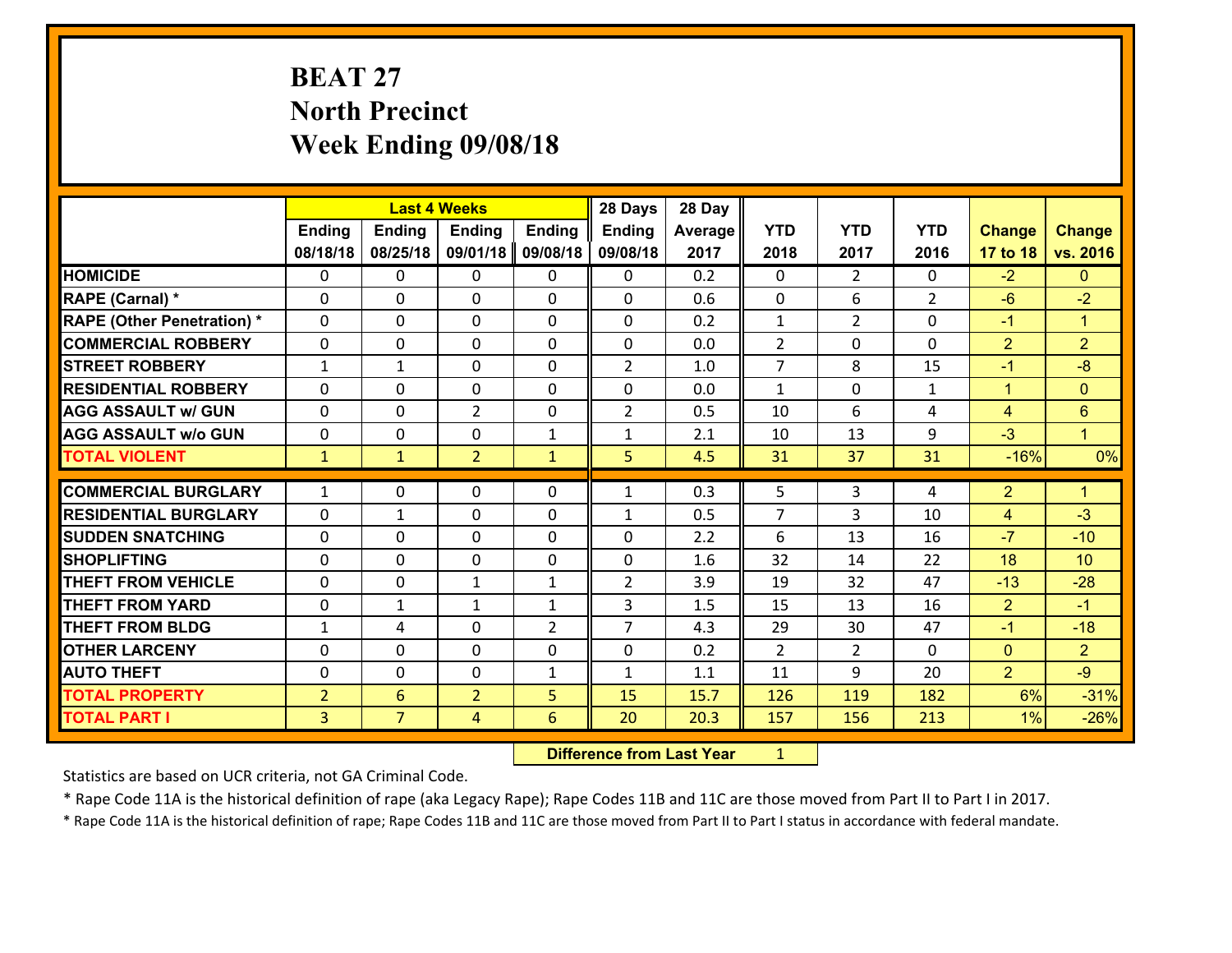

#### **COMPSTATCENTRAL PRECINCTWeek Ending 09/08/18**

**PRECINCT COMMANDER:**

**CAPT. BEN HERRON**



|                                                                                                  | <b>Week</b>     | <b>Week</b>      | Weekly          | 28-Day                  | 28-Day                           | Avg                                          |                  |                  |                  |                  |                 |
|--------------------------------------------------------------------------------------------------|-----------------|------------------|-----------------|-------------------------|----------------------------------|----------------------------------------------|------------------|------------------|------------------|------------------|-----------------|
|                                                                                                  | <b>Ending</b>   | <b>Ending</b>    | Avg             | <b>Ending</b>           | <b>Ending</b>                    | 28-Day                                       | <b>YTD</b>       | <b>YTD</b>       | <b>YTD</b>       | <b>Change</b>    | <b>Change</b>   |
|                                                                                                  | 09/08/18        | 09/01/18         | 2017            | 09/08/18                | 09/01/18                         | 2017                                         | 2018             | 2017             | 2016             | 17 to 18         | vs. 2016        |
| <b>HOMICIDE</b>                                                                                  | 0               | 0                | $\Omega$        | 0                       |                                  |                                              | 1                | 6                | 19               | $-5$             | $-18$           |
| RAPE (Carnal) *                                                                                  | $\mathbf 0$     | 0                | $\mathbf{0}$    | $\mathbf{0}$            | 3                                | 1                                            | 11               | 14               | 10               | $-3$             |                 |
| <b>RAPE (Other Penetration) *</b>                                                                | $\mathbf 0$     | $\overline{0}$   | $\mathbf 0$     | $\overline{\mathbf{0}}$ | $\mathbf{1}$                     | 1                                            | $\overline{7}$   | $\overline{7}$   | $\overline{5}$   | $\mathbf{0}$     | $\overline{2}$  |
| <b>COMMERCIAL ROBBERY</b>                                                                        | $\mathbf 0$     | $\mathbf{1}$     | $\mathbf{0}$    | 3                       | $\mathbf 0$                      | $\overline{2}$                               | 6                | 13               | $\overline{14}$  | $-7$             | $\overline{-8}$ |
| <b>STREET ROBBERY</b>                                                                            | $\mathbf{0}$    | $\mathbf{1}$     | $\mathbf{1}$    | 4                       | $\overline{\mathbf{4}}$          | 5                                            | 36               | $\overline{42}$  | 59               | $-6$             | $-23$           |
| <b>RESIDENTIAL ROBBERY</b>                                                                       | $\mathbf 0$     | $\mathbf 1$      | $\Omega$        | 1                       | $\mathbf 0$                      | 1                                            | $\overline{7}$   | 5                | 8                | $\overline{2}$   | -1              |
| <b>AGG ASSAULT w/ GUN</b>                                                                        | $\mathbf{0}$    | $\mathbf{1}$     | $\overline{2}$  | $\overline{1}$          | $\overline{7}$                   | $\overline{7}$                               | 50               | $\overline{75}$  | 47               | $-25$            | 3               |
| <b>AGG ASSAULT w/o GUN</b>                                                                       | 1               | 1                | 0               | 3                       | 4                                | 6                                            | 58               | 60               | 40               | $-2$             | 18              |
| <b>TOTAL VIOLENT</b>                                                                             | 1               | $\overline{5}$   | 4               | $\overline{12}$         | $\overline{20}$                  | $\overline{23}$                              | 176              | 222              | 202              | $-21%$           | $-13%$          |
| <b>COMMERCIAL BURGLARY</b>                                                                       | $\mathbf{0}$    | 0                | 1               | 3                       | 1                                | 4                                            | 26               | 28               | $\overline{73}$  | $-2$             | $-47$           |
| <b>RESIDENTIAL BURGLARY</b>                                                                      | $\overline{2}$  | 0                | 4               | $\overline{11}$         | 16                               | $\overline{17}$                              | 146              | 147              | 186              | $-1$             | $-40$           |
| <b>SUDDEN SNATCHING</b>                                                                          | $\mathbf{0}$    | $\overline{0}$   | $\mathbf 0$     | $\mathbf{0}$            | $\overline{0}$                   | $\overline{2}$                               | 7                | 19               | $\overline{16}$  | $-12$            | $-9$            |
| <b>SHOPLIFTING</b>                                                                               | $\overline{2}$  | 8                | 5               | 21                      | 18                               | 18                                           | 142              | 183              | 113              | $-41$            | 29              |
| <b>THEFT FROM VEHICLE</b>                                                                        | 4               | $\overline{4}$   | $\overline{8}$  | $\overline{17}$         | 28                               | $\overline{32}$                              | $\overline{214}$ | 294              | 293              | $-80$            | $-79$           |
| <b>THEFT FROM YARD</b>                                                                           | 5               | $\overline{5}$   | 4               | 18                      | $\overline{23}$                  | $\overline{16}$                              | 129              | 157              | 152              | $-28$            | $-23$           |
| <b>THEFT FROM BLDG</b>                                                                           | 1               | 5                | 4               | 8                       | 15                               | 16                                           | 121              | 143              | 194              | $-22$            | $-73$           |
| <b>OTHER LARCENY</b>                                                                             | 4               | 3                | $\Omega$        | 8                       | $\overline{6}$                   | $\overline{3}$                               | 38               | $\overline{29}$  | $\overline{14}$  | $\overline{9}$   | $\overline{24}$ |
| <b>AUTO THEFT</b>                                                                                | $\overline{2}$  | $\mathbf 1$      | $\overline{4}$  | 8                       | 15                               | $\overline{16}$                              | 137              | 154              | $\overline{143}$ | $-17$            | $-6$            |
| <b>TOTAL PROPERTY</b>                                                                            | 20              | 26               | 30              | 94                      | 122                              | 124                                          | 960              | 1154             | 1184             | $-17%$           | $-19%$          |
| <b>TOTAL PART I</b>                                                                              | $\overline{21}$ | 31               | 34              | 106                     | 142                              | 147                                          | 1136             | 1376             | 1386             | $-17%$           | $-18%$          |
| Statistics are based on UCR criteria, not GA Criminal Code, and are                              |                 |                  |                 |                         | <b>Difference from Last Year</b> |                                              | -240             |                  |                  | <b>Last Week</b> | Year-to-Date    |
| preliminary, based on RMS data at the time prepared, and are subject to change.                  |                 |                  |                 |                         |                                  | <b>At-Fault Police Vehicle Accidents</b>     |                  |                  |                  | $\Omega$         | 19              |
| Cell Shading: white is within 0.6 standard deviation of the mean; red is above; green is below.  |                 |                  |                 |                         |                                  | <b>Not At-Fault Police Vehicle Accidents</b> |                  |                  |                  | 0                | $\overline{13}$ |
| * Code 11A is the pre-2016 definition of rape; Codes 11B and 11C are by federal mandate in 2016. |                 |                  |                 |                         |                                  | <b>Total Police Vehicle Accidents</b>        |                  |                  |                  | $\Omega$         | 32              |
|                                                                                                  |                 |                  |                 |                         |                                  |                                              |                  |                  |                  |                  |                 |
|                                                                                                  | Week            | Week             | Weekly          | $28$ -Day               | $28-Day$                         | Avg                                          |                  |                  |                  |                  |                 |
| <b>Citizen Initiated Calls</b>                                                                   | <b>Ending</b>   | Ending           | Avg             | <b>Ending</b>           | Ending                           | 28-Day                                       | <b>YTD</b>       | <b>YTD</b>       | <b>YTD</b>       | <b>Change</b>    | <b>Change</b>   |
|                                                                                                  | 09/08/18        | 09/01/18         | 2017            | 09/08/18                | 09/01/18                         | 2017                                         | 2018             | 2017             | 2016             | 17 to 18         | vs. 2016        |
| <b>Midnight Shift</b>                                                                            | 105             | 104              | 126             | 400                     | 435                              | 503                                          | 3720             | 3846             | 3957             | $-126$           | $-237$          |
| <b>Day Shift</b>                                                                                 | 236             | $\overline{245}$ | 271             | 941                     | 994                              | 1085                                         | 8715             | 9058             | 9258             | $-343$           | $-543$          |
| <b>Afternoon Shift</b>                                                                           | 261             | 226              | $\Omega$        | 977                     | 924                              | 1176                                         | 8651             | 9785             | 9526             | $-1134$          | $-875$          |
| <b>TOTAL CITIZEN CFS</b>                                                                         | 602             | 575              | 397             | 2318                    | 2353                             | 2764                                         | 21086            | 22689            | 22741            | $-7.1%$          | $-7.3%$         |
| <b>53S ShotSpotter Calls</b>                                                                     | $\Omega$        | 5                | 9               | 6                       | $\overline{15}$                  | $\overline{37}$                              | 137              | 340              | 342              | $-203$           | $-205$          |
| <b>Sig 53 Shots Fired Calls</b>                                                                  | $\overline{7}$  | 4                | $\overline{15}$ | $\overline{28}$         | $\overline{28}$                  | 62                                           | 339              | $\overline{573}$ | 608              | $-234$           | $-269$          |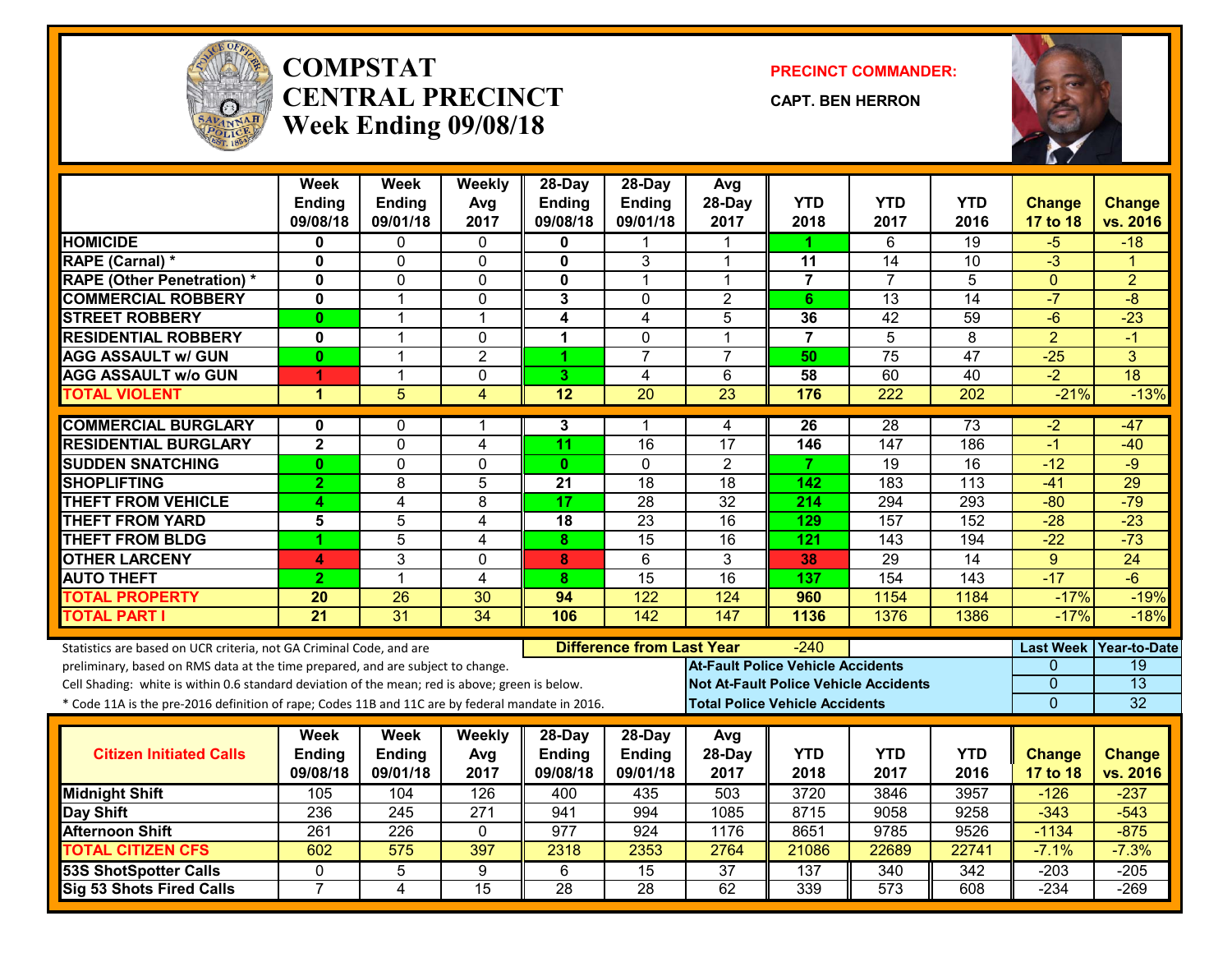# **BEAT 31 Central Precinct Week Ending 09/08/18**

|                                   |                |                | <b>Last 4 Weeks</b>        |                | 28 Days        | 28 Day  |                                |                |                |                      |               |
|-----------------------------------|----------------|----------------|----------------------------|----------------|----------------|---------|--------------------------------|----------------|----------------|----------------------|---------------|
|                                   | Ending         | <b>Ending</b>  | <b>Ending</b>              | <b>Ending</b>  | <b>Ending</b>  | Average | <b>YTD</b>                     | <b>YTD</b>     | <b>YTD</b>     | <b>Change</b>        | <b>Change</b> |
|                                   | 08/18/18       | 08/25/18       | 09/01/18                   | 09/08/18       | 09/08/18       | 2017    | 2018                           | 2017           | 2016           | 17 to 18             | vs. 2016      |
| <b>HOMICIDE</b>                   | 0              | 0              | 0                          | 0              | 0              | 0.1     | 0                              | $\Omega$       | $\overline{7}$ | $\mathbf{0}$         | $-7$          |
| RAPE (Carnal) *                   | $\Omega$       | 0              | 0                          | $\Omega$       | 0              | 0.2     | 0                              | $\mathbf{1}$   | $\overline{2}$ | $-1$                 | $-2$          |
| <b>RAPE (Other Penetration) *</b> | $\Omega$       | $\Omega$       | $\mathbf 0$                | $\Omega$       | $\Omega$       | 0.3     | $\mathbf{1}$                   | 4              | $\Omega$       | $-3$                 | $\mathbf{1}$  |
| <b>COMMERCIAL ROBBERY</b>         | $\Omega$       | $\Omega$       | $\mathbf 0$                | $\Omega$       | $\Omega$       | 0.0     | $\mathbf{1}$                   | $\Omega$       | $\mathbf{1}$   | $\blacktriangleleft$ | $\Omega$      |
| <b>ISTREET ROBBERY</b>            | $\mathbf{0}$   | 0              | $\mathbf{0}$               | 0              | $\Omega$       | 1.1     | 6                              | 11             | 12             | $-5$                 | $-6$          |
| <b>RESIDENTIAL ROBBERY</b>        | 0              | 0              | $\mathbf 0$                | 0              | 0              | 0.2     | $\mathbf{1}$                   | $\overline{2}$ | $\overline{2}$ | $-1$                 | $-1$          |
| <b>AGG ASSAULT w/ GUN</b>         | 0              | 0              | $\mathbf 0$                | 0              | 0              | 1.0     | 6                              | 12             | $\overline{7}$ | $-6$                 | $-1$          |
| <b>AGG ASSAULT w/o GUN</b>        | 0              | 0              | $\mathbf 0$                | $\mathbf{0}$   | 0              | 1.1     | $\overline{7}$                 | 10             | 10             | $-3$                 | $-3$          |
| <b>TOTAL VIOLENT</b>              | $\mathbf{0}$   | $\overline{0}$ | $\overline{0}$             | $\mathbf{0}$   | $\mathbf{0}$   | 3.8     | 22                             | 40             | 41             | $-45%$               | $-46%$        |
| <b>COMMERCIAL BURGLARY</b>        | $\Omega$       | 0              | $\mathbf{0}$               | $\Omega$       | $\Omega$       | 0.5     | $\overline{7}$                 | $\mathbf{1}$   | 16             | 6                    | $-9$          |
| <b>RESIDENTIAL BURGLARY</b>       | $\overline{2}$ | $\Omega$       | $\mathbf 0$                | $\Omega$       | $\overline{2}$ | 2.3     | 21                             | 17             | 33             | $\overline{4}$       | $-12$         |
| <b>SUDDEN SNATCHING</b>           |                | $\Omega$       |                            | $\Omega$       |                | 0.4     |                                |                | 5              | $-2$                 | $-4$          |
| <b>SHOPLIFTING</b>                | 0<br>0         | 0              | $\mathbf 0$<br>$\mathbf 0$ | 0              | 0<br>0         | 1.5     | $\mathbf{1}$<br>$\overline{2}$ | 3<br>13        | 11             | $-11$                | $-9$          |
| <b>THEFT FROM VEHICLE</b>         | 0              | $\overline{2}$ | $\mathbf{1}$               | $\overline{2}$ | 5              | 7.0     | 42                             | 64             | 57             | $-22$                | $-15$         |
| <b>THEFT FROM YARD</b>            | 0              | 0              | $\mathbf{1}$               | $\overline{2}$ | 3              | 4.9     | 30                             | 42             | 33             | $-12$                | $-3$          |
| <b>THEFT FROM BLDG</b>            | $\mathbf{1}$   | 0              | 0                          | 0              | $\mathbf{1}$   | 2.8     | 19                             | 25             | 45             | $-6$                 | $-26$         |
| <b>OTHER LARCENY</b>              | 0              |                | $\mathbf 0$                |                | $\overline{2}$ | 0.7     |                                | 5              | 3              | $-1$                 | $\mathbf{1}$  |
|                                   |                | 1              |                            | $\mathbf{1}$   |                |         | 4                              |                |                |                      |               |
| <b>AUTO THEFT</b>                 | $\mathbf{1}$   | 0              | 0                          | $\mathbf{1}$   | $\overline{2}$ | 3.0     | 17                             | 32             | 35             | $-15$                | $-18$         |
| <b>TOTAL PROPERTY</b>             | 4              | 3              | $\overline{2}$             | 6              | 15             | 22.9    | 143                            | 202            | 238            | $-29%$               | $-40%$        |
| <b>TOTAL PART I</b>               | $\overline{4}$ | $\overline{3}$ | $\overline{2}$             | 6              | 15             | 26.8    | 165                            | 242            | 279            | $-32%$               | $-41%$        |

 **Difference from Last Year**r -77

Statistics are based on UCR criteria, not GA Criminal Code.

\* Rape Code 11A is the historical definition of rape (aka Legacy Rape); Rape Codes 11B and 11C are those moved from Part II to Part I in 2017.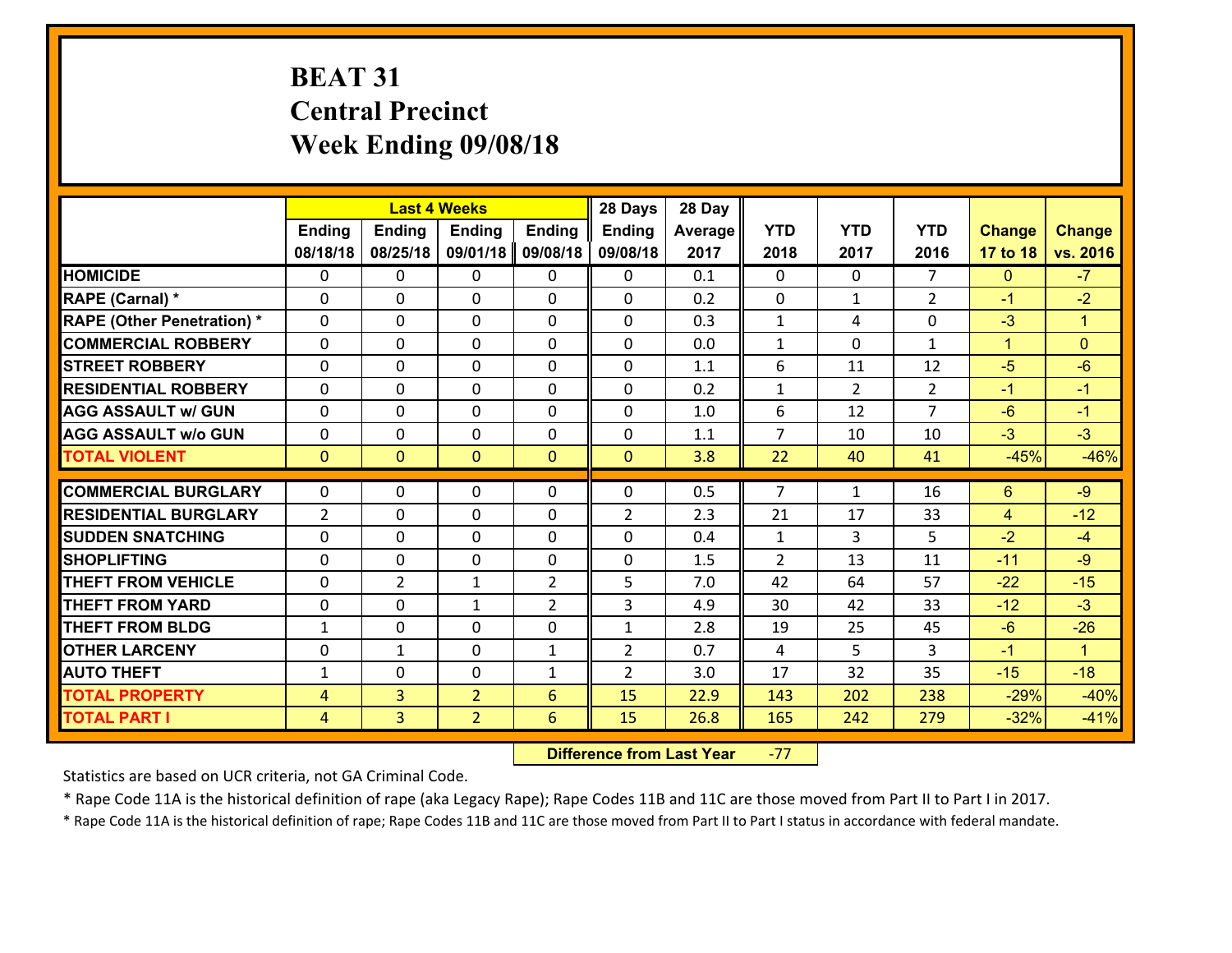# **BEAT 32 Central Precinct Week Ending 09/08/18**

|                                   |                |                 | <b>Last 4 Weeks</b> |                | 28 Days        | 28 Day  |                |                |              |                |                      |
|-----------------------------------|----------------|-----------------|---------------------|----------------|----------------|---------|----------------|----------------|--------------|----------------|----------------------|
|                                   | Ending         | <b>Ending</b>   | <b>Ending</b>       | <b>Ending</b>  | <b>Ending</b>  | Average | <b>YTD</b>     | <b>YTD</b>     | <b>YTD</b>   | <b>Change</b>  | <b>Change</b>        |
|                                   | 08/18/18       | 08/25/18        | 09/01/18            | 09/08/18       | 09/08/18       | 2017    | 2018           | 2017           | 2016         | 17 to 18       | vs. 2016             |
| <b>HOMICIDE</b>                   | 0              | 0               | 0                   | 0              | 0              | 0.0     | $\mathbf 0$    | $\Omega$       | 0            | $\mathbf{0}$   | $\mathbf{0}$         |
| RAPE (Carnal) *                   | $\Omega$       | 0               | $\mathbf{0}$        | $\Omega$       | 0              | 0.4     | $\mathbf{1}$   | 4              | $\mathbf{1}$ | $-3$           | $\mathbf{0}$         |
| <b>RAPE (Other Penetration) *</b> | $\Omega$       | $\Omega$        | $\Omega$            | $\Omega$       | $\Omega$       | 0.2     | $\mathbf{1}$   | $\overline{2}$ | $\Omega$     | $-1$           | $\blacktriangleleft$ |
| <b>COMMERCIAL ROBBERY</b>         | $\mathbf{1}$   | $\Omega$        | $\mathbf 0$         | $\Omega$       | $\mathbf{1}$   | 0.5     | 3              | 4              | 3            | $-1$           | $\Omega$             |
| <b>STREET ROBBERY</b>             | $\mathbf{0}$   | 0               | $\mathbf{0}$        | 0              | 0              | 0.5     | 4              | $\overline{2}$ | 6            | $\overline{2}$ | $-2$                 |
| <b>RESIDENTIAL ROBBERY</b>        | $\mathbf{0}$   | 0               | $\mathbf 0$         | 0              | 0              | 0.0     | $\mathbf 0$    | 0              | 0            | $\overline{0}$ | $\overline{0}$       |
| <b>AGG ASSAULT w/ GUN</b>         | 0              | 0               | $\mathbf 0$         | 0              | 0              | 0.4     | 3              | 5              | $\mathbf{1}$ | $-2$           | $\overline{2}$       |
| <b>AGG ASSAULT w/o GUN</b>        | 0              | 1               | $\mathbf{0}$        | 0              | $\mathbf{1}$   | 0.5     | 6              | 3              | 3            | 3              | 3 <sup>°</sup>       |
| <b>TOTAL VIOLENT</b>              | $\mathbf{1}$   | $\mathbf{1}$    | $\overline{0}$      | $\mathbf{0}$   | $\overline{2}$ | 2.5     | 18             | 20             | 14           | $-10%$         | 29%                  |
|                                   |                |                 |                     |                |                |         |                |                |              |                |                      |
| <b>COMMERCIAL BURGLARY</b>        | $\Omega$       | 1               | $\mathbf{0}$        | $\Omega$       | $\mathbf{1}$   | 0.3     | $\overline{2}$ | $\overline{2}$ | 9            | $\mathbf{0}$   | $-7$                 |
| <b>RESIDENTIAL BURGLARY</b>       | $\Omega$       | 0               | $\mathbf 0$         | $\Omega$       | 0              | 2.1     | 20             | 16             | 42           | 4              | $-22$                |
| <b>SUDDEN SNATCHING</b>           | $\Omega$       | 0               | $\mathbf 0$         | $\Omega$       | 0              | 0.2     | $\Omega$       | $\overline{2}$ | $\mathbf{1}$ | $-2$           | $-1$                 |
| <b>SHOPLIFTING</b>                | 0              | 3               | $\overline{2}$      | $\mathbf{1}$   | 6              | 3.8     | 54             | 36             | 29           | 18             | 25                   |
| <b>THEFT FROM VEHICLE</b>         | $\overline{2}$ | $\overline{2}$  | $\mathbf{1}$        | 0              | 5              | 8.7     | 50             | 85             | 75           | $-35$          | $-25$                |
| <b>THEFT FROM YARD</b>            | $\mathbf{1}$   | 0               | $\overline{2}$      | $\mathbf{1}$   | 4              | 2.8     | 35             | 30             | 28           | 5              | $\overline{7}$       |
| <b>THEFT FROM BLDG</b>            | 0              | 0               | 1                   | $\mathbf{1}$   | $\overline{2}$ | 4.1     | 26             | 33             | 48           | $-7$           | $-22$                |
| <b>OTHER LARCENY</b>              | $\mathbf 0$    | 0               | $\mathbf 0$         | $\overline{2}$ | $\overline{2}$ | 1.0     | 17             | $\overline{7}$ | 0            | 10             | 17                   |
| <b>AUTO THEFT</b>                 | 0              | 0               | 0                   | $\mathbf{1}$   | $\mathbf{1}$   | 2.3     | 17             | 25             | 19           | $-8$           | $-2$                 |
| <b>TOTAL PROPERTY</b>             | $\overline{3}$ | $6\overline{6}$ | 6                   | 6              | 21             | 25.4    | 221            | 236            | 251          | $-6%$          | $-12%$               |
| <b>TOTAL PART I</b>               | $\overline{4}$ | $\overline{7}$  | $6\phantom{a}$      | 6              | 23             | 27.8    | 239            | 256            | 265          | $-7%$          | $-10%$               |

 **Difference from Last Year**r -17

Statistics are based on UCR criteria, not GA Criminal Code.

\* Rape Code 11A is the historical definition of rape (aka Legacy Rape); Rape Codes 11B and 11C are those moved from Part II to Part I in 2017.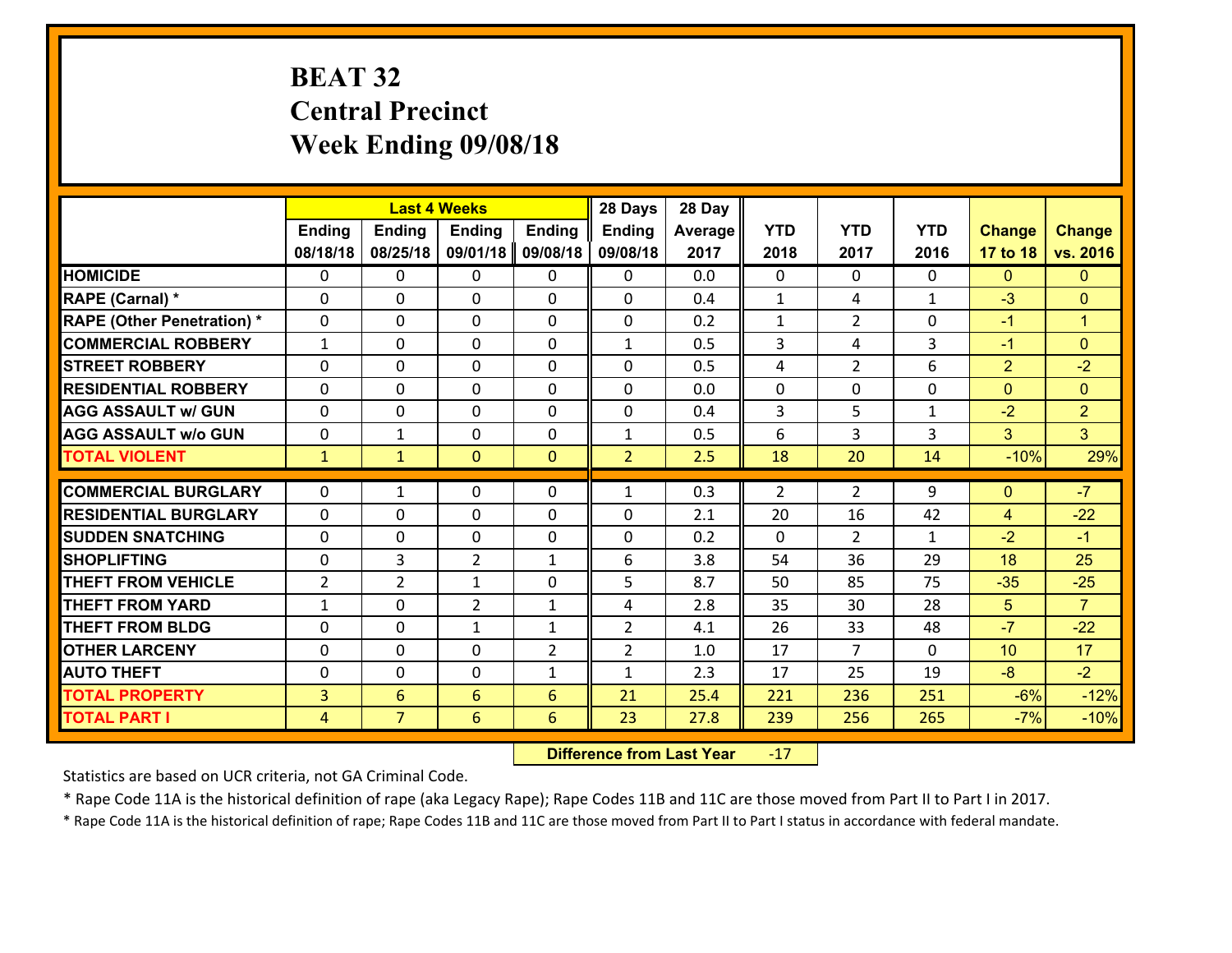# **BEAT 33 Central Precinct Week Ending 09/08/18**

|                                   |                |                | <b>Last 4 Weeks</b> |                | 28 Days        | 28 Day  |                |                |                |                |                |
|-----------------------------------|----------------|----------------|---------------------|----------------|----------------|---------|----------------|----------------|----------------|----------------|----------------|
|                                   | <b>Ending</b>  | <b>Ending</b>  | <b>Endina</b>       | <b>Ending</b>  | <b>Ending</b>  | Average | <b>YTD</b>     | <b>YTD</b>     | <b>YTD</b>     | <b>Change</b>  | <b>Change</b>  |
|                                   | 08/18/18       | 08/25/18       | 09/01/18            | 09/08/18       | 09/08/18       | 2017    | 2018           | 2017           | 2016           | 17 to 18       | vs. 2016       |
| <b>HOMICIDE</b>                   | $\Omega$       | 0              | 0                   | 0              | 0              | 0.2     | 0              | $\mathbf{1}$   | 8              | $-1$           | $-8$           |
| RAPE (Carnal) *                   | $\Omega$       | 0              | $\mathbf{0}$        | 0              | $\Omega$       | 0.2     | 3              | $\overline{2}$ | 4              | $\mathbf{1}$   | $-1$           |
| <b>RAPE (Other Penetration) *</b> | $\Omega$       | $\Omega$       | $\mathbf 0$         | $\Omega$       | 0              | 0.1     | $\mathbf{1}$   | $\mathbf{1}$   | $\mathbf{1}$   | $\mathbf{0}$   | $\Omega$       |
| <b>COMMERCIAL ROBBERY</b>         | $\mathbf{1}$   | 0              | $\mathbf 0$         | 0              | $\mathbf{1}$   | 0.5     | $\mathbf{1}$   | 6              | 3              | $-5$           | $-2$           |
| <b>STREET ROBBERY</b>             | $\mathbf{1}$   | 0              | $\mathbf{1}$        | 0              | $\overline{2}$ | 1.5     | 16             | 14             | 17             | $\overline{2}$ | $-1$           |
| <b>RESIDENTIAL ROBBERY</b>        | $\Omega$       | $\Omega$       | $\mathbf 0$         | $\Omega$       | 0              | 0.1     | $\mathbf 0$    | $\Omega$       | 0              | $\Omega$       | $\mathbf{0}$   |
| <b>AGG ASSAULT w/ GUN</b>         | 0              | 0              | $\mathbf 0$         | 0              | 0              | 1.4     | $\overline{7}$ | 17             | $\overline{7}$ | $-10$          | $\overline{0}$ |
| <b>AGG ASSAULT w/o GUN</b>        | 0              | 0              | $\mathbf 0$         | $\Omega$       | 0              | 1.1     | 4              | 12             | 8              | $-8$           | $-4$           |
| <b>TOTAL VIOLENT</b>              | $\overline{2}$ | $\mathbf{0}$   | $\mathbf{1}$        | $\mathbf{0}$   | 3              | 4.9     | 32             | 53             | 48             | $-40%$         | $-33%$         |
|                                   |                |                |                     |                |                |         |                |                |                |                |                |
| <b>COMMERCIAL BURGLARY</b>        | $\Omega$       | $\mathbf{1}$   | 0                   | 0              | $\mathbf{1}$   | 0.6     | $\overline{7}$ | 5              | 19             | $\overline{2}$ | $-12$          |
| <b>RESIDENTIAL BURGLARY</b>       | 0              | 1              | $\mathbf 0$         | 0              | $\mathbf{1}$   | 1.7     | 14             | 9              | 17             | 5              | $-3$           |
| <b>SUDDEN SNATCHING</b>           | 0              | 0              | $\mathbf 0$         | $\Omega$       | 0              | 0.3     | 3              | $\overline{3}$ | 3              | $\Omega$       | $\overline{0}$ |
| <b>SHOPLIFTING</b>                | 3              | $\overline{2}$ | 3                   | 0              | 8              | 5.4     | 35             | 65             | 31             | $-30$          | $\overline{4}$ |
| <b>THEFT FROM VEHICLE</b>         | $\Omega$       | $\Omega$       | $\mathbf 0$         | $\Omega$       | 0              | 5.6     | 30             | 60             | 55             | $-30$          | $-25$          |
| <b>THEFT FROM YARD</b>            | $\mathbf{1}$   | $\overline{2}$ | $\mathbf 0$         | $\overline{2}$ | 5              | 3.2     | 30             | 30             | 53             | $\overline{0}$ | $-23$          |
| <b>THEFT FROM BLDG</b>            | 0              | 1              | $\overline{2}$      | 0              | 3              | 2.5     | 22             | 23             | 42             | $-1$           | $-20$          |
| <b>OTHER LARCENY</b>              | 0              | $\mathbf 0$    | $\mathbf{1}$        | $\mathbf{1}$   | $\overline{2}$ | 0.8     | 8              | $\overline{7}$ | 6              | $\mathbf{1}$   | $\overline{2}$ |
| <b>AUTO THEFT</b>                 | $\overline{2}$ | 0              | $\mathbf 0$         | 0              | $\overline{2}$ | 3.0     | 30             | 30             | 35             | $\mathbf{0}$   | $-5$           |
| <b>TOTAL PROPERTY</b>             | 6              | $\overline{7}$ | 6                   | 3              | 22             | 23.1    | 179            | 232            | 261            | $-23%$         | $-31%$         |
| <b>TOTAL PART I</b>               | 8              | $\overline{7}$ | $\overline{7}$      | 3              | 25             | 28.0    | 211            | 285            | 309            | $-26%$         | $-32%$         |

 **Difference from Last Year**‐74

Statistics are based on UCR criteria, not GA Criminal Code.

\* Rape Code 11A is the historical definition of rape (aka Legacy Rape); Rape Codes 11B and 11C are those moved from Part II to Part I in 2017.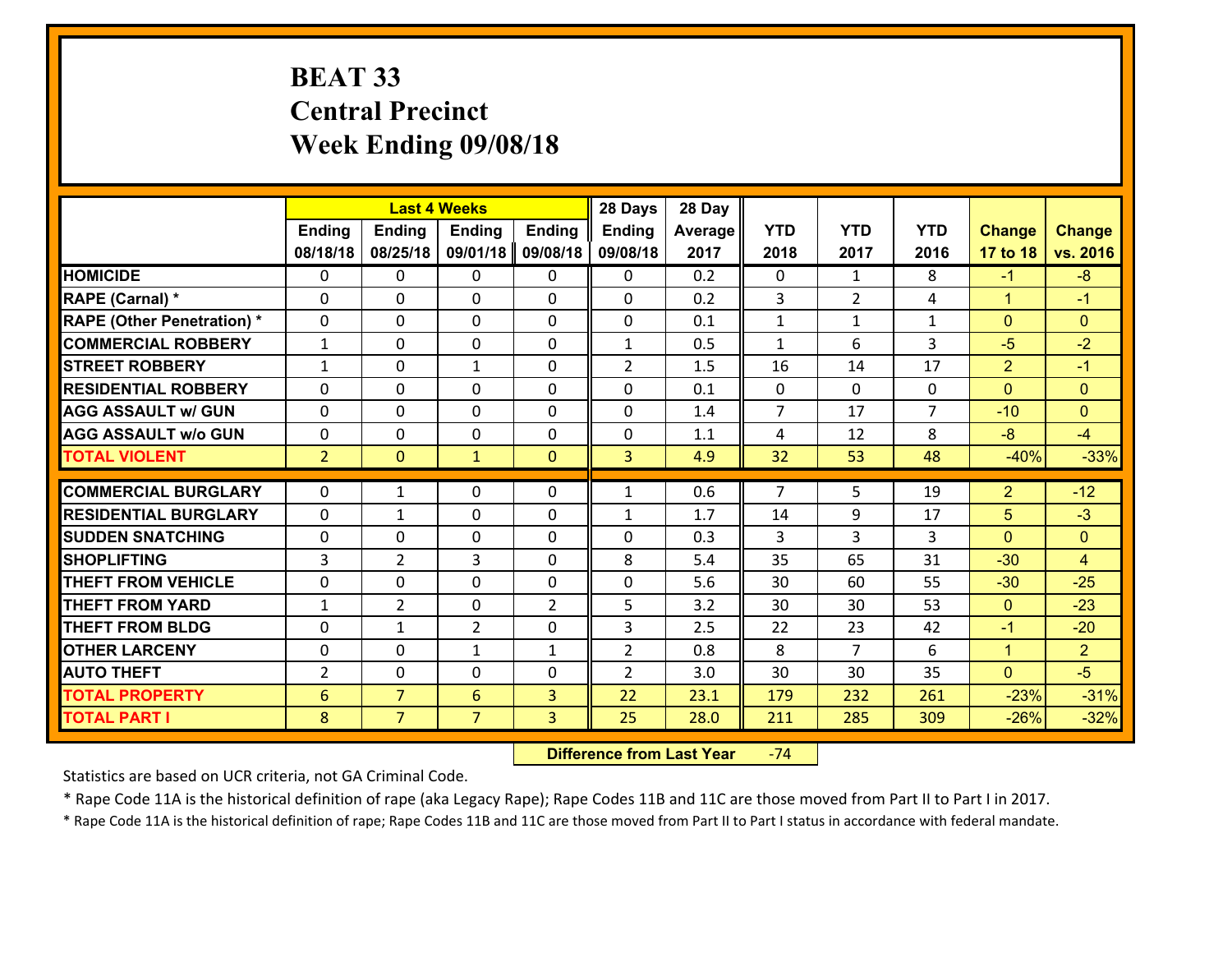# **BEAT 34 Central Precinct Week Ending 09/08/18**

|                                              |                              |               | <b>Last 4 Weeks</b> |                     | 28 Days        | 28 Day       |                |                |                |                  |                |
|----------------------------------------------|------------------------------|---------------|---------------------|---------------------|----------------|--------------|----------------|----------------|----------------|------------------|----------------|
|                                              | <b>Ending</b>                | <b>Ending</b> | <b>Ending</b>       | <b>Ending</b>       | <b>Ending</b>  | Average      | <b>YTD</b>     | <b>YTD</b>     | <b>YTD</b>     | <b>Change</b>    | <b>Change</b>  |
|                                              | 08/18/18                     | 08/25/18      | 09/01/18            | 09/08/18            | 09/08/18       | 2017         | 2018           | 2017           | 2016           | 17 to 18         | vs. 2016       |
| <b>HOMICIDE</b>                              | $\Omega$                     | 0             | 0                   | 0                   | $\Omega$       | 0.3          | 1              | 4              | $\mathcal{L}$  | $-3$             | $-1$           |
| RAPE (Carnal) *                              | $\mathbf{0}$                 | 0             | $\mathbf{0}$        | 0                   | $\Omega$       | 0.5          | $\mathbf{1}$   | 5.             | 0              | $-4$             | $\mathbf{1}$   |
| <b>RAPE (Other Penetration) *</b>            | $\Omega$                     | 0             | $\mathbf{0}$        | $\Omega$            | $\Omega$       | 0.0          | $\Omega$       | 0              | $\overline{2}$ | $\mathbf{0}$     | $-2$           |
| <b>COMMERCIAL ROBBERY</b>                    | 0                            | 0             | 0                   | 0                   | $\Omega$       | 0.1          | $\mathbf{0}$   | 0              | $\overline{2}$ | $\mathbf{0}$     | $-2$           |
| <b>STREET ROBBERY</b>                        | $\mathbf{1}$                 | 0             | $\mathbf 0$         | 0                   | $\mathbf{1}$   | 0.7          | 5              | $\overline{7}$ | $\overline{7}$ | $-2$             | $-2$           |
| <b>RESIDENTIAL ROBBERY</b>                   | $\Omega$                     | $\Omega$      | $\mathbf 0$         | $\Omega$            | 0              | 0.3          | $\mathbf{1}$   | $\overline{2}$ | $\overline{2}$ | $-1$             | $-1$           |
| <b>AGG ASSAULT w/ GUN</b>                    | 0                            | 0             | $\mathbf 0$         | $\Omega$            | 0              | 2.4          | 15             | 25             | 15             | $-10$            | $\overline{0}$ |
| <b>AGG ASSAULT w/o GUN</b>                   | 0                            | 0             | $\mathbf 0$         | $\mathbf{1}$        | $\mathbf{1}$   | 1.8          | 22             | 18             | 9              | $\overline{4}$   | 13             |
| <b>TOTAL VIOLENT</b>                         | $\mathbf{1}$                 | $\mathbf{0}$  | $\mathbf{O}$        | $\mathbf{1}$        | $\overline{2}$ | 6.1          | 45             | 61             | 39             | $-26%$           | 15%            |
| <b>COMMERCIAL BURGLARY</b>                   | $\Omega$                     | 0             | $\mathbf{0}$        | $\Omega$            | $\Omega$       | 0.4          | $\mathbf{1}$   | 5              | 4              | $-4$             | $-3$           |
| <b>RESIDENTIAL BURGLARY</b>                  | 0                            | 1             | $\mathbf 0$         | $\mathbf{1}$        | $\overline{2}$ | 5.4          | 43             | 53             | 38             | $-10$            | 5              |
| <b>SUDDEN SNATCHING</b>                      |                              |               |                     |                     |                |              |                |                |                |                  |                |
|                                              |                              |               |                     |                     |                |              |                |                |                |                  |                |
|                                              | 0                            | 0             | $\mathbf 0$         | 0                   | 0              | 0.5          | $\overline{2}$ | 6              | 3              | $-4$             | $-1$           |
| <b>SHOPLIFTING</b>                           | 0                            | 0             | 1                   | 0                   | $\mathbf{1}$   | 2.8          | 6              | 25             | 4              | $-19$            | $\overline{2}$ |
| <b>THEFT FROM VEHICLE</b>                    | 0                            | 3             | $\mathbf 0$         | $\mathbf{1}$        | 4              | 3.3          | 29             | 30             | 30             | $-1$             | $-1$           |
| <b>THEFT FROM YARD</b>                       | 0                            | $\mathbf{1}$  | $\overline{2}$      | 0                   | 3              | 1.6          | 12             | 19             | 14             | $-7$             | $-2$           |
| <b>THEFT FROM BLDG</b>                       | 0                            | 0             | 1                   | 0                   | $\mathbf{1}$   | 2.3          | 21             | 20             | 18             | $\mathbf{1}$     | 3 <sup>1</sup> |
| <b>OTHER LARCENY</b>                         | 0                            | 0             | $\mathbf 0$         | 0                   | 0              | 0.2          | $\mathbf{1}$   | $\overline{2}$ | $\overline{2}$ | $-1$             | $-1$           |
| <b>AUTO THEFT</b>                            | $\mathbf{0}$                 | 0             | $\mathbf{1}$        | 0                   | $\mathbf{1}$   | 3.2          | 24             | 29             | 26             | $-5$             | $-2$           |
| <b>TOTAL PROPERTY</b><br><b>TOTAL PART I</b> | $\mathbf{0}$<br>$\mathbf{1}$ | 5<br>5        | 5<br>5              | $\overline{2}$<br>3 | 12<br>14       | 19.7<br>25.8 | 139<br>184     | 189<br>250     | 139<br>178     | $-26%$<br>$-26%$ | 0%<br>3%       |

 **Difference from Last Year**r -66

Statistics are based on UCR criteria, not GA Criminal Code.

\* Rape Code 11A is the historical definition of rape (aka Legacy Rape); Rape Codes 11B and 11C are those moved from Part II to Part I in 2017.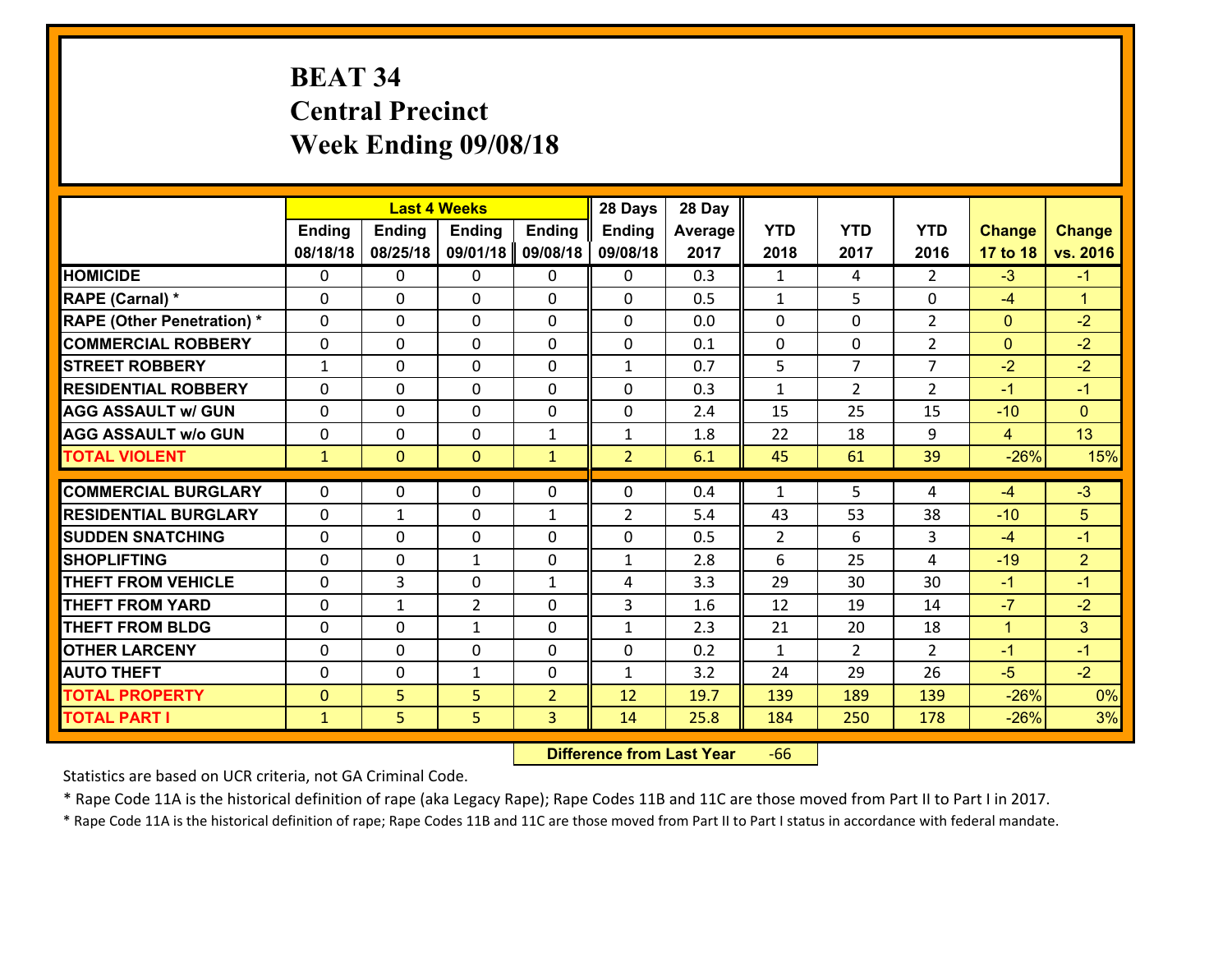# **BEAT 35 Central Precinct Week Ending 09/08/18**

|                                   |                 |                | <b>Last 4 Weeks</b> |                | 28 Days        | 28 Day  |                |                |                |                |                |
|-----------------------------------|-----------------|----------------|---------------------|----------------|----------------|---------|----------------|----------------|----------------|----------------|----------------|
|                                   | Ending          | <b>Ending</b>  | <b>Ending</b>       | <b>Ending</b>  | <b>Ending</b>  | Average | <b>YTD</b>     | <b>YTD</b>     | <b>YTD</b>     | <b>Change</b>  | <b>Change</b>  |
|                                   | 08/18/18        | 08/25/18       | 09/01/18            | 09/08/18       | 09/08/18       | 2017    | 2018           | 2017           | 2016           | 17 to 18       | vs. 2016       |
| <b>HOMICIDE</b>                   | $\Omega$        | 0              | 0                   | 0              | 0              | 0.1     | 0              | $\mathbf{1}$   | $\mathfrak{D}$ | $-1$           | $-2$           |
| RAPE (Carnal) *                   | $\mathbf{0}$    | 0              | $\mathbf{0}$        | 0              | 0              | 0.0     | 3              | $\mathbf{0}$   | $\overline{2}$ | 3              | $\mathbf{1}$   |
| <b>RAPE (Other Penetration) *</b> | $\Omega$        | 0              | $\mathbf{0}$        | $\Omega$       | 0              | 0.0     | 4              | 0              | $\mathbf{1}$   | 4              | 3              |
| <b>COMMERCIAL ROBBERY</b>         | $\mathbf{0}$    | 0              | 1                   | 0              | $\mathbf{1}$   | 0.4     | $\mathbf{1}$   | $\overline{2}$ | 3              | $-1$           | $-2$           |
| <b>STREET ROBBERY</b>             | $\mathbf{1}$    | 0              | $\mathbf 0$         | 0              | $\mathbf{1}$   | 0.6     | $\overline{2}$ | 5              | 15             | $-3$           | $-13$          |
| <b>RESIDENTIAL ROBBERY</b>        | $\Omega$        | $\Omega$       | $\mathbf 0$         | $\Omega$       | 0              | 0.1     | 0              | $\mathbf{1}$   | 3              | $-1$           | $-3$           |
| <b>AGG ASSAULT w/ GUN</b>         | 0               | 0              | $\mathbf{1}$        | 0              | $\mathbf{1}$   | 1.3     | 15             | 12             | 13             | 3              | 2 <sup>1</sup> |
| <b>AGG ASSAULT w/o GUN</b>        | 0               | 0              | 1                   | $\mathbf 0$    | $\mathbf{1}$   | 1.2     | 13             | 11             | 6              | $\overline{2}$ | $\overline{7}$ |
| <b>TOTAL VIOLENT</b>              | $\mathbf{1}$    | $\mathbf{0}$   | 3                   | $\mathbf{0}$   | $\overline{4}$ | 3.6     | 38             | 32             | 45             | 19%            | $-16%$         |
| <b>COMMERCIAL BURGLARY</b>        | $\Omega$        | $\mathbf{1}$   | $\mathbf{0}$        | $\Omega$       | $\mathbf{1}$   | 1.0     | 4              | $\overline{7}$ | 19             | $-3$           | $-15$          |
| <b>RESIDENTIAL BURGLARY</b>       | 3               | $\overline{2}$ | 0                   | $\mathbf{1}$   | 6              | 3.7     | 33             | 36             | 40             | $-3$           | $-7$           |
| <b>SUDDEN SNATCHING</b>           | 0               | 0              | $\mathbf 0$         | 0              | 0              | 0.2     | $\mathbf{1}$   | 3              | 3              | $-2$           | $-2$           |
| <b>SHOPLIFTING</b>                | 0               | 0              | 1                   | 0              | $\mathbf{1}$   | 2.2     | 20             | 20             | 22             | $\mathbf{0}$   | $-2$           |
| <b>THEFT FROM VEHICLE</b>         | 0               | 0              | $\overline{2}$      | $\mathbf{1}$   | 3              | 3.6     | 33             | 30             | 39             | 3              | $-6$           |
| <b>THEFT FROM YARD</b>            | $\mathbf{1}$    | $\mathbf{1}$   | $\mathbf 0$         | 0              | $\overline{2}$ | 2.2     | 16             | 22             | 19             | $-6$           | $-3$           |
| <b>THEFT FROM BLDG</b>            | 0               | 0              | 1                   | 0              | $\mathbf{1}$   | 2.6     | 15             | 28             | 30             | $-13$          | $-15$          |
| <b>OTHER LARCENY</b>              | 0               | 0              | $\mathbf{1}$        | 0              | $\mathbf{1}$   | 0.5     | 6              | 6              | $\overline{2}$ | $\mathbf{0}$   | $\overline{4}$ |
| <b>AUTO THEFT</b>                 | $\mathbf{1}$    | 0              | $\mathbf{0}$        | 0              | $\mathbf{1}$   | 2.5     | 36             | 24             | 22             | 12             | 14             |
| <b>TOTAL PROPERTY</b>             | 5               | 4              | 5                   | $\overline{2}$ | 16             | 18.6    | 164            | 176            | 196            | $-7%$          | $-16%$         |
| <b>TOTAL PART I</b>               | $6\phantom{1}6$ | $\overline{4}$ | 8                   | $\overline{2}$ | 20             | 22.2    | 202            | 208            | 241            | $-3%$          | $-16%$         |

 **Difference from Last Year**‐6

Statistics are based on UCR criteria, not GA Criminal Code.

\* Rape Code 11A is the historical definition of rape (aka Legacy Rape); Rape Codes 11B and 11C are those moved from Part II to Part I in 2017.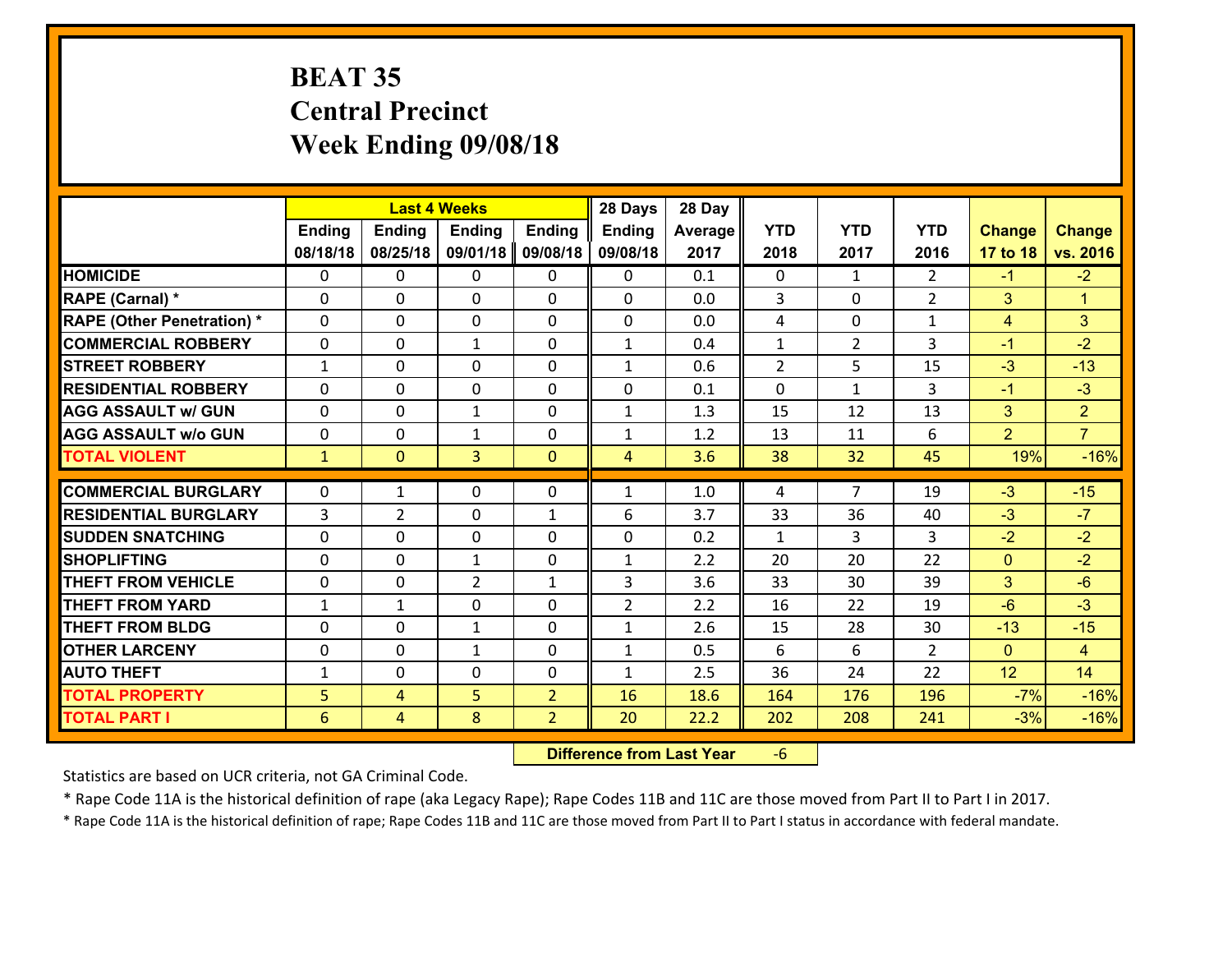# **BEAT 36 Central Precinct Week Ending 09/08/18**

| Ending<br>08/18/18<br><b>HOMICIDE</b><br>0        | Ending<br>08/25/18 | <b>Ending</b>  | <b>Ending</b> |               |         |              |                |                |                |                |
|---------------------------------------------------|--------------------|----------------|---------------|---------------|---------|--------------|----------------|----------------|----------------|----------------|
|                                                   |                    |                |               | <b>Ending</b> | Average | <b>YTD</b>   | <b>YTD</b>     | <b>YTD</b>     | <b>Change</b>  | <b>Change</b>  |
|                                                   |                    | 09/01/18       | 09/08/18      | 09/08/18      | 2017    | 2018         | 2017           | 2016           | 17 to 18       | vs. 2016       |
|                                                   | 0                  | 0              | 0             | 0             | 0.0     | 0            | $\Omega$       | 0              | $\mathbf{0}$   | $\mathbf{0}$   |
| RAPE (Carnal) *<br>$\mathbf{0}$                   | 0                  | $\mathbf{0}$   | 0             | $\Omega$      | 0.2     | 3            | $\overline{2}$ | $\mathbf{1}$   | $\mathbf{1}$   | $\overline{2}$ |
| <b>RAPE (Other Penetration) *</b><br>$\mathbf{0}$ | 0                  | $\mathbf{0}$   | $\Omega$      | $\Omega$      | 0.0     | $\mathbf{0}$ | 0              | $\mathbf{1}$   | $\mathbf{0}$   | $-1$           |
| <b>COMMERCIAL ROBBERY</b><br>$\mathbf{0}$         | 0                  | $\mathbf{0}$   | 0             | $\Omega$      | 0.2     | $\mathbf{0}$ | $\mathbf{1}$   | $\overline{2}$ | $-1$           | $-2$           |
| <b>ISTREET ROBBERY</b><br>$\mathbf{0}$            | 0                  | $\mathbf 0$    | 0             | 0             | 0.4     | 3            | 3              | $\overline{2}$ | $\mathbf{0}$   | $\mathbf{1}$   |
| <b>RESIDENTIAL ROBBERY</b><br>$\Omega$            | 0                  | 1              | $\Omega$      | $\mathbf{1}$  | 0.1     | 5            | $\mathbf{0}$   | $\mathbf{1}$   | 5              | $\overline{4}$ |
| 0<br><b>AGG ASSAULT w/ GUN</b>                    | 0                  | $\mathbf 0$    | $\Omega$      | 0             | 0.6     | 4            | 4              | 4              | $\mathbf{0}$   | $\overline{0}$ |
| <b>AGG ASSAULT W/o GUN</b><br>0                   | 0                  | $\mathbf 0$    | 0             | 0             | 0.7     | 6            | 6              | 4              | $\mathbf{0}$   | $\overline{2}$ |
| <b>TOTAL VIOLENT</b><br>$\mathbf{0}$              | $\mathbf{0}$       | $\mathbf{1}$   | $\mathbf{0}$  | $\mathbf{1}$  | 2.1     | 21           | 16             | 15             | 31%            | 40%            |
| <b>COMMERCIAL BURGLARY</b><br>0                   | 0                  | $\mathbf{0}$   | 0             | $\Omega$      | 0.8     | 5            | 8              | 6              | $-3$           | $-1$           |
|                                                   |                    |                |               |               |         |              |                |                |                |                |
| <b>RESIDENTIAL BURGLARY</b><br>$\mathbf{0}$       | 0                  | $\mathbf{0}$   | 0             | 0             | 1.7     | 15           | 16             | 16             | $-1$           | $-1$           |
| <b>ISUDDEN SNATCHING</b><br>$\mathbf{0}$          | 0                  | 0              | 0             | $\Omega$      | 0.2     | 0            | $\overline{2}$ | $\mathbf{1}$   | $-2$           | $-1$           |
| <b>SHOPLIFTING</b><br>$\mathbf{0}$                | 3                  | $\mathbf{1}$   | $\mathbf{1}$  | 5             | 2.6     | 25           | 24             | 16             | $\mathbf{1}$   | 9              |
| <b>THEFT FROM VEHICLE</b><br>$\mathbf{0}$         | 0                  | 0              | 0             | $\Omega$      | 3.3     | 30           | 25             | 37             | 5              | $-7$           |
| <b>THEFT FROM YARD</b><br>1                       | 0                  | $\mathbf{0}$   | 0             | $\mathbf{1}$  | 1.5     | 6            | 14             | 5.             | $-8$           | 1              |
| <b>THEFT FROM BLDG</b><br>$\mathbf{0}$            | 0                  | $\mathbf{0}$   | 0             | $\Omega$      | 1.5     | 18           | 14             | 11             | $\overline{4}$ | $\overline{7}$ |
| <b>OTHER LARCENY</b><br>$\mathbf{0}$              | 0                  | 1              | $\Omega$      | $\mathbf{1}$  | 0.3     | 2            | $\overline{2}$ | $\mathbf{1}$   | $\mathbf{0}$   | $\mathbf{1}$   |
| <b>AUTO THEFT</b><br>$\mathbf{0}$                 | $\mathbf{1}$       | 0              | 0             | $\mathbf{1}$  | 2.0     | 13           | 14             | 6              | $-1$           | $\overline{7}$ |
| <b>TOTAL PROPERTY</b><br>$\mathbf{1}$             | 4                  | $\overline{2}$ | $\mathbf{1}$  | 8             | 13.8    | 114          | 119            | 99             | $-4%$          | 15%            |
| <b>TOTAL PART I</b><br>$\mathbf{1}$               | $\overline{4}$     | 3              | $\mathbf{1}$  | 9             | 16.0    | 135          | 135            | 114            | 0%             | 18%            |

 **Difference from Last Year**r 0

Statistics are based on UCR criteria, not GA Criminal Code.

\* Rape Code 11A is the historical definition of rape (aka Legacy Rape); Rape Codes 11B and 11C are those moved from Part II to Part I in 2017.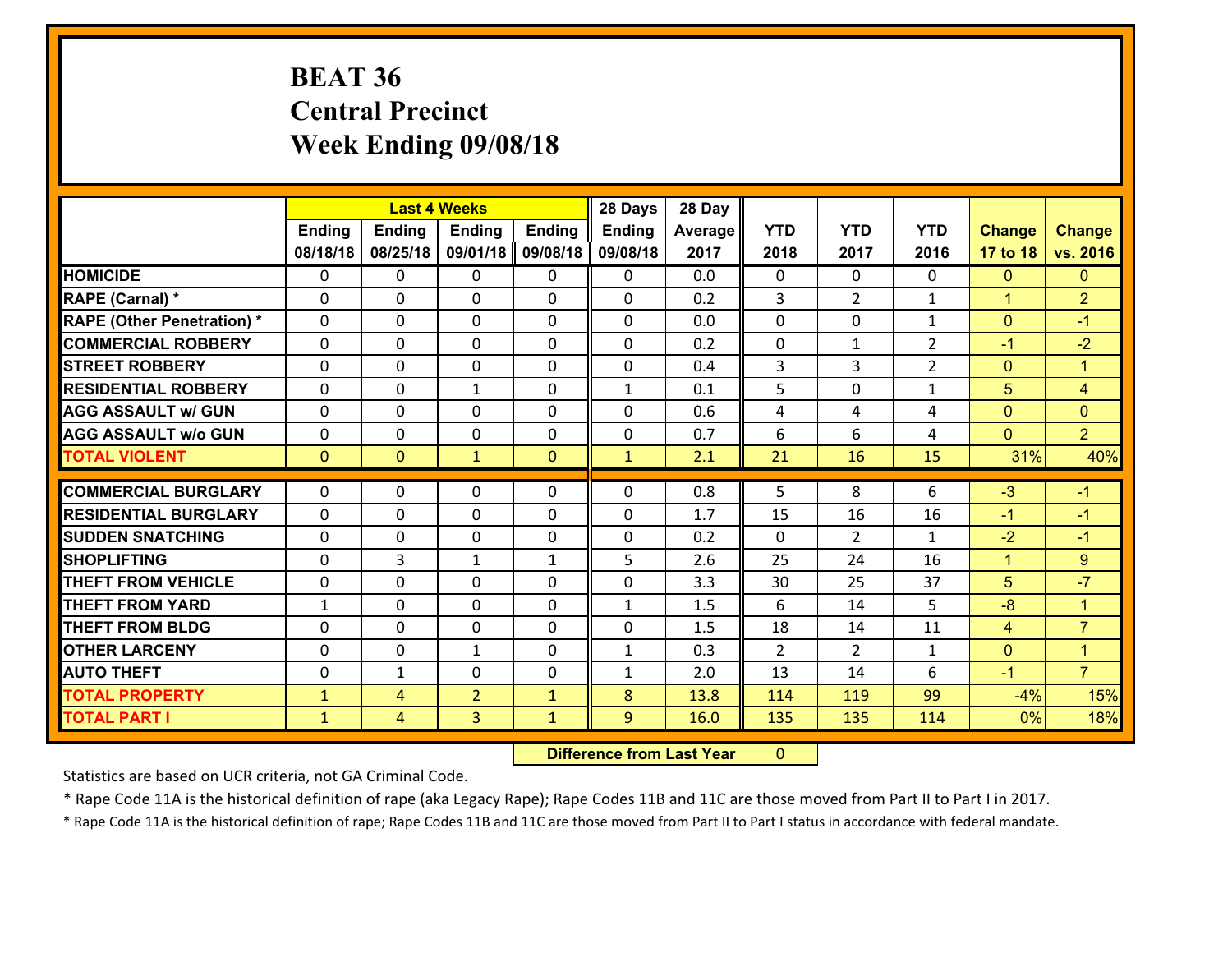

#### **COMPSTATSOUTH PRECINCT** CAPT. JOY GELLATLY **Week Ending 09/08/18**

**PRECINCT COMMANDER:**



|                                                                                                  | Week                          | Week                | Weekly                        | 28-Day                  | 28-Day                           | Avg                           |                                              |                 |                                    |                      |                                   |
|--------------------------------------------------------------------------------------------------|-------------------------------|---------------------|-------------------------------|-------------------------|----------------------------------|-------------------------------|----------------------------------------------|-----------------|------------------------------------|----------------------|-----------------------------------|
|                                                                                                  | Ending                        | Ending              | Avg                           | <b>Ending</b>           | Ending                           | 28-Day                        | <b>YTD</b>                                   | YTD             | <b>YTD</b>                         | <b>Change</b>        | <b>Change</b>                     |
|                                                                                                  | 09/08/18                      | 09/01/18            | 2017                          | 09/08/18                | 09/01/18                         | 2017                          | 2018                                         | 2017            | 2016                               | 17 to 18             | vs. 2016                          |
| <b>HOMICIDE</b>                                                                                  | 0                             | 0                   | 0                             | Ω                       |                                  | 0                             | 3                                            | 2               | 5                                  |                      | -2                                |
| RAPE (Carnal) *                                                                                  | 0<br>0                        | 0<br>0              | 0                             | 1                       | 0<br>1                           | 1                             | 8                                            | 6<br>3          | 9<br>6                             | $\overline{2}$<br>10 | -1<br>$\overline{7}$              |
| <b>RAPE (Other Penetration) *</b>                                                                |                               |                     | 0                             | $\mathbf{0}$            |                                  | $\Omega$                      | 13                                           | $\overline{22}$ |                                    |                      |                                   |
| <b>COMMERCIAL ROBBERY</b>                                                                        | 1                             | 0<br>$\overline{2}$ | $\mathbf 1$<br>$\mathbf{1}$   | 1                       | $\overline{c}$<br>3              | $\overline{2}$                | 9                                            |                 | $\overline{23}$<br>$\overline{22}$ | $-13$                | $-14$                             |
| <b>STREET ROBBERY</b><br><b>RESIDENTIAL ROBBERY</b>                                              | $\overline{2}$<br>$\mathbf 0$ | $\mathbf{1}$        | $\mathbf 0$                   | $\overline{\mathbf{5}}$ | $\mathbf{1}$                     | $\overline{2}$<br>$\mathbf 0$ | 28<br>8                                      | 19<br>1         | $\overline{4}$                     | 9<br>$\overline{7}$  | $6\phantom{1}6$<br>$\overline{4}$ |
|                                                                                                  |                               | 3                   | $\mathbf{1}$                  | $\overline{2}$          |                                  | 3                             | 16                                           | $\overline{29}$ | $\overline{18}$                    | $-13$                | $-2$                              |
| <b>AGG ASSAULT w/ GUN</b>                                                                        | 0                             | $\mathbf{1}$        |                               | 4                       | $\overline{4}$<br>$\overline{7}$ | 3                             |                                              | $\overline{26}$ | 31                                 | 5                    | $\Omega$                          |
| <b>AGG ASSAULT w/o GUN</b><br><b>TOTAL VIOLENT</b>                                               | 1<br>4                        | $\overline{7}$      | $\mathbf 0$<br>$\overline{2}$ | 3<br>16                 | $\overline{19}$                  | 12                            | 31<br>116                                    | 108             | $\overline{118}$                   | 7%                   | $-2%$                             |
|                                                                                                  |                               |                     |                               |                         |                                  |                               |                                              |                 |                                    |                      |                                   |
| <b>COMMERCIAL BURGLARY</b>                                                                       | 4                             | 3                   |                               | 13                      | 3                                | 4                             | 42                                           | 48              | 33                                 | -6                   | 9                                 |
| <b>RESIDENTIAL BURGLARY</b>                                                                      | $\mathbf{2}$                  | 3                   | 4                             | 13                      | 8                                | 14                            | 140                                          | 135             | 150                                | 5                    | $-10$                             |
| <b>SUDDEN SNATCHING</b>                                                                          | $\overline{\mathbf{0}}$       | $\overline{0}$      | $\mathbf 0$                   | 0                       | 3                                | 1                             | 8                                            | 3               | 9                                  | $\overline{5}$       | -1                                |
| <b>SHOPLIFTING</b>                                                                               | 12                            | 16                  | $\overline{7}$                | 51                      | 65                               | 28                            | 455                                          | 501             | 442                                | $-46$                | 13                                |
| <b>THEFT FROM VEHICLE</b>                                                                        | 10                            | 4                   | $\overline{7}$                | 25                      | 44                               | $\overline{30}$               | 253                                          | 297             | 195                                | $-44$                | $\overline{58}$                   |
| <b>THEFT FROM YARD</b>                                                                           | $\overline{2}$                | $\overline{2}$      | $\overline{2}$                | $\overline{\mathbf{8}}$ | 16                               | 8                             | 75                                           | 69              | $\overline{90}$                    | $6\phantom{1}$       | $-15$                             |
| <b>THEFT FROM BLDG</b>                                                                           | $\overline{\mathbf{4}}$       | 4                   | 3                             | $\overline{15}$         | $\overline{18}$                  | $\overline{13}$               | 104                                          | 164             | $\overline{117}$                   | $-60$                | $-13$                             |
| <b>OTHER LARCENY</b>                                                                             | $\mathbf 0$                   | $\mathbf{1}$        | $\mathbf 0$                   | 4                       | $\mathbf 0$                      | 3                             | 20                                           | $\overline{28}$ | $\overline{14}$                    | $-\frac{8}{3}$       | $6\phantom{1}$                    |
| <b>AUTO THEFT</b>                                                                                | 5                             | 0                   | $\overline{3}$                | 9                       | $\overline{14}$                  | $\overline{13}$               | 106                                          | 111             | $\overline{90}$                    | $-5$                 | 16                                |
| <b>TOTAL PROPERTY</b>                                                                            | 39                            | 33                  | 28                            | 138                     | 171                              | 113                           | 1203                                         | 1356            | 1140                               | $-11%$               | 6%                                |
| <b>TOTAL PART I</b>                                                                              | 43                            | 40                  | 30                            | 154                     | 190                              | 125                           | 1319                                         | 1464            | 1258                               | $-10%$               | 5%                                |
| Statistics are based on UCR criteria, not GA Criminal Code, and are                              |                               |                     |                               |                         | <b>Difference from Last Year</b> |                               | $-145$                                       |                 |                                    |                      | Last Week Year-to-Date            |
| preliminary, based on RMS data at the time prepared, and are subject to change.                  |                               |                     |                               |                         |                                  |                               | <b>At-Fault Police Vehicle Accidents</b>     |                 |                                    | 0                    | 5                                 |
| Cell Shading: white is within 0.6 standard deviation of the mean; red is above; green is below.  |                               |                     |                               |                         |                                  |                               | <b>Not At-Fault Police Vehicle Accidents</b> |                 |                                    | 1                    | $\overline{12}$                   |
| * Code 11A is the pre-2016 definition of rape; Codes 11B and 11C are by federal mandate in 2016. |                               |                     |                               |                         |                                  |                               | <b>Total Police Vehicle Accidents</b>        |                 |                                    | $\overline{1}$       | 17                                |
|                                                                                                  |                               |                     |                               |                         |                                  |                               |                                              |                 |                                    |                      |                                   |
|                                                                                                  | Week                          | Week                | <b>Weekly</b>                 | $28-Day$                | 28-Day                           | Avg                           |                                              |                 |                                    |                      |                                   |
| <b>Citizen Initiated Calls</b>                                                                   | Ending                        | <b>Ending</b>       | Avg                           | <b>Ending</b>           | Ending                           | 28-Day                        | <b>YTD</b>                                   | <b>YTD</b>      | <b>YTD</b>                         | <b>Change</b>        | <b>Change</b>                     |
|                                                                                                  | 09/08/18                      | 09/01/18            | 2017                          | 09/08/18                | 09/01/18                         | 2017                          | 2018                                         | 2017            | 2016                               | 17 to 18             | vs. 2016                          |
| <b>Midnight Shift</b>                                                                            | 83                            | 81                  | 91                            | $\overline{342}$        | 364                              | 364                           | 3102                                         | 3371            | 3324                               | $-269$               | $-222$                            |
| <b>Day Shift</b>                                                                                 | 208                           | 239                 | 247                           | 938                     | 1020                             | 986                           | 8863                                         | 9296            | 9258                               | $-433$               | $-395$                            |
| <b>Afternoon Shift</b>                                                                           | 239                           | $\overline{227}$    | $\mathbf 0$                   | 928                     | 1055                             | 982                           | 8682                                         | 9202            | 9100                               | $-520$               | $-418$                            |
| <b>TOTAL CITIZEN CFS</b>                                                                         | 530                           | $\overline{547}$    | 338                           | 2208                    | 2439                             | 2332                          | 20647                                        | 21869           | 21682                              | $-5.6%$              | $-4.8%$                           |
| <b>53S ShotSpotter Calls</b>                                                                     | $\mathbf 0$                   | 0                   | $\overline{0}$                | 0                       | $\mathbf 0$                      | $\mathbf 0$                   | $\mathbf 0$                                  | 0               | $\Omega$                           | $\mathbf{0}$         | $\Omega$                          |
| <b>Sig 53 Shots Fired Calls</b>                                                                  | $\overline{6}$                | 10                  | $\overline{8}$                | $\overline{24}$         | $\overline{20}$                  | 33                            | 287                                          | 299             | 349                                | $-12$                | $-62$                             |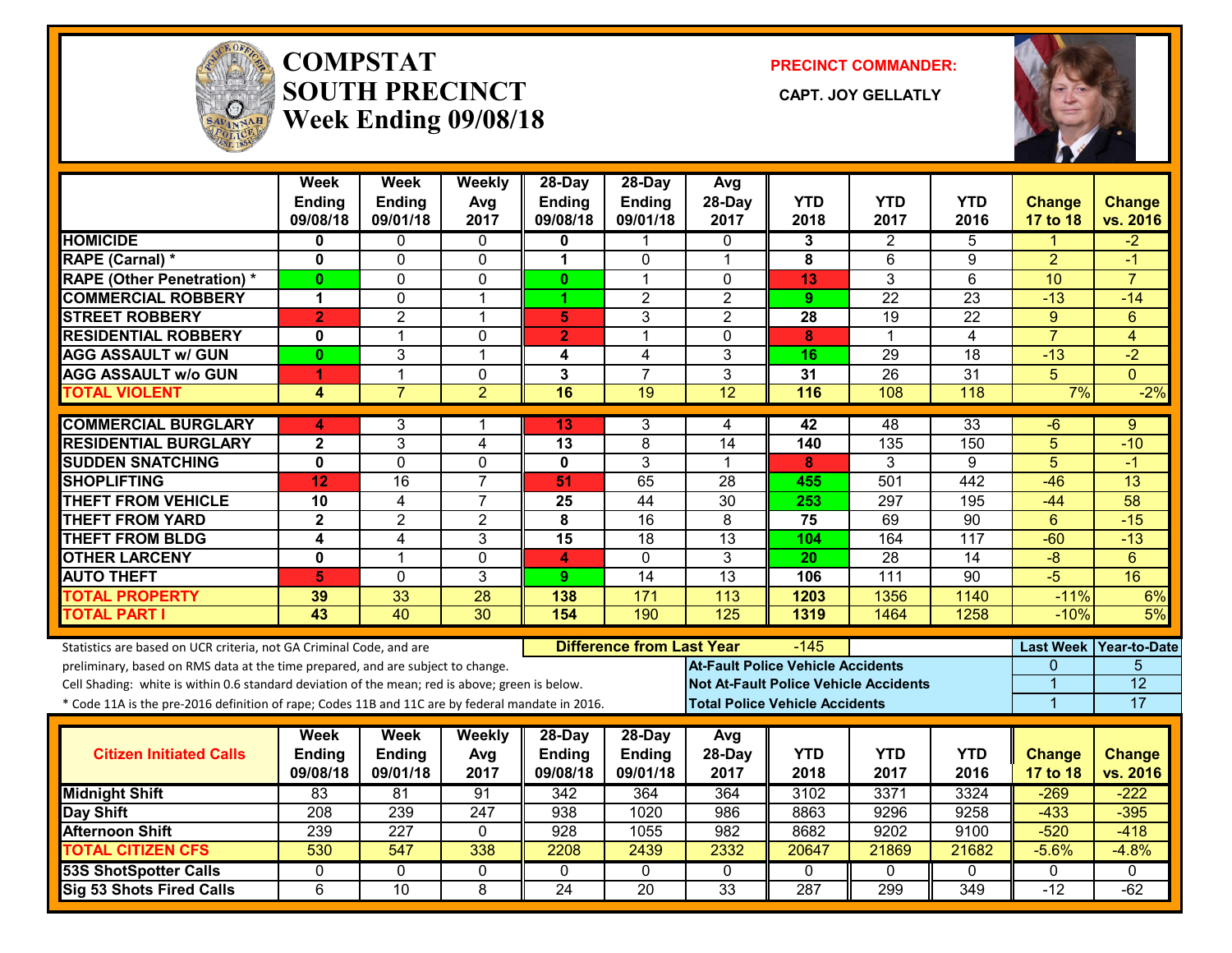# **BEAT 41 South Precinct Week Ending 09/08/18**

|                                   |                |                | <b>Last 4 Weeks</b> |               | 28 Days        | 28 Day  |                |                |                |                |                      |
|-----------------------------------|----------------|----------------|---------------------|---------------|----------------|---------|----------------|----------------|----------------|----------------|----------------------|
|                                   | Ending         | <b>Ending</b>  | <b>Ending</b>       | <b>Ending</b> | <b>Ending</b>  | Average | <b>YTD</b>     | <b>YTD</b>     | <b>YTD</b>     | <b>Change</b>  | <b>Change</b>        |
|                                   | 08/18/18       | 08/25/18       | 09/01/18            | 09/08/18      | 09/08/18       | 2017    | 2018           | 2017           | 2016           | 17 to 18       | vs. 2016             |
| <b>HOMICIDE</b>                   | 0              | 0              | 0                   | 0             | 0              | 0.0     | $\Omega$       | $\Omega$       | 0              | $\mathbf{0}$   | $\mathbf{0}$         |
| RAPE (Carnal) *                   | 0              | $\Omega$       | $\mathbf{0}$        | 0             | 0              | 0.1     | $\mathbf{0}$   | 0              | $\overline{2}$ | $\mathbf{0}$   | $-2$                 |
| <b>RAPE (Other Penetration) *</b> | $\Omega$       | 0              | $\Omega$            | $\Omega$      | 0              | 0.0     | $\mathbf{1}$   | $\Omega$       | $\Omega$       | $\mathbf{1}$   | $\blacktriangleleft$ |
| <b>COMMERCIAL ROBBERY</b>         | 0              | $\Omega$       | $\mathbf 0$         | $\mathbf{1}$  | $\mathbf{1}$   | 1.2     | $\mathbf{1}$   | 8              | 5              | $-7$           | $-4$                 |
| <b>ISTREET ROBBERY</b>            | 0              | 0              | $\mathbf 0$         | 0             | 0              | 0.3     | 4              | $\overline{2}$ | 4              | $\overline{2}$ | $\mathbf{0}$         |
| <b>RESIDENTIAL ROBBERY</b>        | 0              | $\mathbf{1}$   | 0                   | $\Omega$      | $\mathbf{1}$   | 0.1     | $\mathbf{1}$   | $\mathbf{0}$   | 0              | $\mathbf{1}$   | $\blacktriangleleft$ |
| <b>AGG ASSAULT w/ GUN</b>         | 0              | 0              | $\mathbf 0$         | $\Omega$      | 0              | 0.2     | $\mathbf 0$    | $\overline{2}$ | $\overline{2}$ | $-2$           | $-2$                 |
| <b>AGG ASSAULT w/o GUN</b>        | 0              | 0              | $\mathbf 0$         | $\Omega$      | 0              | 0.3     | $\overline{2}$ | 3              | 5              | $-1$           | $-3$                 |
| <b>TOTAL VIOLENT</b>              | $\mathbf{0}$   | $\mathbf{1}$   | $\mathbf{0}$        | $\mathbf{1}$  | $\overline{2}$ | 2.1     | 9              | 15             | 18             | $-40%$         | $-50%$               |
| <b>COMMERCIAL BURGLARY</b>        | 1              | 0              | $\mathbf{0}$        | $\mathbf{1}$  | $\overline{2}$ | 1.4     | $\overline{7}$ | 13             | 12             | $-6$           | $-5$                 |
| <b>RESIDENTIAL BURGLARY</b>       | $\Omega$       | $\mathbf{1}$   | $\Omega$            | 0             | $\mathbf{1}$   | 2.1     | 11             | 19             | 24             | $-8$           | $-13$                |
| <b>SUDDEN SNATCHING</b>           | $\Omega$       | $\Omega$       | $\mathbf 0$         | $\Omega$      | 0              | 0.2     | 3              | $\mathbf{1}$   | $\mathbf{1}$   | $\overline{2}$ | $\overline{2}$       |
| <b>SHOPLIFTING</b>                | $\Omega$       | $\mathbf{1}$   | $\mathbf{1}$        | $\Omega$      | $\overline{2}$ | 4.4     | 17             | 44             | 28             | $-27$          | $-11$                |
| <b>THEFT FROM VEHICLE</b>         | $\overline{2}$ | 1              | 1                   | $\mathbf{1}$  | 5              | 3.5     | 28             | 32             | 42             | $-4$           | $-14$                |
| <b>THEFT FROM YARD</b>            | 0              | 0              | $\mathbf{1}$        | $\Omega$      | $\mathbf{1}$   | 1.8     | 11             | 15             | 17             | $-4$           | $-6$                 |
| <b>THEFT FROM BLDG</b>            | 0              | 0              | $\mathbf{1}$        | 0             | $\mathbf{1}$   | 3.1     | 17             | 31             | 19             | $-14$          | $-2$                 |
| <b>OTHER LARCENY</b>              | 0              | 0              | $\mathbf 0$         | 0             | 0              | 0.4     | 2              | 3              | $\Omega$       | $-1$           | 2 <sup>1</sup>       |
| <b>AUTO THEFT</b>                 | $\Omega$       | 0              | $\mathbf{0}$        | $\mathbf{1}$  | 1              | 1.7     | 8              | 16             | 21             | $-8$           | $-13$                |
| <b>TOTAL PROPERTY</b>             | 3              | $\overline{3}$ | 4                   | 3             | 13             | 18.6    | 104            | 174            | 164            | $-40%$         | $-37%$               |
| <b>TOTAL PART I</b>               | 3              | $\overline{4}$ | $\overline{4}$      | 4             | 15             | 20.8    | 113            | 189            | 182            | $-40%$         | $-38%$               |

 **Difference from Last Year**r -76

Statistics are based on UCR criteria, not GA Criminal Code.

\* Rape Code 11A is the historical definition of rape (aka Legacy Rape); Rape Codes 11B and 11C are those moved from Part II to Part I in 2017.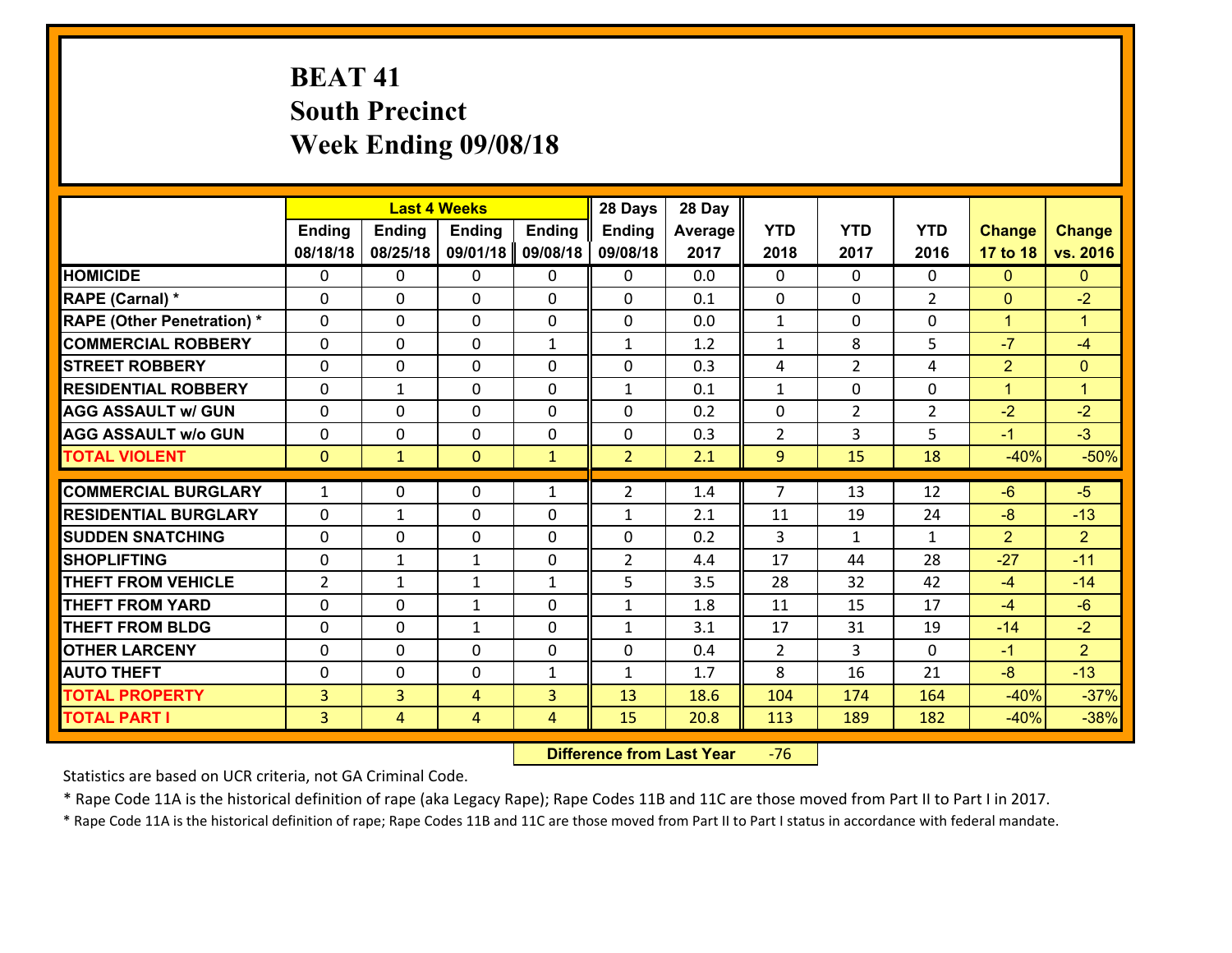# **BEAT 42 South Precinct Week Ending 09/08/18**

|                                   |                |                | <b>Last 4 Weeks</b> |                | 28 Days        | 28 Day  |                |                |                |                |                      |
|-----------------------------------|----------------|----------------|---------------------|----------------|----------------|---------|----------------|----------------|----------------|----------------|----------------------|
|                                   | Ending         | <b>Ending</b>  | <b>Ending</b>       | <b>Ending</b>  | <b>Ending</b>  | Average | <b>YTD</b>     | <b>YTD</b>     | <b>YTD</b>     | <b>Change</b>  | <b>Change</b>        |
|                                   | 08/18/18       | 08/25/18       | 09/01/18            | 09/08/18       | 09/08/18       | 2017    | 2018           | 2017           | 2016           | 17 to 18       | vs. 2016             |
| <b>HOMICIDE</b>                   | $\Omega$       | 0              | 0                   | $\Omega$       | 0              | 0.0     | 0              | $\Omega$       | 0              | $\Omega$       | $\mathbf{0}$         |
| RAPE (Carnal) *                   | $\mathbf{0}$   | 0              | $\mathbf{0}$        | 0              | $\Omega$       | 0.0     | $\mathbf{1}$   | $\mathbf{1}$   | $\mathbf{1}$   | $\mathbf{0}$   | $\mathbf{0}$         |
| <b>RAPE (Other Penetration) *</b> | $\mathbf{0}$   | 0              | $\mathbf{0}$        | $\Omega$       | $\Omega$       | 0.0     | 3              | 0              | 0              | 3              | 3                    |
| <b>COMMERCIAL ROBBERY</b>         | $\mathbf{0}$   | 0              | 0                   | $\Omega$       | $\Omega$       | 0.0     | 1              | 4              | 5              | $-3$           | $-4$                 |
| <b>STREET ROBBERY</b>             | $\mathbf{0}$   | 0              | $\mathbf{0}$        | 0              | $\Omega$       | 0.0     | 4              | 3              | $\overline{2}$ | $\mathbf{1}$   | $\overline{2}$       |
| <b>RESIDENTIAL ROBBERY</b>        | $\Omega$       | 0              | $\mathbf 0$         | 0              | 0              | 0.0     | 0              | 0              | $\mathbf{1}$   | $\mathbf{0}$   | $-1$                 |
| <b>AGG ASSAULT w/ GUN</b>         | 0              | 0              | $\mathbf 0$         | 0              | 0              | 0.0     | $\overline{2}$ | $\overline{3}$ | 4              | $-1$           | $-2$                 |
| <b>AGG ASSAULT W/o GUN</b>        | 0              | 0              | $\mathbf 0$         | $\mathbf{1}$   | $\mathbf{1}$   | 0.0     | 5              | $\mathbf{1}$   | 5              | $\overline{4}$ | $\overline{0}$       |
| <b>TOTAL VIOLENT</b>              | $\mathbf{0}$   | $\overline{0}$ | $\mathbf{0}$        | $\mathbf{1}$   | $\mathbf{1}$   | 0.0     | 16             | 12             | 18             | 33%            | $-11%$               |
| <b>COMMERCIAL BURGLARY</b>        | $\mathbf{0}$   | 0              | 0                   | 3              | 3              | 0.0     | 10             | 9              | 10             | 1              | $\mathbf{0}$         |
| <b>RESIDENTIAL BURGLARY</b>       | $\Omega$       | 1              | 1                   | $\Omega$       | $\overline{2}$ | 0.0     | 4              | 6              | 5              | $-2$           | $-1$                 |
| <b>SUDDEN SNATCHING</b>           | $\mathbf{0}$   | 0              | $\mathbf 0$         | 0              | $\Omega$       | 0.0     | $\mathbf{1}$   | 0              | $\mathbf{1}$   | $\mathbf{1}$   | $\mathbf{0}$         |
| <b>SHOPLIFTING</b>                | $\overline{2}$ | 8              | $\overline{7}$      | $\overline{7}$ | 24             | 0.0     | 227            | 236            | 225            | $-9$           | $\overline{2}$       |
| <b>THEFT FROM VEHICLE</b>         | 2              | $\mathbf{1}$   | $\mathbf 0$         | $\overline{2}$ | 5              | 0.0     | 33             | 38             | 26             | $-5$           | $\overline{7}$       |
| <b>THEFT FROM YARD</b>            | 0              | 0              | $\mathbf 0$         | 0              | 0              | 0.0     | 10             | 10             | 14             | $\mathbf{0}$   | $-4$                 |
| <b>THEFT FROM BLDG</b>            | $\mathbf{0}$   | $\overline{2}$ | 1                   | $\mathbf{1}$   | 4              | 0.0     | 14             | 32             | 23             | $-18$          | $-9$                 |
| <b>OTHER LARCENY</b>              | 0              | 0              | $\mathbf 0$         | 0              | 0              | 0.0     | $\mathbf{1}$   | 4              | $\overline{2}$ | $-3$           | $-1$                 |
| <b>AUTO THEFT</b>                 | 0              | 0              | 0                   | $\Omega$       | 0              | 0.0     | 15             | 13             | 14             | $\overline{2}$ | $\blacktriangleleft$ |
| <b>TOTAL PROPERTY</b>             | $\overline{4}$ | 12             | 9                   | 13             | 38             | 0.0     | 315            | 348            | 320            | $-9%$          | $-2%$                |
| <b>TOTAL PART I</b>               | $\overline{4}$ | 12             | 9                   | 14             | 39             | 0.0     | 331            | 360            | 338            | $-8%$          | $-2%$                |

 **Difference from Last Year**r -29

Statistics are based on UCR criteria, not GA Criminal Code.

\* Rape Code 11A is the historical definition of rape (aka Legacy Rape); Rape Codes 11B and 11C are those moved from Part II to Part I in 2017.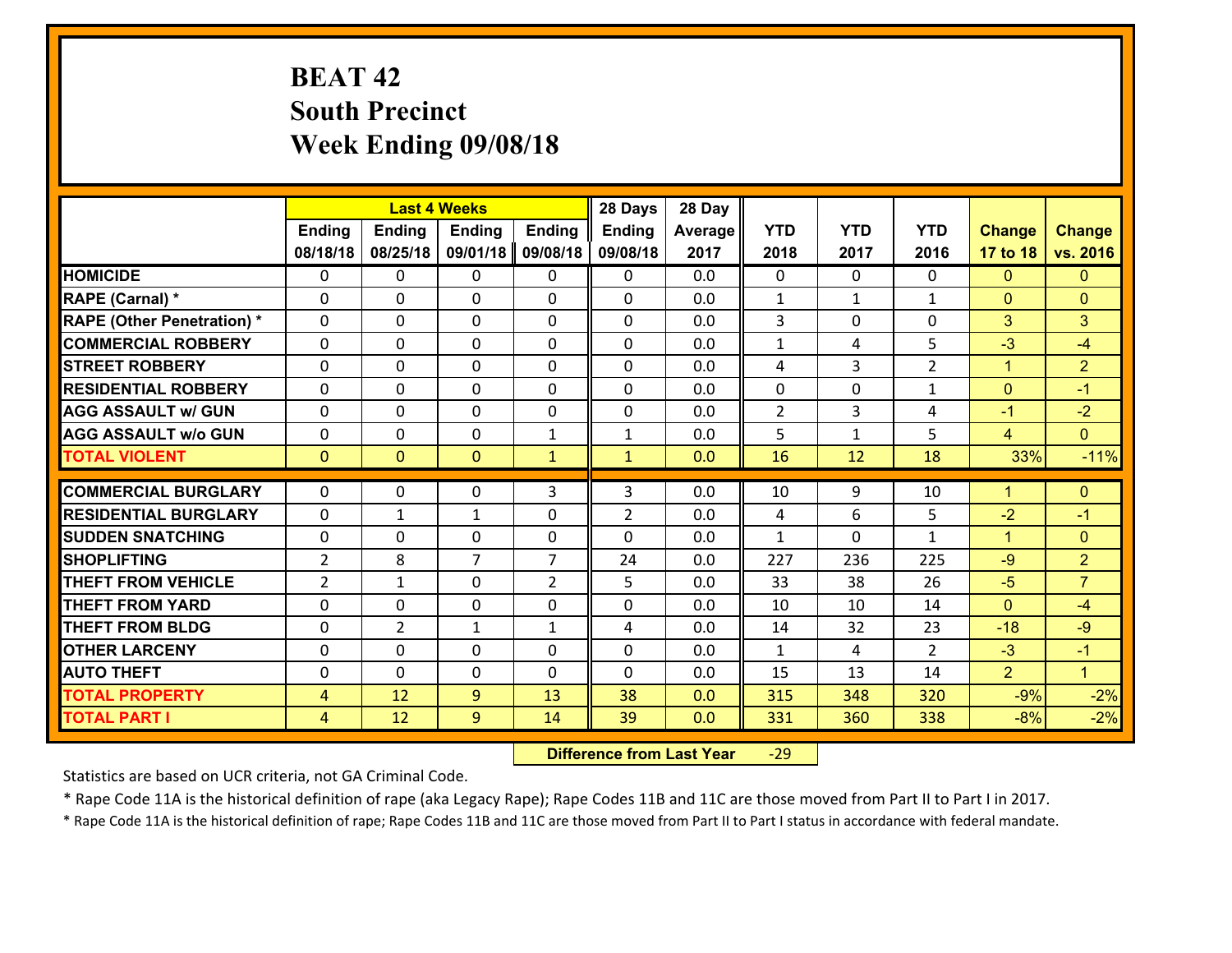# **BEAT 43 South Precinct Week Ending 09/08/18**

|                                   |                |                | <b>Last 4 Weeks</b> |                | 28 Days        | 28 Day  |                |                |                |                |                      |
|-----------------------------------|----------------|----------------|---------------------|----------------|----------------|---------|----------------|----------------|----------------|----------------|----------------------|
|                                   | <b>Ending</b>  | <b>Ending</b>  | <b>Ending</b>       | <b>Ending</b>  | <b>Ending</b>  | Average | <b>YTD</b>     | <b>YTD</b>     | <b>YTD</b>     | <b>Change</b>  | <b>Change</b>        |
|                                   | 08/18/18       | 08/25/18       | 09/01/18            | 09/08/18       | 09/08/18       | 2017    | 2018           | 2017           | 2016           | 17 to 18       | vs. 2016             |
| <b>HOMICIDE</b>                   | $\mathbf{0}$   | 0              | $\mathbf{0}$        | 0              | 0              | 0.0     | $\mathbf{1}$   | $\Omega$       | 3              | $\mathbf{1}$   | $-2$                 |
| RAPE (Carnal) *                   | 0              | 0              | $\mathbf{0}$        | 0              | $\Omega$       | 0.0     | 2              | 0              | $\mathbf{1}$   | $\overline{2}$ | $\blacktriangleleft$ |
| <b>RAPE (Other Penetration) *</b> | $\Omega$       | 0              | $\Omega$            | $\Omega$       | $\Omega$       | 0.1     | $\Omega$       | $\mathbf{1}$   | $\Omega$       | $-1$           | $\Omega$             |
| <b>COMMERCIAL ROBBERY</b>         | $\Omega$       | $\Omega$       | $\mathbf 0$         | $\Omega$       | 0              | 0.4     | $\mathbf{1}$   | $\overline{2}$ | 5              | $-1$           | $-4$                 |
| <b>STREET ROBBERY</b>             | 0              | 0              | $\overline{2}$      | 0              | $\overline{2}$ | 0.5     | 6              | 3              | 6              | 3              | $\mathbf{0}$         |
| <b>RESIDENTIAL ROBBERY</b>        | $\Omega$       | 0              | 1                   | 0              | $\mathbf{1}$   | 0.1     | 3              | 0              | 0              | 3              | 3                    |
| <b>AGG ASSAULT w/ GUN</b>         | 0              | 0              | $\mathbf 0$         | 0              | 0              | 0.5     | $\overline{3}$ | $\overline{3}$ | 0              | $\overline{0}$ | 3                    |
| <b>AGG ASSAULT w/o GUN</b>        | 0              | 0              | $\mathbf{1}$        | 0              | $\mathbf{1}$   | 0.6     | 5              | 5              | 8              | $\overline{0}$ | $-3$                 |
| <b>TOTAL VIOLENT</b>              | $\mathbf{0}$   | $\overline{0}$ | 4                   | $\overline{0}$ | $\overline{4}$ | 2.1     | 21             | 14             | 23             | 50%            | $-9%$                |
| <b>COMMERCIAL BURGLARY</b>        |                |                |                     |                | 5              |         |                |                | $\overline{7}$ |                |                      |
|                                   | $\mathbf{1}$   | $\overline{2}$ | $\overline{2}$      | 0              |                | 1.2     | 13             | 10             |                | 3              | $6\phantom{1}$       |
| <b>RESIDENTIAL BURGLARY</b>       | $\Omega$       | 1              | $\mathbf{0}$        | 0              | 1              | 2.6     | 28             | 27             | 26             | $\mathbf{1}$   | $\overline{2}$       |
| <b>SUDDEN SNATCHING</b>           | $\Omega$       | 0              | $\mathbf 0$         | $\Omega$       | $\Omega$       | 0.2     | 3              | $\mathbf{1}$   | 3              | $\overline{2}$ | $\Omega$             |
| <b>SHOPLIFTING</b>                | 3              | $\overline{2}$ | 3                   | $\Omega$       | 8              | 3.5     | 35             | 44             | 79             | $-9$           | $-44$                |
| <b>THEFT FROM VEHICLE</b>         | $\mathbf{0}$   | 0              | $\mathbf 0$         | $\overline{2}$ | $\overline{2}$ | 4.6     | 30             | 54             | 23             | $-24$          | $\overline{7}$       |
| <b>THEFT FROM YARD</b>            | $\mathbf{1}$   | $\mathbf{1}$   | 1                   | $\mathbf{1}$   | 4              | 1.2     | 16             | 10             | 16             | $6^{\circ}$    | $\overline{0}$       |
| <b>THEFT FROM BLDG</b>            | 0              | $\mathbf{1}$   | $\mathbf{1}$        | 0              | $\overline{2}$ | 2.8     | 23             | 29             | 22             | $-6$           | $\mathbf{1}$         |
| <b>OTHER LARCENY</b>              | 0              | 0              | $\mathbf 0$         | 0              | 0              | 0.2     | $\overline{2}$ | 3              | $\mathcal{L}$  | $-1$           | $\overline{0}$       |
| <b>AUTO THEFT</b>                 | $\overline{2}$ | 0              | $\mathbf 0$         | $\mathbf{1}$   | 3              | 2.1     | 17             | 18             | 14             | $-1$           | 3 <sup>1</sup>       |
| <b>TOTAL PROPERTY</b>             | $\overline{7}$ | $\overline{7}$ | $\overline{7}$      | 4              | 25             | 18.3    | 167            | 196            | 192            | $-15%$         | $-13%$               |
| <b>TOTAL PART I</b>               | $\overline{7}$ | $\overline{7}$ | 11                  | $\overline{4}$ | 29             | 20.5    | 188            | 210            | 215            | $-10%$         | $-13%$               |

 **Difference from Last Year**r -22

Statistics are based on UCR criteria, not GA Criminal Code.

\* Rape Code 11A is the historical definition of rape (aka Legacy Rape); Rape Codes 11B and 11C are those moved from Part II to Part I in 2017.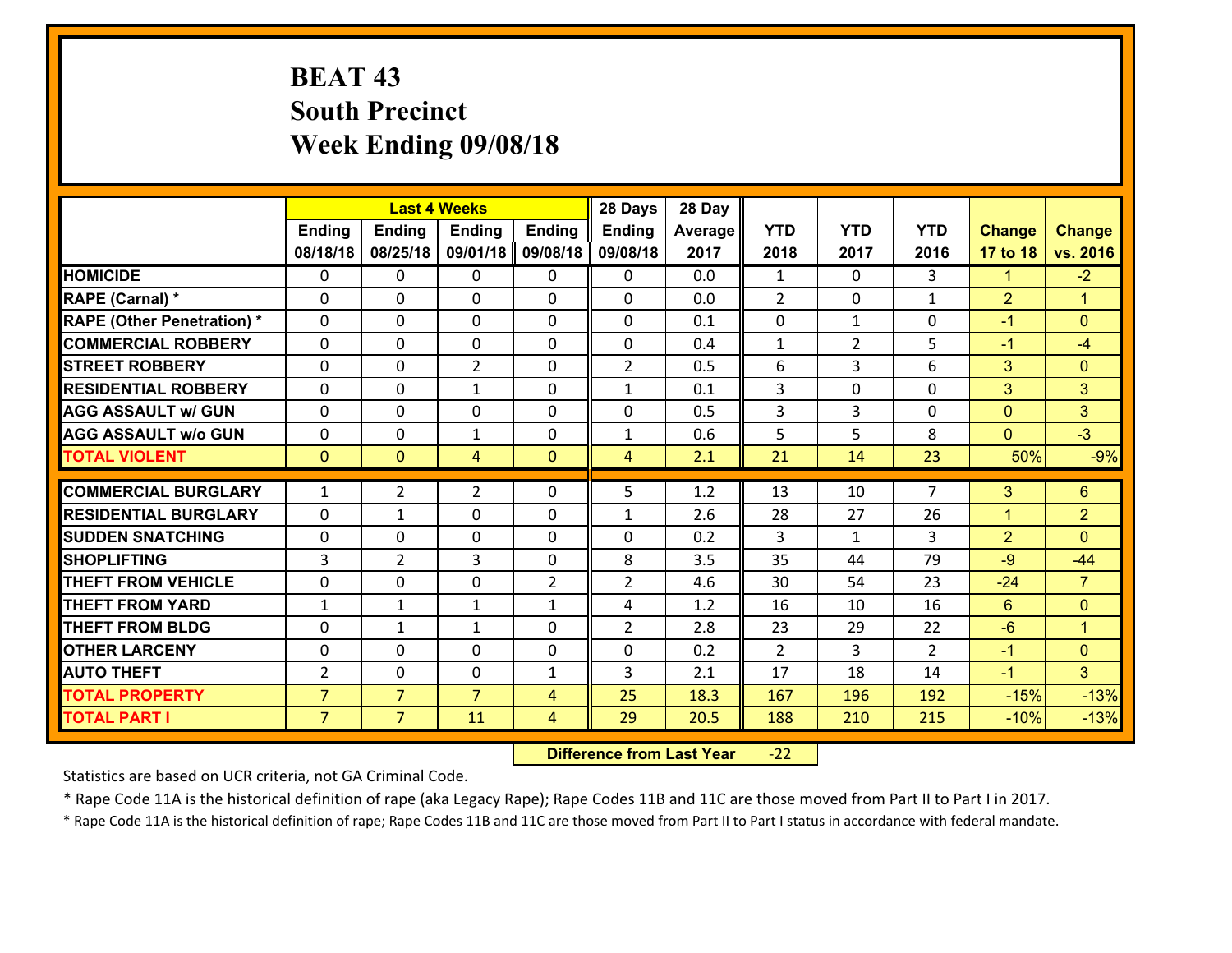# **BEAT 44 South Precinct Week Ending 09/08/18**

|                                              |                     |                                | <b>Last 4 Weeks</b> |                | 28 Days             | 28 Day      |                |                |                |                   |                                  |
|----------------------------------------------|---------------------|--------------------------------|---------------------|----------------|---------------------|-------------|----------------|----------------|----------------|-------------------|----------------------------------|
|                                              | <b>Ending</b>       | <b>Ending</b>                  | <b>Ending</b>       | <b>Ending</b>  | <b>Ending</b>       | Average     | <b>YTD</b>     | <b>YTD</b>     | <b>YTD</b>     | <b>Change</b>     | <b>Change</b>                    |
|                                              | 08/18/18            | 08/25/18                       | 09/01/18            | 09/08/18       | 09/08/18            | 2017        | 2018           | 2017           | 2016           | 17 to 18          | vs. 2016                         |
| <b>HOMICIDE</b>                              | $\mathbf{0}$        | 0                              | $\mathbf{0}$        | 0              | 0                   | 0.1         | 1              | $\mathbf{1}$   | $\mathbf{1}$   | $\mathbf{0}$      | $\mathbf{0}$                     |
| RAPE (Carnal) *                              | $\Omega$            | 0                              | $\mathbf{0}$        | 0              | $\Omega$            | 0.1         | 1              | $\mathbf{1}$   | 3              | $\mathbf{0}$      | $-2$                             |
| <b>RAPE (Other Penetration) *</b>            | $\Omega$            | $\Omega$                       | $\Omega$            | $\Omega$       | $\Omega$            | 0.0         | $\overline{2}$ | $\Omega$       | $\mathbf{1}$   | $\overline{2}$    | $\blacktriangleleft$             |
| <b>COMMERCIAL ROBBERY</b>                    | 0                   | 0                              | $\mathbf 0$         | 0              | 0                   | 0.2         | $\mathbf{1}$   | $\overline{2}$ | 0              | $-1$              | $\mathbf{1}$                     |
| <b>STREET ROBBERY</b>                        | $\Omega$            | 0                              | $\mathbf 0$         | $\Omega$       | 0                   | 0.6         | 4              | $\overline{2}$ | 4              | $\overline{2}$    | $\mathbf{0}$                     |
| <b>RESIDENTIAL ROBBERY</b>                   | $\Omega$            | $\Omega$                       | $\mathbf 0$         | $\Omega$       | 0                   | 0.0         | 4              | $\Omega$       | $\mathbf{1}$   | $\overline{4}$    | 3                                |
| <b>AGG ASSAULT w/ GUN</b>                    | $\Omega$            | $\mathbf{1}$                   | 1                   | $\Omega$       | $\overline{2}$      | 0.7         | 6              | 8              | $\overline{2}$ | $-2$              | $\overline{4}$                   |
| <b>AGG ASSAULT w/o GUN</b>                   | 0                   | 0                              | $\mathbf 0$         | 0              | 0                   | 0.5         | 5              | 3              | $\overline{7}$ | $\overline{2}$    | $-2$                             |
| <b>TOTAL VIOLENT</b>                         | $\mathbf{0}$        | $\mathbf{1}$                   | $\mathbf{1}$        | $\mathbf{0}$   | $\overline{2}$      | 2.1         | 24             | 17             | 19             | 41%               | 26%                              |
| <b>COMMERCIAL BURGLARY</b>                   | $\mathbf{0}$        | 0                              | 0                   | 0              | $\Omega$            | 0.5         | 1              | $\mathbf{1}$   | $\mathbf{1}$   | $\mathbf{0}$      | $\mathbf{0}$                     |
|                                              |                     |                                |                     |                |                     |             |                |                |                |                   |                                  |
|                                              |                     |                                |                     |                |                     |             |                |                |                |                   |                                  |
| <b>RESIDENTIAL BURGLARY</b>                  | $\mathbf{1}$        | 0                              | $\mathbf{0}$        | 0              | 1                   | 3.9         | 23             | 26             | 40             | $-3$              | $-17$                            |
| <b>SUDDEN SNATCHING</b>                      | $\Omega$            | 0                              | $\mathbf{0}$        | $\Omega$       | $\Omega$            | 0.0         | $\Omega$       | $\Omega$       | $\mathbf{1}$   | $\mathbf{0}$      | $-1$                             |
| <b>SHOPLIFTING</b>                           | 0                   | 0                              | $\mathbf 0$         | $\mathbf{1}$   | $\mathbf{1}$        | 3.4         | 48             | 14             | $\overline{7}$ | 34                | 41                               |
| <b>THEFT FROM VEHICLE</b>                    | 3                   | 0                              | $\mathbf{1}$        | 4              | 8                   | 8.6         | 57             | 51             | 37             | 6                 | 20                               |
| <b>THEFT FROM YARD</b>                       | $\mathbf{1}$        | 0                              | $\mathbf 0$         | $\mathbf{1}$   | $\overline{2}$      | 1.7         | 10             | 10             | 13             | $\mathbf{0}$      | $-3$                             |
| <b>THEFT FROM BLDG</b>                       | 0                   | 0                              | $\mathbf 0$         | $\mathbf{1}$   | $\mathbf{1}$        | 2.7         | 9              | 21             | 22<br>4        | $-12$             | $-13$                            |
| <b>OTHER LARCENY</b><br><b>AUTO THEFT</b>    | 0<br>0              | 1<br>0                         | $\mathbf{1}$        | 0<br>0         | $\overline{2}$<br>0 | 0.5         | 6              | 3<br>17        | 18             | 3<br>$\mathbf{1}$ | $\overline{2}$<br>$\overline{0}$ |
|                                              |                     |                                | $\mathbf 0$         | $\overline{7}$ |                     | 3.0<br>24.2 | 18             | 143            | 143            |                   |                                  |
| <b>TOTAL PROPERTY</b><br><b>TOTAL PART I</b> | 5<br>5 <sup>1</sup> | $\mathbf{1}$<br>$\overline{2}$ | $\overline{2}$<br>3 | $\overline{7}$ | 15<br>17            | 26.4        | 172<br>196     | 160            | 162            | 20%<br>23%        | 20%<br>21%                       |

 **Difference from Last Year**r 36

Statistics are based on UCR criteria, not GA Criminal Code.

\* Rape Code 11A is the historical definition of rape (aka Legacy Rape); Rape Codes 11B and 11C are those moved from Part II to Part I in 2017.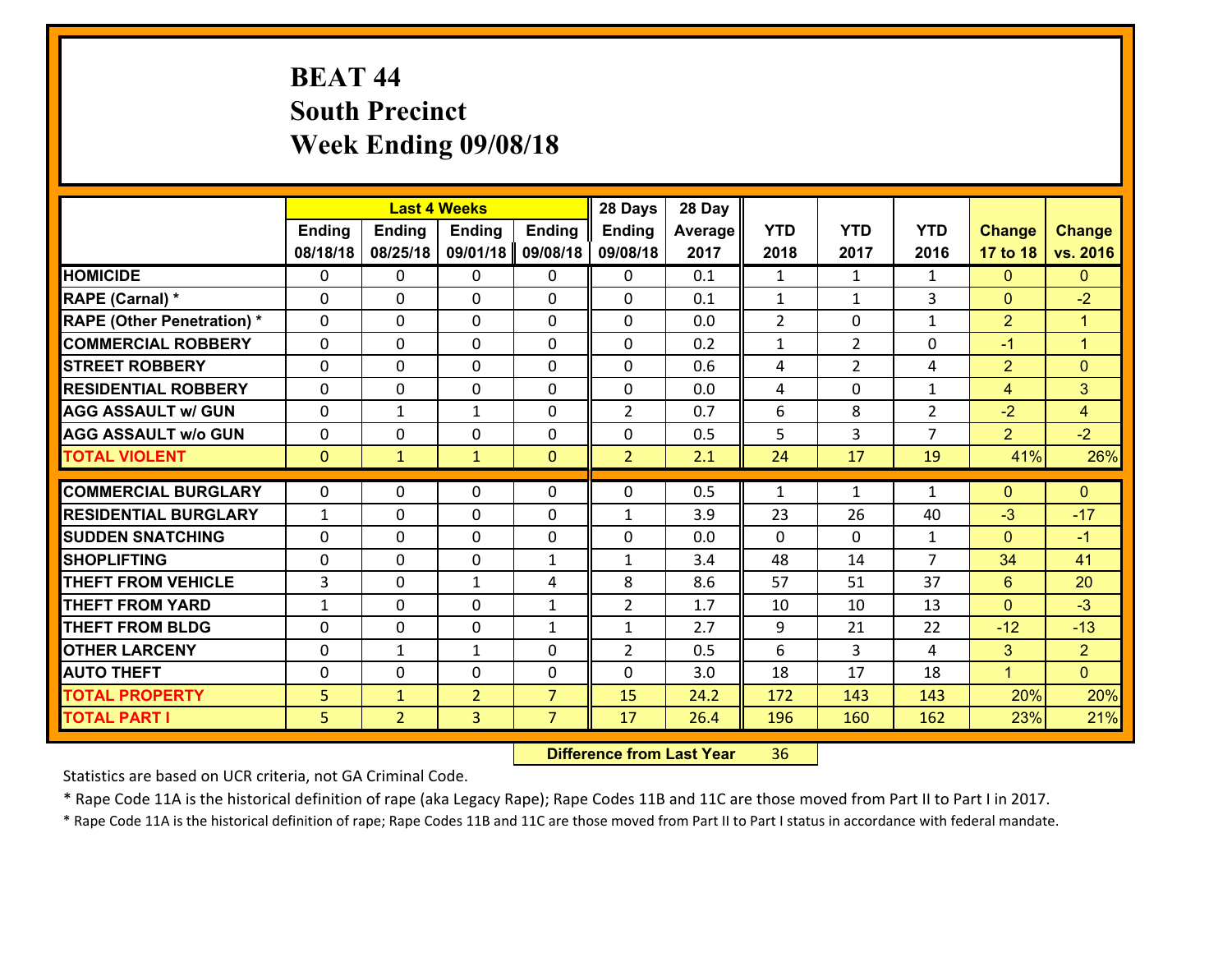# **BEAT 45 South Precinct Week Ending 09/08/18**

|                                              |                     |                                  | <b>Last 4 Weeks</b> |                | 28 Days        | 28 Day       |                |                |                |                  |                      |
|----------------------------------------------|---------------------|----------------------------------|---------------------|----------------|----------------|--------------|----------------|----------------|----------------|------------------|----------------------|
|                                              | <b>Ending</b>       | <b>Ending</b>                    | <b>Ending</b>       | <b>Ending</b>  | <b>Ending</b>  | Average      | <b>YTD</b>     | <b>YTD</b>     | <b>YTD</b>     | <b>Change</b>    | <b>Change</b>        |
|                                              | 08/18/18            | 08/25/18                         | 09/01/18            | 09/08/18       | 09/08/18       | 2017         | 2018           | 2017           | 2016           | 17 to 18         | vs. 2016             |
| <b>HOMICIDE</b>                              | 0                   | 0                                | 0                   | 0              | 0              | 0.1          | 1              | $\mathbf{1}$   | $\mathbf{1}$   | $\mathbf{0}$     | $\mathbf{0}$         |
| RAPE (Carnal) *                              | $\mathbf{1}$        | 0                                | $\mathbf{0}$        | 0              | $\mathbf{1}$   | 0.1          | 3              | $\Omega$       | $\mathbf{1}$   | 3                | $\overline{2}$       |
| <b>RAPE (Other Penetration) *</b>            | $\Omega$            | 0                                | $\Omega$            | $\Omega$       | $\Omega$       | 0.1          | 3              | $\mathbf{1}$   | $\mathbf{1}$   | $\overline{2}$   | $\overline{2}$       |
| <b>COMMERCIAL ROBBERY</b>                    | 0                   | 0                                | $\mathbf 0$         | 0              | 0              | 0.2          | 2              | $\overline{2}$ | $\overline{2}$ | $\mathbf{0}$     | $\mathbf{0}$         |
| <b>STREET ROBBERY</b>                        | $\mathbf{1}$        | 0                                | $\mathbf 0$         | $\Omega$       | $\mathbf{1}$   | 0.5          | 3              | 4              | $\Omega$       | $-1$             | 3                    |
| <b>RESIDENTIAL ROBBERY</b>                   | $\Omega$            | $\Omega$                         | $\mathbf 0$         | $\Omega$       | 0              | 0.1          | 0              | $\Omega$       | $\Omega$       | $\mathbf{0}$     | $\mathbf{0}$         |
| <b>AGG ASSAULT w/ GUN</b>                    | $\Omega$            | 0                                | $\mathbf{1}$        | $\Omega$       | $\mathbf{1}$   | 0.6          | $\overline{3}$ | 8              | $\overline{2}$ | $-5$             | $\blacktriangleleft$ |
| <b>AGG ASSAULT w/o GUN</b>                   | $\mathbf{1}$        | 0                                | $\mathbf 0$         | 0              | $\mathbf{1}$   | 0.2          | $\overline{7}$ | $\overline{2}$ | 3              | 5                | $\overline{4}$       |
| <b>TOTAL VIOLENT</b>                         | $\overline{3}$      | $\overline{0}$                   | $\mathbf{1}$        | $\mathbf{0}$   | $\overline{4}$ | 1.8          | 22             | 18             | 10             | 22%              | 120%                 |
| <b>COMMERCIAL BURGLARY</b>                   | $\mathbf{1}$        | 0                                | 1                   | 0              | $\overline{2}$ | 0.3          | 3              | 5              | 2              | $-2$             | $\blacktriangleleft$ |
| <b>RESIDENTIAL BURGLARY</b>                  | $\Omega$            | 1                                | $\mathbf{1}$        | 0              | $\overline{2}$ | 2.8          | 24             | 34             | 27             | $-10$            | $-3$                 |
| <b>SUDDEN SNATCHING</b>                      | $\Omega$            | 0                                | $\mathbf{0}$        | $\Omega$       | 0              | 0.0          | $\Omega$       | $\Omega$       | $\mathbf{1}$   |                  | $-1$                 |
|                                              |                     |                                  |                     |                |                |              |                |                |                |                  |                      |
|                                              |                     |                                  |                     |                |                |              |                |                |                | $\Omega$         |                      |
| <b>SHOPLIFTING</b>                           | 0                   | $\overline{2}$                   | 4                   | $\mathbf{1}$   | $\overline{7}$ | 5.8          | 37             | 57             | 57             | $-20$            | $-20$                |
| <b>THEFT FROM VEHICLE</b>                    | 0                   | 0                                | $\mathbf{0}$        | $\Omega$       | 0              | 4.4          | 35             | 61             | 26             | $-26$            | 9                    |
| <b>THEFT FROM YARD</b>                       | $\mathbf{1}$        | 0                                | $\mathbf 0$         | 0              | $\mathbf{1}$   | 1.1          | 17             | 10             | 12             | $\overline{7}$   | 5                    |
| <b>THEFT FROM BLDG</b>                       | 0                   | 0                                | $\mathbf 0$         | $\overline{2}$ | $\overline{2}$ | 1.2          | 12             | 18             | 10             | $-6$             | $\overline{2}$       |
| <b>OTHER LARCENY</b>                         | $\mathbf{1}$        | 0                                | $\mathbf 0$         | 0              | $\mathbf{1}$   | 0.6          | $\overline{4}$ | 6              | $\overline{2}$ | $-2$             | $\overline{2}$       |
| <b>AUTO THEFT</b>                            | $\mathbf{0}$        | 0                                | $\mathbf 0$         | 0              | 0              | 1.8          | 13             | 17             | 9              | $-4$             | $\overline{4}$       |
| <b>TOTAL PROPERTY</b><br><b>TOTAL PART I</b> | $\overline{3}$<br>6 | $\overline{3}$<br>$\overline{3}$ | 6<br>$\overline{7}$ | 3<br>3         | 15<br>19       | 18.0<br>19.8 | 145<br>167     | 208<br>226     | 146<br>156     | $-30%$<br>$-26%$ | $-1%$<br>7%          |

 **Difference from Last Year**r -59

Statistics are based on UCR criteria, not GA Criminal Code.

\* Rape Code 11A is the historical definition of rape (aka Legacy Rape); Rape Codes 11B and 11C are those moved from Part II to Part I in 2017.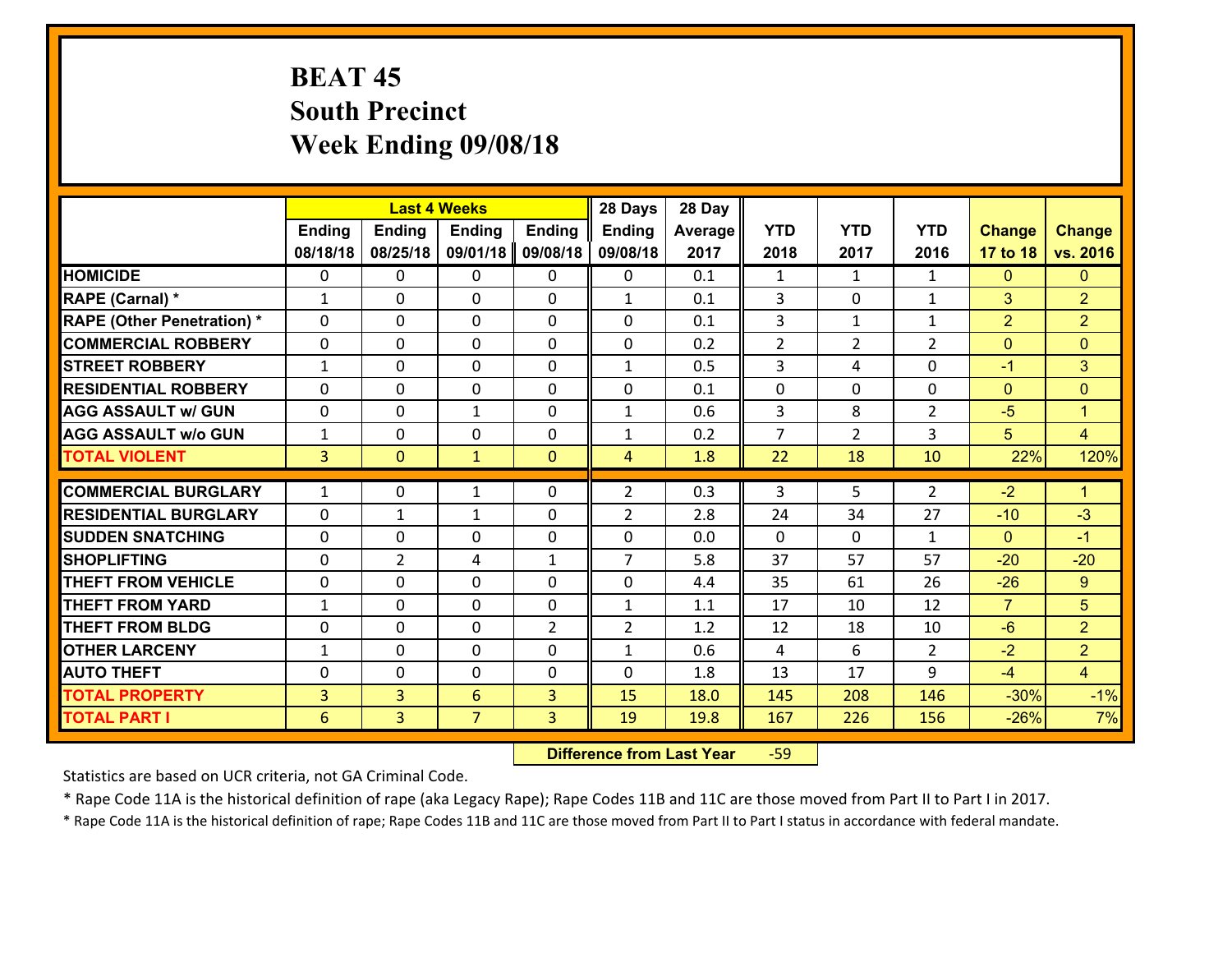# **BEAT 46 South Precinct Week Ending 09/08/18**

|                                   |                |                | <b>Last 4 Weeks</b> |                | 28 Days        | 28 Day  |                |                |                |                |                      |
|-----------------------------------|----------------|----------------|---------------------|----------------|----------------|---------|----------------|----------------|----------------|----------------|----------------------|
|                                   | <b>Ending</b>  | <b>Ending</b>  | <b>Ending</b>       | Ending         | <b>Ending</b>  | Average | <b>YTD</b>     | <b>YTD</b>     | <b>YTD</b>     | <b>Change</b>  | <b>Change</b>        |
|                                   | 08/18/18       | 08/25/18       | 09/01/18            | 09/08/18       | 09/08/18       | 2017    | 2018           | 2017           | 2016           | 17 to 18       | vs. 2016             |
| <b>HOMICIDE</b>                   | 0              | 0              | 0                   | 0              | 0              | 0.2     | $\Omega$       | $\Omega$       | 0              | $\mathbf{0}$   | $\mathbf{0}$         |
| RAPE (Carnal) *                   | 0              | 0              | $\mathbf{0}$        | 0              | $\Omega$       | 0.2     | 1              | 3              | $\mathbf{1}$   | $-2$           | $\mathbf{0}$         |
| <b>RAPE (Other Penetration) *</b> | $\Omega$       | 0              | $\mathbf{0}$        | $\Omega$       | $\Omega$       | 0.2     | 3              | 1              | 3              | $\overline{2}$ | $\mathbf{0}$         |
| <b>COMMERCIAL ROBBERY</b>         | $\Omega$       | 0              | $\mathbf{0}$        | 0              | 0              | 0.4     | 3              | 4              | 6              | $-1$           | $-3$                 |
| <b>STREET ROBBERY</b>             | 0              | 0              | $\mathbf 0$         | $\overline{2}$ | $\overline{2}$ | 0.5     | $\overline{7}$ | 5              | 6              | $\overline{2}$ | $\blacktriangleleft$ |
| <b>RESIDENTIAL ROBBERY</b>        | $\Omega$       | 0              | 0                   | $\Omega$       | 0              | 0.1     | $\mathbf{0}$   | $\mathbf{1}$   | $\overline{2}$ | $-1$           | $-2$                 |
| <b>AGG ASSAULT w/ GUN</b>         | 0              | 0              | 1                   | 0              | $\mathbf{1}$   | 0.5     | $\overline{2}$ | 3              | $\overline{7}$ | $-1$           | $-5$                 |
| <b>AGG ASSAULT w/o GUN</b>        | 0              | 0              | $\mathbf 0$         | 0              | 0              | 1.2     | $\overline{7}$ | 10             | 3              | $-3$           | $\overline{4}$       |
| <b>TOTAL VIOLENT</b>              | $\mathbf{0}$   | $\mathbf{0}$   | $\mathbf{1}$        | $\overline{2}$ | $\overline{3}$ | 3.2     | 23             | 27             | 28             | $-15%$         | $-18%$               |
|                                   |                |                |                     |                |                |         |                |                |                |                |                      |
| <b>COMMERCIAL BURGLARY</b>        | 0              | 1              | $\mathbf{0}$        | 0              | $\mathbf{1}$   | 0.5     | 8              | $\overline{7}$ | $\mathbf{1}$   | $\mathbf 1$    | $\overline{7}$       |
| <b>RESIDENTIAL BURGLARY</b>       | $\mathbf{1}$   | 2              | 1                   | 1              | 5              | 2.4     | 39             | 15             | 20             | 24             | 19                   |
| <b>SUDDEN SNATCHING</b>           | 0              | 0              | 0                   | 0              | $\Omega$       | 0.2     | $\mathbf{1}$   | $\mathbf{1}$   | $\overline{2}$ | $\mathbf{0}$   | $-1$                 |
| <b>SHOPLIFTING</b>                | $\overline{2}$ | 3              | $\mathbf{1}$        | 3              | 9              | 10.0    | 90             | 101            | 46             | $-11$          | 44                   |
| <b>THEFT FROM VEHICLE</b>         | $\overline{2}$ | 0              | $\overline{2}$      | $\mathbf{1}$   | 5              | 6.2     | 53             | 54             | 33             | $-1$           | 20                   |
| <b>THEFT FROM YARD</b>            | $\mathbf{0}$   | 0              | $\mathbf{0}$        | $\Omega$       | $\Omega$       | 1.1     | 8              | 9              | 15             | $-1$           | $-7$                 |
| <b>THEFT FROM BLDG</b>            | $\mathbf{1}$   | $\overline{2}$ | $\mathbf{0}$        | 0              | $\mathbf{3}$   | 2.5     | 24             | 25             | 20             | $-1$           | $\overline{4}$       |
| <b>OTHER LARCENY</b>              | $\mathbf{0}$   | 0              | $\mathbf{0}$        | $\Omega$       | 0              | 0.5     | 4              | 6              | 3              | $-2$           | $\blacktriangleleft$ |
| <b>AUTO THEFT</b>                 | $\overline{2}$ | 0              | 0                   | 3              | 5              | 3.0     | 30             | 29             | 8              | $\mathbf{1}$   | 22                   |
| <b>TOTAL PROPERTY</b>             | 8              | 8              | 4                   | 8              | 28             | 26.3    | 257            | 247            | 148            | 4%             | 74%                  |
| <b>TOTAL PART I</b>               | 8              | 8              | 5                   | 10             | 31             | 29.5    | 280            | 274            | 176            | 2%             | 59%                  |

 **Difference from Last Year**r 6

Statistics are based on UCR criteria, not GA Criminal Code.

\* Rape Code 11A is the historical definition of rape (aka Legacy Rape); Rape Codes 11B and 11C are those moved from Part II to Part I in 2017.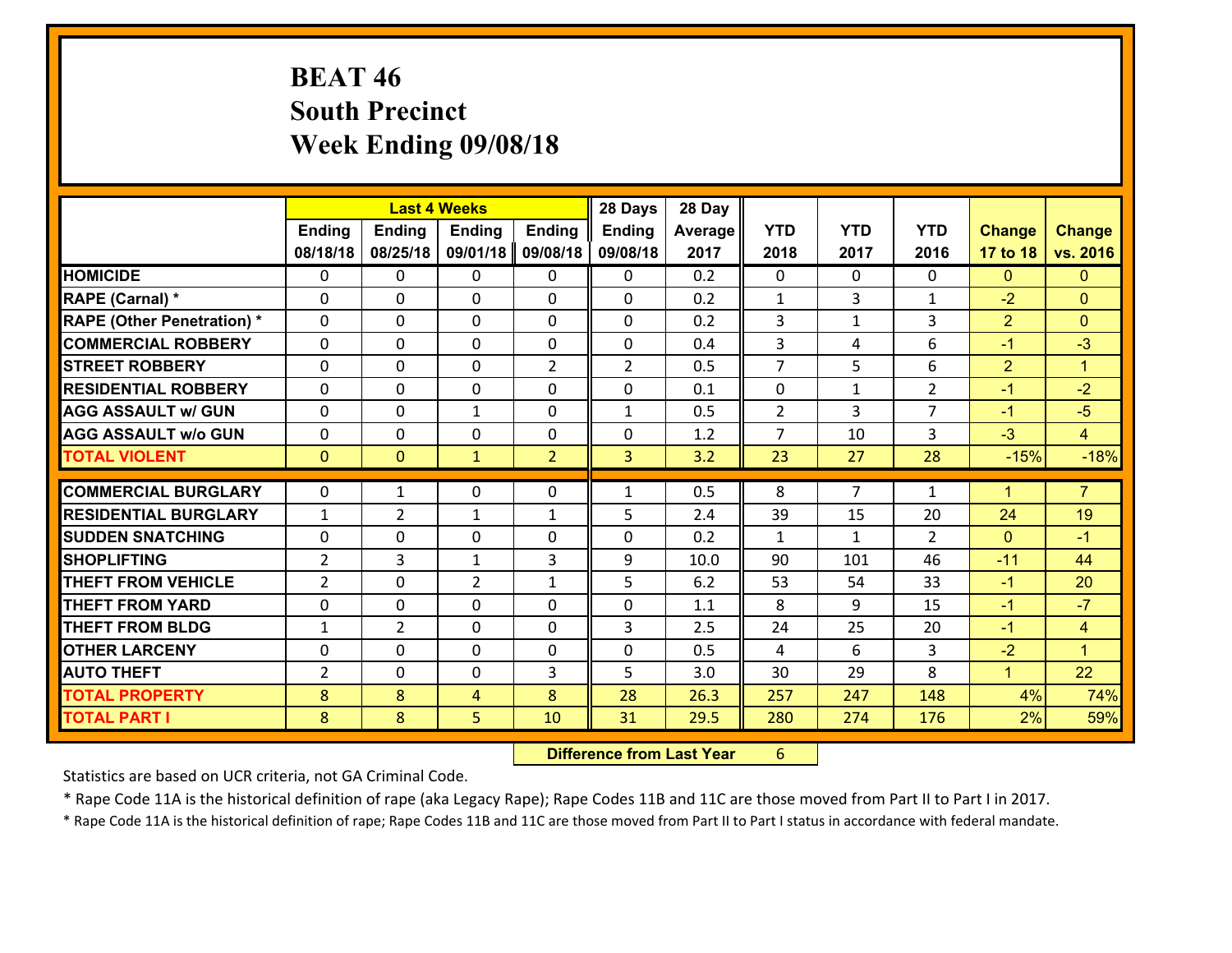# **BEAT 47 South Precinct Week Ending 09/08/18**

|                                              |                              |                              | <b>Last 4 Weeks</b>          |                              | 28 Days             | 28 Day     |              |                |                |                |                      |
|----------------------------------------------|------------------------------|------------------------------|------------------------------|------------------------------|---------------------|------------|--------------|----------------|----------------|----------------|----------------------|
|                                              | <b>Ending</b>                | <b>Ending</b>                | <b>Ending</b>                | <b>Ending</b>                | <b>Ending</b>       | Average    | <b>YTD</b>   | <b>YTD</b>     | <b>YTD</b>     | <b>Change</b>  | <b>Change</b>        |
|                                              | 08/18/18                     | 08/25/18                     | 09/01/18                     | 09/08/18                     | 09/08/18            | 2017       | 2018         | 2017           | 2016           | 17 to 18       | vs. 2016             |
| <b>HOMICIDE</b>                              | $\mathbf{0}$                 | 0                            | 0                            | 0                            | 0                   | 0.0        | $\Omega$     | $\Omega$       | $\Omega$       | $\mathbf{0}$   | $\mathbf{0}$         |
| RAPE (Carnal) *                              | $\Omega$                     | 0                            | $\mathbf{0}$                 | 0                            | $\Omega$            | 0.2        | $\mathbf{0}$ | $\mathbf{1}$   | $\Omega$       | $-1$           | $\mathbf{0}$         |
| <b>RAPE (Other Penetration) *</b>            | $\Omega$                     | $\Omega$                     | $\Omega$                     | $\Omega$                     | $\Omega$            | 0.0        | $\mathbf{1}$ | $\Omega$       | $\mathbf{1}$   | $\mathbf{1}$   | $\Omega$             |
| <b>COMMERCIAL ROBBERY</b>                    | 0                            | 0                            | $\mathbf 0$                  | 0                            | 0                   | 0.1        | 0            | $\mathbf{0}$   | 0              | $\mathbf{0}$   | $\mathbf{0}$         |
| <b>STREET ROBBERY</b>                        | $\Omega$                     | 0                            | $\mathbf 0$                  | $\Omega$                     | 0                   | 0.0        | $\Omega$     | $\Omega$       | $\Omega$       | $\mathbf{0}$   | $\mathbf{0}$         |
| <b>RESIDENTIAL ROBBERY</b>                   | $\Omega$                     | $\Omega$                     | $\mathbf 0$                  | $\Omega$                     | 0                   | 0.0        | $\Omega$     | $\Omega$       | 0              | $\mathbf{0}$   | $\mathbf{0}$         |
| <b>AGG ASSAULT w/ GUN</b>                    | $\Omega$                     | 0                            | $\mathbf 0$                  | $\Omega$                     | 0                   | 0.2        | 0            | $\overline{2}$ | $\mathbf{1}$   | $-2$           | $-1$                 |
| <b>AGG ASSAULT w/o GUN</b>                   | 0                            | 0                            | $\mathbf 0$                  | 0                            | 0                   | 0.3        | $\mathbf 0$  | $\overline{2}$ | 0              | $-2$           | $\overline{0}$       |
| <b>TOTAL VIOLENT</b>                         | $\mathbf{0}$                 | $\overline{0}$               | $\mathbf{0}$                 | $\mathbf{0}$                 | $\mathbf{0}$        | 0.7        | $\mathbf{1}$ | 5              | $\overline{2}$ | $-80%$         | $-50%$               |
| <b>COMMERCIAL BURGLARY</b>                   | $\Omega$                     | 0                            | 0                            | 0                            | 0                   | 0.3        | $\mathbf{0}$ | 3              | $\Omega$       | $-3$           | $\mathbf{0}$         |
| <b>RESIDENTIAL BURGLARY</b>                  | $\Omega$                     | 0                            | $\mathbf{0}$                 | $\mathbf{1}$                 | 1                   | 0.7        | 11           | 8              | 8              | 3              | 3                    |
| <b>SUDDEN SNATCHING</b>                      | $\Omega$                     | 0                            | $\mathbf{0}$                 | $\Omega$                     | $\Omega$            | 0.0        | $\Omega$     | $\Omega$       | $\Omega$       | $\mathbf{0}$   | $\mathbf{0}$         |
| <b>SHOPLIFTING</b>                           | 0                            | 0                            | $\mathbf 0$                  | 0                            | 0                   | 0.9        | $\mathbf{1}$ | 5              | $\Omega$       | $-4$           | $\blacktriangleleft$ |
| <b>THEFT FROM VEHICLE</b>                    | $\Omega$                     | 0                            | $\mathbf{0}$                 | $\Omega$                     | 0                   | 2.7        | 17           | $\overline{7}$ | 8              | 10             | 9                    |
| <b>THEFT FROM YARD</b>                       | 0                            | 0                            | $\mathbf 0$                  | 0                            | 0                   | 0.7        | 3            | 5              | 3              | $-2$           | $\mathbf{0}$         |
| <b>THEFT FROM BLDG</b>                       | 0                            | 1                            | $\mathbf{1}$                 | 0                            | $\overline{2}$      | 0.9        | 5            | 8              | $\mathbf{1}$   | $-3$           | $\overline{4}$       |
| <b>OTHER LARCENY</b>                         | $\mathbf{1}$                 | 0                            | $\mathbf 0$                  | 0                            | $\mathbf{1}$        | 0.3        | $\mathbf 1$  | 3              | $\mathbf{1}$   | $-2$           | $\mathbf{0}$         |
| <b>AUTO THEFT</b>                            | 0                            | 0                            | $\mathbf 0$                  | 0                            | 0                   | 0.9        | 5            | $\mathbf{1}$   | 6              | $\overline{4}$ | $-1$                 |
|                                              |                              |                              |                              |                              |                     |            |              |                |                |                |                      |
|                                              |                              |                              |                              |                              |                     |            |              |                |                |                |                      |
| <b>TOTAL PROPERTY</b><br><b>TOTAL PART I</b> | $\mathbf{1}$<br>$\mathbf{1}$ | $\mathbf{1}$<br>$\mathbf{1}$ | $\mathbf{1}$<br>$\mathbf{1}$ | $\mathbf{1}$<br>$\mathbf{1}$ | 4<br>$\overline{4}$ | 7.4<br>8.1 | 43<br>44     | 40<br>45       | 27<br>29       | 8%<br>$-2%$    | 59%<br>52%           |

 **Difference from Last Year**r -1

Statistics are based on UCR criteria, not GA Criminal Code.

\* Rape Code 11A is the historical definition of rape (aka Legacy Rape); Rape Codes 11B and 11C are those moved from Part II to Part I in 2017.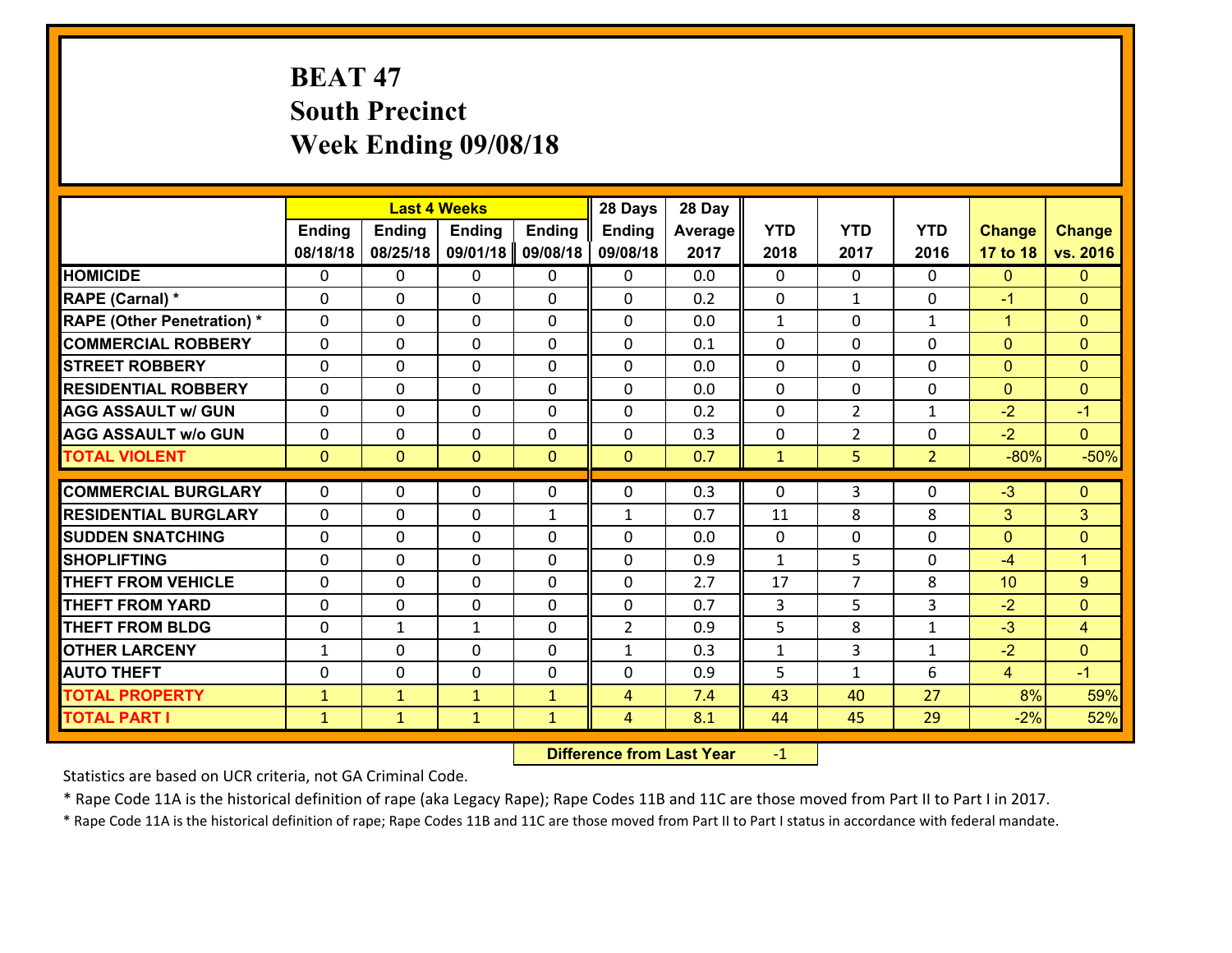

#### **COMPSTATEAST PRECINCTWeek Ending 09/08/18**

**PRECINCT COMMANDER:**

**CAPT. GEORGE GUNDICH**



|                                                                                                  | <b>Week</b>     | <b>Week</b>     | Weekly                  | 28-Day                                  | 28-Day                  | Avg                                          |                |                 |                 |                           |                           |
|--------------------------------------------------------------------------------------------------|-----------------|-----------------|-------------------------|-----------------------------------------|-------------------------|----------------------------------------------|----------------|-----------------|-----------------|---------------------------|---------------------------|
|                                                                                                  | Ending          | Ending          | Avg                     | Ending                                  | Ending                  | 28-Day                                       | <b>YTD</b>     | <b>YTD</b>      | <b>YTD</b>      | <b>Change</b>             | <b>Change</b>             |
|                                                                                                  | 09/08/18        | 09/01/18        | 2017                    | 09/08/18                                | 09/01/18                | 2017                                         | 2018           | 2017            | 2016            | 17 to 18                  | vs. 2016                  |
| <b>HOMICIDE</b>                                                                                  | 0               | 0               | 0                       | $\mathbf{0}$                            | 2                       |                                              | 9              | 9               | 9               | 0                         | $\Omega$                  |
| RAPE (Carnal) *                                                                                  | 0               | 0               | $\mathbf 0$             | $\mathbf{0}$                            | 1                       | $\mathbf{0}$                                 | 8              | 5               | $\overline{5}$  | 3                         | 3                         |
| <b>RAPE (Other Penetration) *</b>                                                                | $\bf{0}$        | 0               | 0                       | 0                                       | 1                       | $\mathbf{1}$                                 | 5              | 10              | $\overline{7}$  | $-5$                      | $-2$                      |
| <b>COMMERCIAL ROBBERY</b>                                                                        | $\mathbf{0}$    | 0               | $\overline{1}$          | $\mathbf{0}$                            | 3                       | $\overline{2}$                               | 5 <sup>5</sup> | $\overline{22}$ | $\overline{7}$  | $-17$                     | $-2$                      |
| <b>STREET ROBBERY</b>                                                                            | 0               | 0               | $\overline{\mathbf{1}}$ | $\mathbf{0}$                            | 5                       | 3                                            | 28             | 34              | 57              | $-6$                      | $-29$                     |
| <b>RESIDENTIAL ROBBERY</b>                                                                       | $\mathbf{0}$    | $\overline{0}$  | $\Omega$                | $\overline{\mathbf{0}}$                 | $\mathbf 1$             | 1                                            | $\overline{2}$ | $\overline{7}$  | 8               | $-5$                      | $-6$                      |
| <b>AGG ASSAULT w/ GUN</b>                                                                        | $\overline{2}$  | $\overline{2}$  | $\overline{1}$          | 6                                       | 8                       | 4                                            | 47             | 51              | 64              | $-4$                      | $-17$                     |
| <b>AGG ASSAULT w/o GUN</b>                                                                       | 1               | $\overline{2}$  | $\mathbf 0$             | 6                                       | $\overline{7}$          | $\overline{5}$                               | 64             | 56              | $\overline{40}$ | $\overline{8}$            | $\overline{24}$           |
| <b>TOTAL VIOLENT</b>                                                                             | $\overline{3}$  | $\overline{4}$  | $\overline{3}$          | 12                                      | 28                      | 17                                           | 168            | 194             | 197             | $-13%$                    | $-15%$                    |
| <b>COMMERCIAL BURGLARY</b>                                                                       | $\mathbf{0}$    | 0               | $\mathbf{0}$            | 0                                       | 1                       | $\overline{c}$                               | 16             | 14              | 46              | $\overline{2}$            | $-30$                     |
| <b>RESIDENTIAL BURGLARY</b>                                                                      | $\overline{2}$  | $\overline{3}$  | $\overline{5}$          | 15                                      | $\overline{24}$         | 18                                           | 165            | 184             | 292             | $-19$                     | $-127$                    |
| <b>SUDDEN SNATCHING</b>                                                                          | $\mathbf 0$     | $\overline{0}$  | $\mathbf 0$             | $\mathbf{0}$                            | $\overline{2}$          | $\mathbf{1}$                                 | 9              | $\overline{11}$ | 6               | $-2$                      | 3                         |
| <b>SHOPLIFTING</b>                                                                               | 6               | 4               | 5                       | 22                                      | 20                      | 22                                           | 224            | 207             | 186             | 17                        | 38                        |
| <b>THEFT FROM VEHICLE</b>                                                                        | 9               | 10              | $\overline{7}$          | 39                                      | 43                      | $\overline{27}$                              | 236            | 271             | 232             | $-35$                     | $\overline{4}$            |
| <b>THEFT FROM YARD</b>                                                                           | 4               | 1               | 3                       | $\overline{7}$                          | $\overline{13}$         | 10                                           | 105            | 107             | 83              | $-2$                      | $\overline{22}$           |
| <b>THEFT FROM BLDG</b>                                                                           | 3               | 1               | 3                       | 9                                       | $\overline{12}$         | 12                                           | 115            | 134             | 171             | $-19$                     | $-56$                     |
| <b>OTHER LARCENY</b>                                                                             | $\mathbf 0$     | $\mathbf 1$     | $\mathbf 0$             | 4                                       | $\overline{7}$          | $\overline{2}$                               | 43             | $\overline{26}$ | $\overline{12}$ | 17                        | $\overline{31}$           |
| <b>AUTO THEFT</b>                                                                                | $\overline{2}$  | 3               | $\overline{3}$          | 11                                      | $\overline{12}$         | $\overline{11}$                              | 112            | 117             | 141             | $-5$                      | $-29$                     |
| <b>TOTAL PROPERTY</b>                                                                            | 26              | 23              | 26                      | 107                                     | 134                     | 106                                          | 1025           | 1071            | 1169            | $-4%$                     | $-12%$                    |
| <b>TOTAL PART I</b>                                                                              | 29              | $\overline{27}$ | 29                      | 119                                     | 162                     | 123                                          | 1193           | 1265            | 1366            | $-6%$                     | $-13%$                    |
| Statistics are based on UCR criteria, not GA Criminal Code, and are                              |                 |                 |                         | <b>Difference from Last Year</b><br>-72 |                         |                                              |                |                 |                 | <b>Last Week</b>          | Year-to-Date              |
| preliminary, based on RMS data at the time prepared, and are subject to change.                  |                 |                 |                         |                                         |                         | <b>At-Fault Police Vehicle Accidents</b>     |                |                 |                 | 0                         | 6                         |
| Cell Shading: white is within 0.6 standard deviation of the mean; red is above; green is below.  |                 |                 |                         |                                         |                         | <b>Not At-Fault Police Vehicle Accidents</b> |                |                 |                 | $\overline{0}$            | $\overline{3}$            |
| * Code 11A is the pre-2016 definition of rape; Codes 11B and 11C are by federal mandate in 2016. |                 |                 |                         |                                         |                         | <b>Total Police Vehicle Accidents</b>        |                |                 |                 | $\overline{0}$            | 9                         |
|                                                                                                  | Week            | <b>Week</b>     |                         |                                         |                         |                                              |                |                 |                 |                           |                           |
| <b>Citizen Initiated Calls</b>                                                                   | Ending          | Ending          | Weekly                  | 28-Day<br>Ending                        | 28-Day<br><b>Ending</b> | Avg<br>28-Day                                | <b>YTD</b>     | <b>YTD</b>      | <b>YTD</b>      |                           |                           |
|                                                                                                  | 09/08/18        | 09/01/18        | Avg<br>2017             | 09/08/18                                | 08/11/18                | 2017                                         | 2018           | 2017            | 2016            | <b>Change</b><br>17 to 18 | <b>Change</b><br>vs. 2016 |
| <b>Midnight Shift</b>                                                                            | 89              | 62              | 114                     | 303                                     | 401                     | 455                                          | 3219           | 3566            | 3599            | $-347$                    | $-380$                    |
| Day Shift                                                                                        | 216             | 228             | 282                     | 889                                     | 1000                    | 1127                                         | 8873           | 8812            | 8994            | 61                        | $-121$                    |
| <b>Afternoon Shift</b>                                                                           | 250             | 242             | $\mathbf 0$             | 963                                     | 1073                    | 1177                                         | 9412           | 9714            | 9826            | $-302$                    | $-414$                    |
| <b>TOTAL CITIZEN CFS</b>                                                                         | 555             | 555             | 395                     | 2155                                    | 2474                    | 2758                                         | 21504          | 22092           | 22419           | $-2.7%$                   | $-4.1%$                   |
| 53S ShotSpotter Calls                                                                            | 9               | 5               | 8                       | $\overline{22}$                         | 15                      | 31                                           | 206            | 272             | 395             | $-66$                     | $-189$                    |
| Sig 53 Shots Fired Calls                                                                         | $\overline{13}$ | $\overline{2}$  | 16                      | 29                                      | $\overline{35}$         | 64                                           | $\mathbf{0}$   | 623             | 787             | $-623$                    | $-787$                    |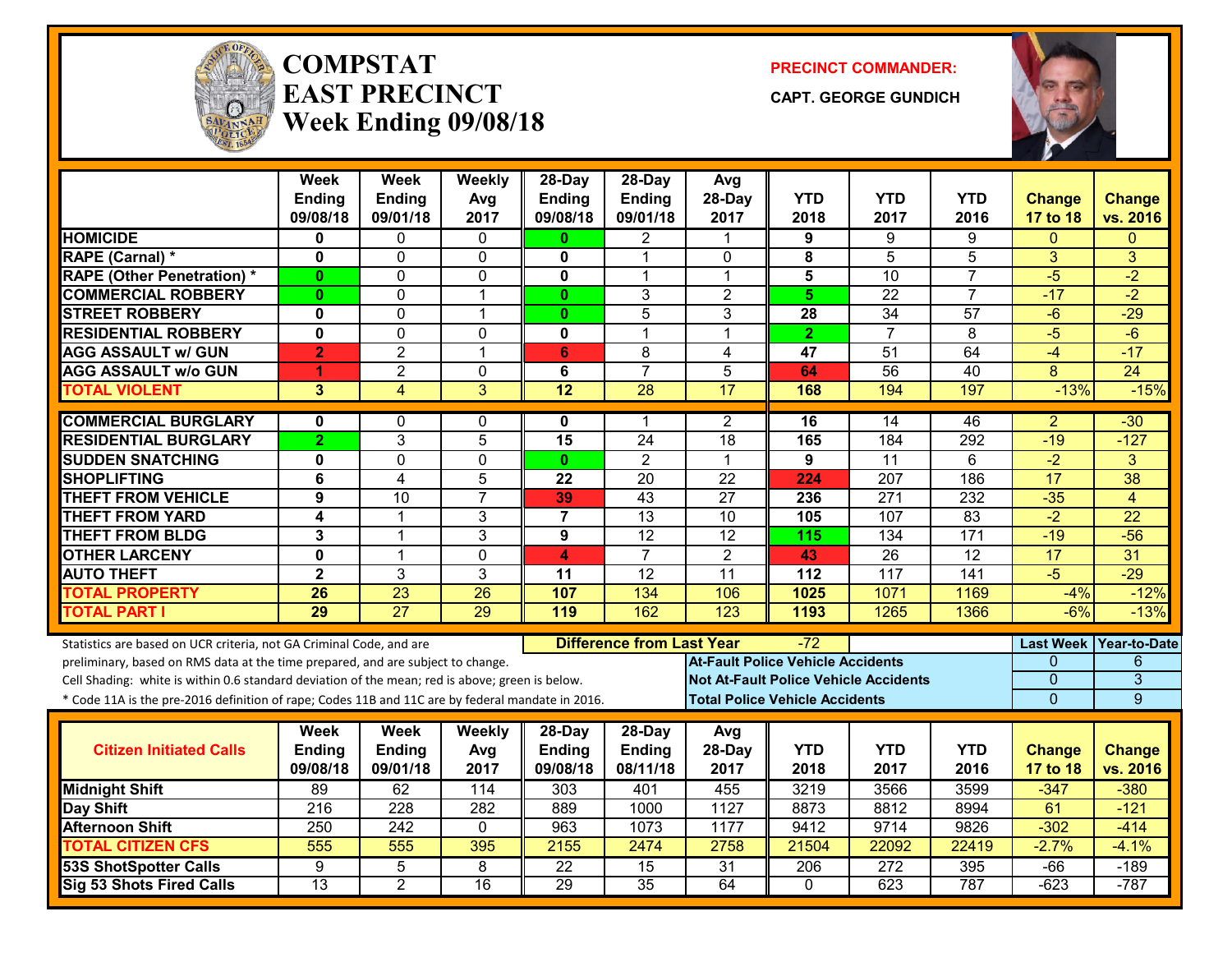# **BEAT 51 East Precinct Week Ending 09/08/18**

|                                   |                | <b>Last 4 Weeks</b> |                |                | 28 Days        | 28 Day  |                |                |                |                |                |
|-----------------------------------|----------------|---------------------|----------------|----------------|----------------|---------|----------------|----------------|----------------|----------------|----------------|
|                                   | Ending         | <b>Ending</b>       | <b>Ending</b>  | <b>Ending</b>  | <b>Ending</b>  | Average | <b>YTD</b>     | <b>YTD</b>     | <b>YTD</b>     | <b>Change</b>  | <b>Change</b>  |
|                                   | 08/18/18       | 08/25/18            | 09/01/18       | 09/08/18       | 09/08/18       | 2017    | 2018           | 2017           | 2016           | 17 to 18       | vs. 2016       |
| <b>HOMICIDE</b>                   | $\Omega$       | 0                   | 0              | $\Omega$       | 0              | 0.0     | $\overline{2}$ | $\overline{2}$ | $\mathbf{1}$   | $\mathbf{0}$   | 1.             |
| RAPE (Carnal) *                   | $\mathbf{0}$   | 0                   | $\mathbf{0}$   | 0              | $\Omega$       | 0.0     | 3              | $\mathbf{1}$   | 0              | $\overline{2}$ | 3              |
| <b>RAPE (Other Penetration) *</b> | $\Omega$       | 0                   | $\mathbf{0}$   | $\Omega$       | $\Omega$       | 0.0     | $\overline{2}$ | $\overline{2}$ | 0              | $\mathbf{0}$   | $\overline{2}$ |
| <b>COMMERCIAL ROBBERY</b>         | 0              | 0                   | 0              | 0              | 0              | 0.0     | $\mathbf{1}$   | $\mathbf{1}$   | $\mathbf{1}$   | $\mathbf{0}$   | $\overline{0}$ |
| <b>STREET ROBBERY</b>             | $\Omega$       | 0                   | 0              | 0              | 0              | 0.1     | 6              | 8              | 5              | $-2$           | $\mathbf{1}$   |
| <b>RESIDENTIAL ROBBERY</b>        | $\Omega$       | 0                   | 0              | 0              | 0              | 0.0     | $\Omega$       | $\mathbf{1}$   | $\Omega$       | $-1$           | $\Omega$       |
| <b>AGG ASSAULT w/ GUN</b>         | $\Omega$       | 0                   | $\mathbf{1}$   | $\mathbf{1}$   | $\overline{2}$ | 0.1     | 12             | 8              | 18             | $\overline{4}$ | $-6$           |
| <b>AGG ASSAULT w/o GUN</b>        | 0              | 0                   | $\mathbf{1}$   | 0              | $\mathbf{1}$   | 0.2     | 19             | 14             | 14             | 5 <sup>5</sup> | 5 <sup>5</sup> |
| <b>TOTAL VIOLENT</b>              | $\overline{0}$ | $\mathbf{0}$        | $\overline{2}$ | $\mathbf{1}$   | $\overline{3}$ | 0.6     | 45             | 37             | 39             | 22%            | 15%            |
| <b>COMMERCIAL BURGLARY</b>        | $\Omega$       | 0                   | $\mathbf{0}$   | $\Omega$       | $\Omega$       | 0.1     | 4              | 5              | 10             | $-1$           | $-6$           |
| <b>RESIDENTIAL BURGLARY</b>       | 0              | $\mathbf{1}$        | $\mathbf{1}$   | $\mathbf{1}$   | 3              | 0.5     | 15             | 25             | 27             | $-10$          | $-12$          |
| <b>SUDDEN SNATCHING</b>           | 0              | 0                   | 0              | 0              | 0              | 0.1     | 4              | $\overline{2}$ | $\mathbf{1}$   | $\overline{2}$ | 3 <sup>1</sup> |
| <b>SHOPLIFTING</b>                | 0              | 0                   | $\mathbf{1}$   | $\mathbf{1}$   | $\overline{2}$ | 0.4     | 20             | 28             | 24             | $-8$           | $-4$           |
| <b>THEFT FROM VEHICLE</b>         | $\overline{2}$ | $\overline{2}$      | 0              | $\overline{2}$ | 6              | 0.4     | 40             | 21             | 28             | 19             | 12             |
| <b>THEFT FROM YARD</b>            | $\mathbf 0$    | 0                   | 0              | $\mathbf{1}$   | $\mathbf{1}$   | 0.2     | 13             | 18             | 23             | $-5$           | $-10$          |
| <b>THEFT FROM BLDG</b>            | $\mathbf{1}$   | $\mathbf{1}$        | 0              | $\mathbf{1}$   | 3              | 0.4     | 17             | 25             | 23             | $-8$           | $-6$           |
| <b>OTHER LARCENY</b>              | 0              | 0                   | 0              | 0              | 0              | 0.1     | 10             | 3              | $\overline{2}$ | $\overline{7}$ | 8              |
| <b>AUTO THEFT</b>                 | 0              | $\mathbf{1}$        | $\mathbf{1}$   | $\mathbf{1}$   | 3              | 0.3     | 21             | 18             | 17             | 3              | $\overline{4}$ |
| <b>TOTAL PROPERTY</b>             | $\overline{3}$ | 5                   | 3              | $\overline{7}$ | 18             | 2.5     | 144            | 145            | 155            | $-1%$          | $-7%$          |
| <b>TOTAL PART I</b>               | $\overline{3}$ | 5                   | 5              | 8              | 21             | 3.1     | 189            | 182            | 194            | 4%             | $-3%$          |
|                                   |                |                     |                |                |                |         |                |                |                |                |                |

 **Difference from Last Year**r 7

Statistics are based on UCR criteria, not GA Criminal Code.

\* Rape Code 11A is the historical definition of rape (aka Legacy Rape); Rape Codes 11B and 11C are those moved from Part II to Part I in 2017.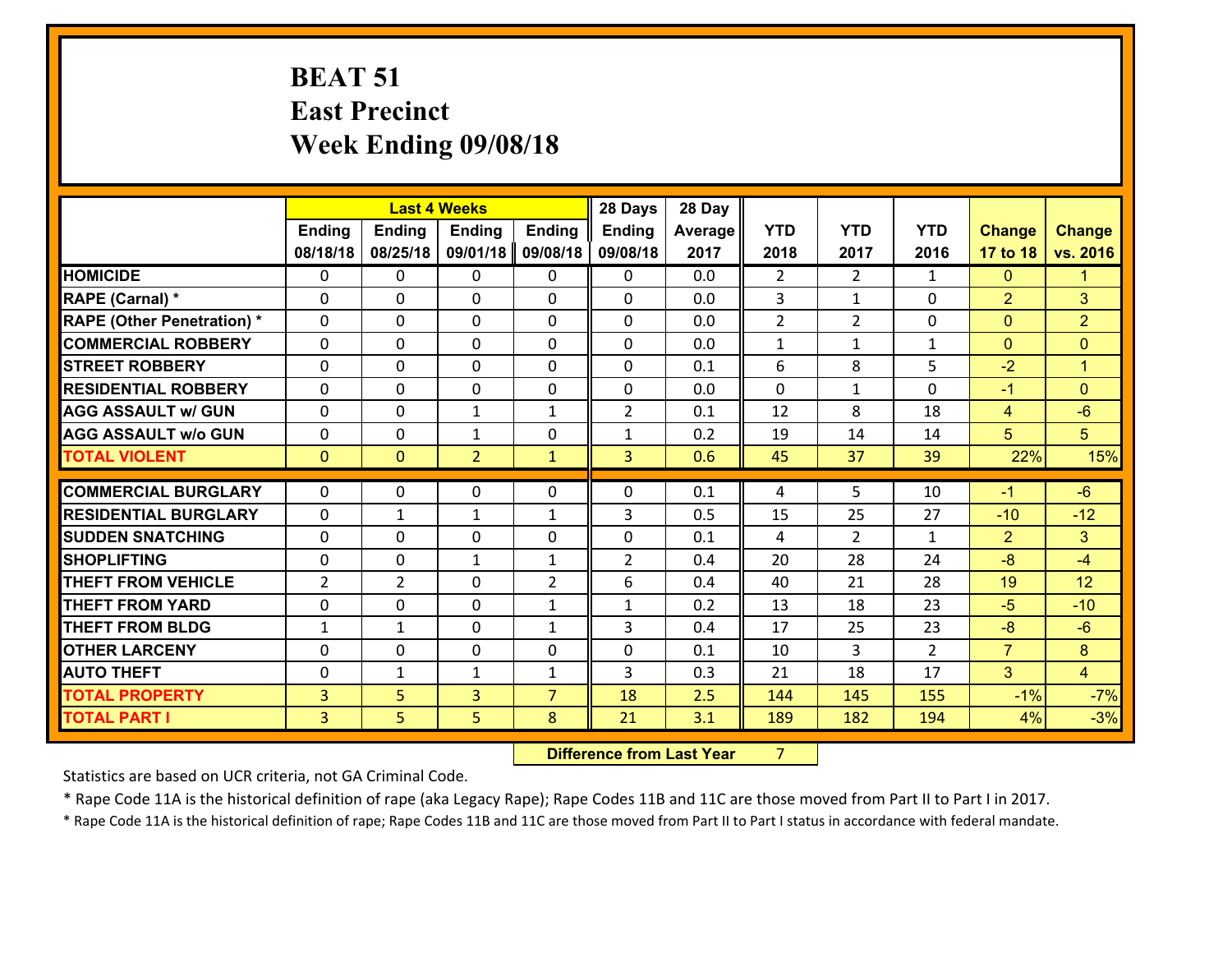# **BEAT 52 East Precinct Week Ending 09/08/18**

|                                   |                | <b>Last 4 Weeks</b> |                |                | 28 Days        | 28 Day  |                |                |                |                      |                |
|-----------------------------------|----------------|---------------------|----------------|----------------|----------------|---------|----------------|----------------|----------------|----------------------|----------------|
|                                   | Ending         | <b>Ending</b>       | <b>Ending</b>  | <b>Ending</b>  | <b>Ending</b>  | Average | <b>YTD</b>     | <b>YTD</b>     | <b>YTD</b>     | <b>Change</b>        | <b>Change</b>  |
|                                   | 08/18/18       | 08/25/18            | 09/01/18       | 09/08/18       | 09/08/18       | 2017    | 2018           | 2017           | 2016           | 17 to 18             | vs. 2016       |
| <b>HOMICIDE</b>                   | $\Omega$       | 0                   | $\Omega$       | 0              | $\Omega$       | 0.0     | $\mathbf{1}$   | $\Omega$       | 3              | 1                    | $-2$           |
| RAPE (Carnal) *                   | $\Omega$       | 0                   | $\mathbf{0}$   | $\Omega$       | 0              | 0.1     | 2              | $\mathbf{1}$   | $\Omega$       | $\blacktriangleleft$ | $\overline{2}$ |
| <b>RAPE (Other Penetration) *</b> | $\Omega$       | 0                   | $\Omega$       | $\Omega$       | 0              | 0.2     | $\Omega$       | $\overline{2}$ | $\Omega$       | $-2$                 | $\mathbf{0}$   |
| <b>COMMERCIAL ROBBERY</b>         | $\mathbf 0$    | 0                   | $\mathbf{0}$   | $\Omega$       | 0              | 0.0     | $\mathbf{1}$   | $\Omega$       | 0              | $\blacktriangleleft$ | $\mathbf{1}$   |
| <b>STREET ROBBERY</b>             | $\mathbf 0$    | 0                   | $\mathbf 0$    | 0              | 0              | 1.1     | 4              | 9              | 16             | $-5$                 | $-12$          |
| <b>RESIDENTIAL ROBBERY</b>        | $\mathbf{0}$   | 0                   | $\Omega$       | 0              | $\Omega$       | 0.3     | $\mathbf 0$    | 3              | $\mathbf{1}$   | $-3$                 | $-1$           |
| <b>AGG ASSAULT w/ GUN</b>         | $\mathbf 0$    | $\mathbf{1}$        | $\mathbf 0$    | $\mathbf{1}$   | $\overline{2}$ | 0.5     | $\overline{7}$ | 6              | 15             | $\blacktriangleleft$ | $-8$           |
| <b>AGG ASSAULT w/o GUN</b>        | $\mathbf 0$    | 0                   | $\mathbf 0$    | $\mathbf{1}$   | $\mathbf{1}$   | 1.2     | 11             | 13             | $\overline{7}$ | $-2$                 | $\overline{4}$ |
| <b>TOTAL VIOLENT</b>              | $\overline{0}$ | $\mathbf{1}$        | $\overline{0}$ | $\overline{2}$ | $\overline{3}$ | 3.4     | 26             | 34             | 42             | $-24%$               | $-38%$         |
| <b>COMMERCIAL BURGLARY</b>        | $\Omega$       | 0                   | $\Omega$       | $\Omega$       | 0              | 0.2     | $\mathcal{L}$  | $\mathbf{1}$   | 5              | 1                    | $-3$           |
| <b>RESIDENTIAL BURGLARY</b>       | $\mathbf 0$    | $\overline{2}$      | 0              | $\mathbf{1}$   | 3              | 2.6     | 38             | 23             | 44             | 15                   | $-6$           |
| <b>SUDDEN SNATCHING</b>           | $\mathbf 0$    | 0                   | $\mathbf 0$    | 0              | 0              | 0.3     | $\mathbf{1}$   | 3              | 0              | $-2$                 | $\mathbf{1}$   |
| <b>SHOPLIFTING</b>                | $\mathbf 0$    | 0                   | $\mathbf 0$    | 0              | $\Omega$       | 0.3     | $\mathcal{L}$  | 3              | $\overline{2}$ | $-1$                 | $\overline{0}$ |
| <b>THEFT FROM VEHICLE</b>         | 3              | 3                   | $\mathbf{1}$   | $\mathbf{1}$   | 8              | 7.2     | 33             | 69             | 33             | $-36$                | $\Omega$       |
| <b>THEFT FROM YARD</b>            | $\mathbf{1}$   | 0                   | $\mathbf 0$    | $\mathbf 0$    | $\mathbf{1}$   | 1.8     | 14             | 17             | 10             | $-3$                 | $\overline{4}$ |
| <b>THEFT FROM BLDG</b>            | $\mathbf 0$    | 0                   | $\mathbf{1}$   | 0              | 1              | 1.3     | 16             | 12             | 24             | $\overline{4}$       | $-8$           |
| <b>OTHER LARCENY</b>              | $\mathbf 0$    | $\mathbf{1}$        | $\mathbf 0$    | 0              | $\mathbf{1}$   | 0.5     | 8              | 5              | 4              | 3                    | $\overline{4}$ |
| <b>AUTO THEFT</b>                 | $\mathbf{1}$   | $\mathbf{0}$        | $\mathbf{0}$   | 0              | $\mathbf{1}$   | 2.5     | 21             | 20             | 21             | $\blacktriangleleft$ | $\overline{0}$ |
| <b>TOTAL PROPERTY</b>             | 5              | 6                   | $\overline{2}$ | $\overline{2}$ | 15             | 16.6    | 135            | 153            | 143            | $-12%$               | $-6%$          |
| <b>TOTAL PART I</b>               | 5              | $\overline{7}$      | $\overline{2}$ | $\overline{4}$ | 18             | 20.0    | 161            | 187            | 185            | $-14%$               | $-13%$         |
|                                   |                |                     |                |                |                |         |                |                |                |                      |                |

 **Difference from Last Year**‐26

Statistics are based on UCR criteria, not GA Criminal Code.

\* Rape Code 11A is the historical definition of rape (aka Legacy Rape); Rape Codes 11B and 11C are those moved from Part II to Part I in 2017.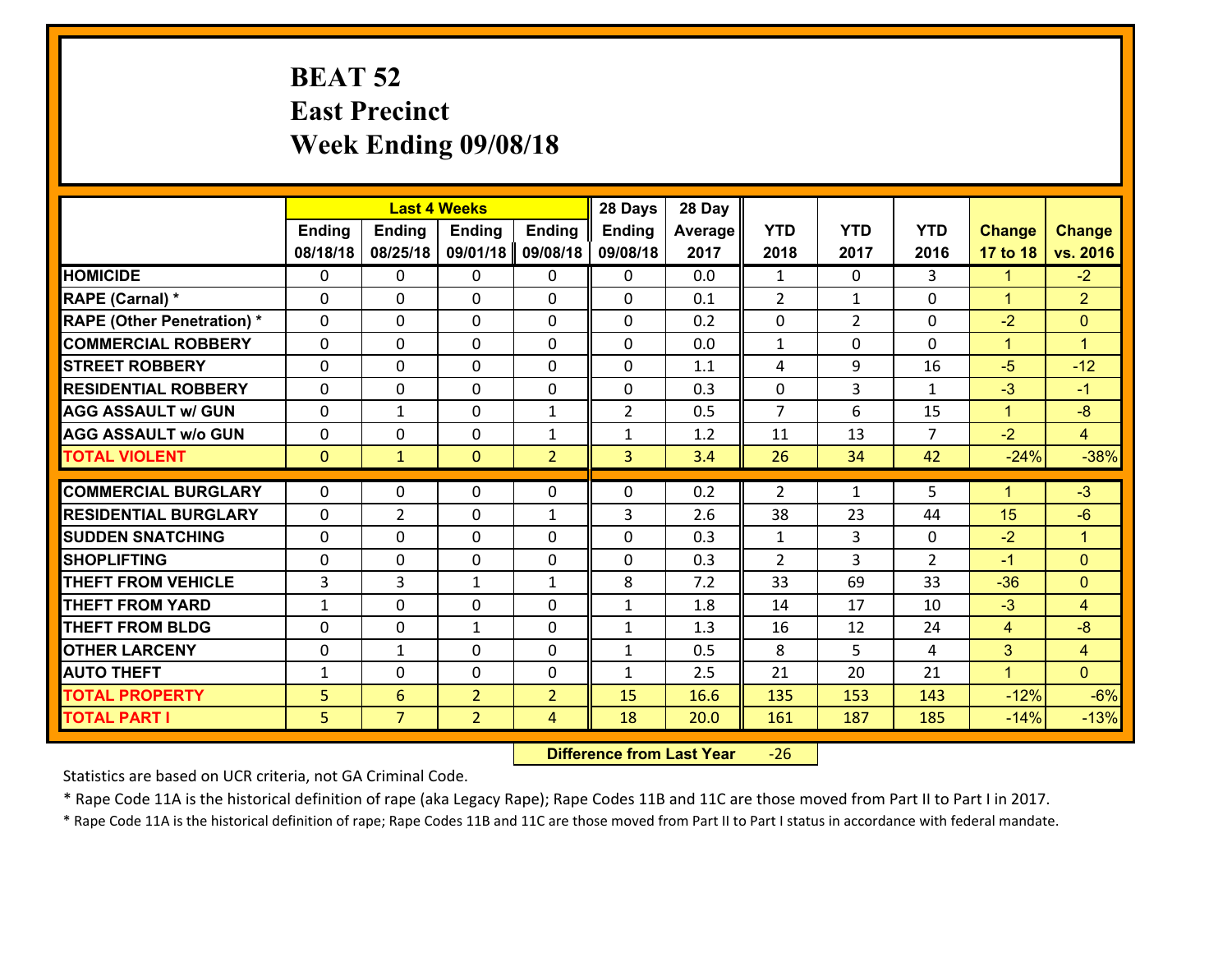#### **BEAT 53 East Precinct Week Ending 09/08/18**

|                                   | <b>Last 4 Weeks</b> |                |                |               | 28 Days        | 28 Day  |              |                |                |                      |                 |
|-----------------------------------|---------------------|----------------|----------------|---------------|----------------|---------|--------------|----------------|----------------|----------------------|-----------------|
|                                   | Ending              | <b>Ending</b>  | <b>Ending</b>  | <b>Ending</b> | <b>Ending</b>  | Average | <b>YTD</b>   | <b>YTD</b>     | <b>YTD</b>     | <b>Change</b>        | <b>Change</b>   |
|                                   | 08/18/18            | 08/25/18       | 09/01/18       | 09/08/18      | 09/08/18       | 2017    | 2018         | 2017           | 2016           | 17 to 18             | vs. 2016        |
| <b>HOMICIDE</b>                   | $\Omega$            | 0              | $\Omega$       | 0             | $\Omega$       | 0.5     | $\Omega$     | 4              | $\mathbf{1}$   | $-4$                 | $-1$            |
| RAPE (Carnal) *                   | $\Omega$            | 0              | $\mathbf{0}$   | $\Omega$      | 0              | 0.1     | 2            | $\mathbf{1}$   | $\overline{2}$ | $\blacktriangleleft$ | $\mathbf{0}$    |
| <b>RAPE (Other Penetration) *</b> | $\Omega$            | 0              | $\Omega$       | $\Omega$      | 0              | 0.2     | $\Omega$     | 3              | 3              | $-3$                 | $-3$            |
| <b>COMMERCIAL ROBBERY</b>         | $\mathbf 0$         | 0              | $\mathbf{0}$   | $\Omega$      | 0              | 0.1     | $\mathbf{0}$ | $\mathbf{1}$   | 0              | $-1$                 | $\mathbf{0}$    |
| <b>STREET ROBBERY</b>             | $\Omega$            | 0              | $\mathbf 0$    | 0             | $\Omega$       | 0.3     | 4            | 3              | 9              | $\blacktriangleleft$ | $-5$            |
| <b>RESIDENTIAL ROBBERY</b>        | $\mathbf{0}$        | 0              | $\Omega$       | 0             | $\Omega$       | 0.2     | $\Omega$     | $\overline{2}$ | $\overline{2}$ | $-2$                 | $-2$            |
| <b>AGG ASSAULT w/ GUN</b>         | $\mathbf 0$         | $\mathbf{1}$   | $\mathbf 0$    | 0             | $\mathbf{1}$   | 1.7     | 12           | 17             | 8              | $-5$                 | $\overline{4}$  |
| <b>AGG ASSAULT w/o GUN</b>        | $\mathbf{1}$        | $\mathbf{1}$   | $\mathbf 0$    | 0             | $\overline{2}$ | 1.2     | 11           | 13             | 4              | $-2$                 | $\overline{7}$  |
| <b>TOTAL VIOLENT</b>              | $\mathbf{1}$        | $\overline{2}$ | $\overline{0}$ | $\mathbf{0}$  | $\overline{3}$ | 4.3     | 29           | 44             | 29             | $-34%$               | 0%              |
| <b>COMMERCIAL BURGLARY</b>        | $\Omega$            | 0              | $\Omega$       | $\Omega$      | 0              | 0.1     | 3            | $\mathbf{1}$   | $\overline{2}$ | $\overline{2}$       | $\mathbf{1}$    |
| <b>RESIDENTIAL BURGLARY</b>       | $\mathbf{1}$        | $\overline{2}$ | $\mathbf 0$    | 0             | 3              | 2.5     | 31           | 21             | 58             | 10                   | $-27$           |
| <b>SUDDEN SNATCHING</b>           | $\mathbf 0$         | 0              | $\mathbf 0$    | 0             | 0              | 0.2     | $\mathbf{1}$ | $\overline{2}$ | 3              | $-1$                 | $-2$            |
| <b>SHOPLIFTING</b>                | $\mathbf 0$         | 0              | $\mathbf 0$    | 0             | 0              | 0.1     | 10           | $\Omega$       | 4              | 10                   | 6               |
| <b>THEFT FROM VEHICLE</b>         | $\mathbf{1}$        | 3              | $\mathbf{1}$   | $\mathbf{1}$  | 6              | 6.3     | 47           | 57             | 41             | $-10$                | $6\overline{6}$ |
| <b>THEFT FROM YARD</b>            | $\mathbf 0$         | 0              | $\mathbf 0$    | $\mathbf 0$   | 0              | 2.2     | 22           | 20             | 14             | $\overline{2}$       | 8               |
| <b>THEFT FROM BLDG</b>            | $\overline{2}$      | 0              | $\mathbf 0$    | 0             | $\overline{2}$ | 4.4     | 28           | 44             | 51             | $-16$                | $-23$           |
| <b>OTHER LARCENY</b>              | $\mathbf 0$         | $\mathbf{1}$   | $\mathbf 0$    | 0             | $\mathbf{1}$   | 0.3     | 9            | 3              | $\mathbf{1}$   | $6^{\circ}$          | 8               |
| <b>AUTO THEFT</b>                 | $\mathbf{1}$        | $\mathbf{0}$   | $\mathbf{0}$   | 0             | $\mathbf{1}$   | 2.7     | 20           | 17             | 27             | $\mathbf{3}$         | $-7$            |
| <b>TOTAL PROPERTY</b>             | 5                   | 6              | $\mathbf{1}$   | $\mathbf{1}$  | 13             | 18.7    | 171          | 165            | 201            | 4%                   | $-15%$          |
| <b>TOTAL PART I</b>               | 6                   | 8              | $\mathbf{1}$   | $\mathbf{1}$  | 16             | 23.0    | 200          | 209            | 230            | $-4%$                | $-13%$          |

 **Difference from Last Year**r -9

Statistics are based on UCR criteria, not GA Criminal Code.

\* Rape Code 11A is the historical definition of rape (aka Legacy Rape); Rape Codes 11B and 11C are those moved from Part II to Part I in 2017.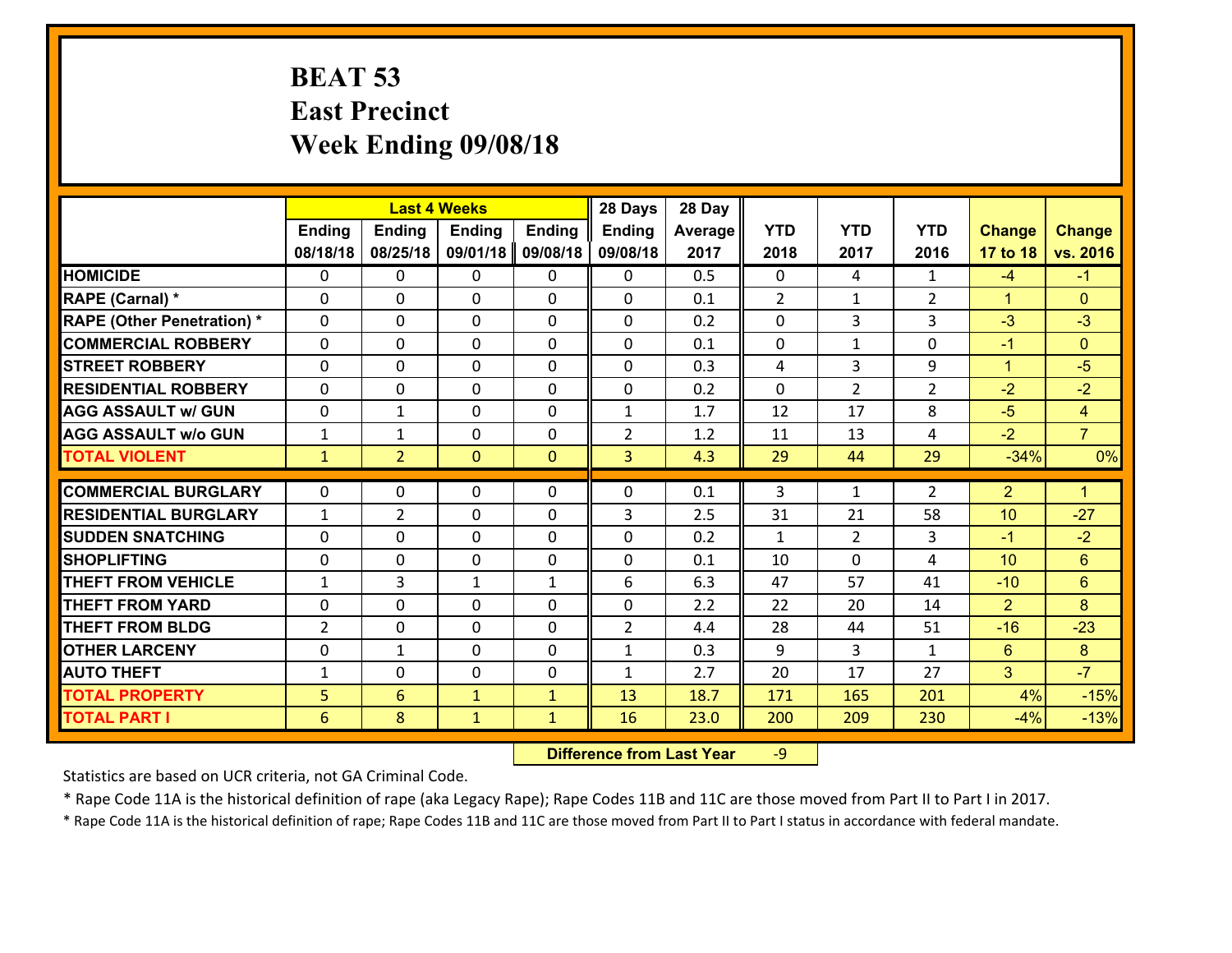## **BEAT 54 East Precinct Week Ending 09/08/18**

|                                   | <b>Last 4 Weeks</b> |                |                |               | 28 Days        | 28 Day  |                |                |                |                |                |
|-----------------------------------|---------------------|----------------|----------------|---------------|----------------|---------|----------------|----------------|----------------|----------------|----------------|
|                                   | <b>Ending</b>       | <b>Ending</b>  | <b>Ending</b>  | <b>Ending</b> | <b>Ending</b>  | Average | <b>YTD</b>     | <b>YTD</b>     | <b>YTD</b>     | <b>Change</b>  | <b>Change</b>  |
|                                   | 08/18/18            | 08/25/18       | 09/01/18       | 09/08/18      | 09/08/18       | 2017    | 2018           | 2017           | 2016           | 17 to 18       | vs. 2016       |
| <b>HOMICIDE</b>                   | $\Omega$            | 0              | 0              | 0             | 0              | 0.2     | 4              | 3              | $\mathbf{1}$   | 1.             | 3              |
| RAPE (Carnal) *                   | $\Omega$            | 0              | $\mathbf{0}$   | 0             | $\Omega$       | 0.1     | $\Omega$       | $\Omega$       | $\mathbf{1}$   | $\mathbf{0}$   | $-1$           |
| <b>RAPE (Other Penetration) *</b> | 0                   | 0              | $\mathbf 0$    | 0             | 0              | 0.1     | $\mathbf{1}$   | 0              | $\mathbf{1}$   | $\mathbf{1}$   | $\overline{0}$ |
| <b>COMMERCIAL ROBBERY</b>         | 0                   | 0              | $\mathbf 0$    | 0             | 0              | 0.9     | 3              | 11             | $\overline{2}$ | $-8$           | $\mathbf{1}$   |
| <b>STREET ROBBERY</b>             | $\mathbf{0}$        | 0              | $\mathbf 0$    | 0             | 0              | 0.8     | $\overline{7}$ | 11             | 17             | $-4$           | $-10$          |
| <b>RESIDENTIAL ROBBERY</b>        | 0                   | 0              | $\mathbf 0$    | $\mathbf{0}$  | 0              | 0.0     | $\overline{2}$ | $\mathbf{0}$   | 3              | $\overline{2}$ | $-1$           |
| <b>AGG ASSAULT w/ GUN</b>         | 0                   | 0              | 1              | 0             | $\mathbf{1}$   | 1.1     | 9              | 13             | 15             | $-4$           | $-6$           |
| <b>AGG ASSAULT w/o GUN</b>        | $\mathbf{1}$        | 0              | 0              | $\mathbf{0}$  | $\mathbf{1}$   | 0.8     | 12             | 10             | 4              | $\overline{2}$ | 8              |
| <b>TOTAL VIOLENT</b>              | $\mathbf{1}$        | $\mathbf{0}$   | $\mathbf{1}$   | $\mathbf{0}$  | $\overline{2}$ | 4.0     | 38             | 48             | 44             | $-21%$         | $-14%$         |
| <b>COMMERCIAL BURGLARY</b>        | $\mathbf{0}$        | 0              | $\mathbf{0}$   | 0             | 0              | 0.7     | 2              | 5.             | 10             | $-3$           | $-8$           |
| <b>RESIDENTIAL BURGLARY</b>       | $\mathbf{1}$        | 0              | 0              | 0             | $\mathbf{1}$   | 5.1     | 42             | 44             | 72             | $-2$           | $-30$          |
| <b>SUDDEN SNATCHING</b>           | $\mathbf{0}$        | 0              | $\mathbf 0$    | 0             | 0              | 0.1     | $\mathbf{0}$   | $\mathbf{0}$   | 0              | $\mathbf{0}$   | $\mathbf{0}$   |
| <b>SHOPLIFTING</b>                | $\overline{2}$      | 1              | $\mathbf 0$    | $\mathbf{1}$  | 4              | 5.0     | 51             | 32             | 55             | 19             | $-4$           |
| <b>THEFT FROM VEHICLE</b>         | 3                   | 0              | 1              | 3             | $\overline{7}$ | 5.3     | 41             | 48             | 50             | $-7$           | $-9$           |
| <b>THEFT FROM YARD</b>            | $\mathbf{1}$        | 0              | 1              | $\mathbf{1}$  | 3              | 2.3     | 24             | 20             | 16             | 4              | 8              |
| <b>THEFT FROM BLDG</b>            | 0                   | 0              | $\mathbf 0$    | $\mathbf{1}$  | $\mathbf{1}$   | 2.3     | 23             | 28             | 30             | $-5$           | $-7$           |
| <b>OTHER LARCENY</b>              | $\mathbf{1}$        | 0              | $\mathbf{1}$   | 0             | $\overline{2}$ | 0.2     | 9              | $\overline{2}$ | 4              | $\overline{7}$ | 5              |
| <b>AUTO THEFT</b>                 | $\mathbf{1}$        | $\mathbf{1}$   | $\overline{2}$ | 0             | 4              | 1.9     | 24             | 29             | 29             | $-5$           | $-5$           |
| <b>TOTAL PROPERTY</b>             | 9                   | $\overline{2}$ | 5              | 6             | 22             | 22.9    | 216            | 208            | 266            | 4%             | $-19%$         |
| <b>TOTAL PART I</b>               | 10                  | $\overline{2}$ | 6              | 6             | 24             | 26.8    | 254            | 256            | 310            | $-1%$          | $-18%$         |

 **Difference from Last Year**‐2

Statistics are based on UCR criteria, not GA Criminal Code.

\* Rape Code 11A is the historical definition of rape (aka Legacy Rape); Rape Codes 11B and 11C are those moved from Part II to Part I in 2017.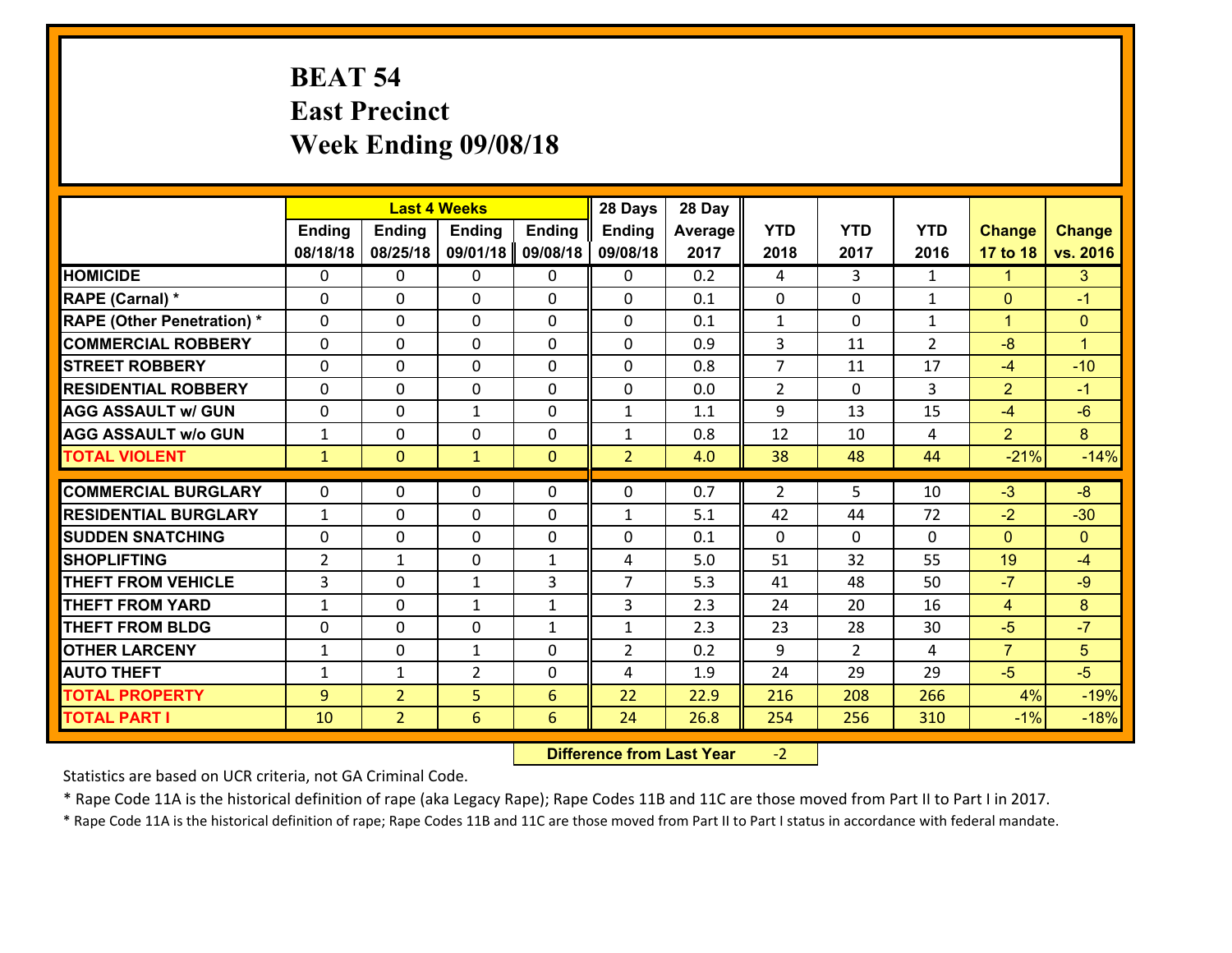#### **BEAT 55 East Precinct Week Ending 09/08/18**

|                                   | <b>Last 4 Weeks</b> |                |                 |                | 28 Days        | 28 Day  |              |                |                |                |                    |
|-----------------------------------|---------------------|----------------|-----------------|----------------|----------------|---------|--------------|----------------|----------------|----------------|--------------------|
|                                   | <b>Ending</b>       | <b>Ending</b>  | <b>Ending</b>   | <b>Ending</b>  | <b>Ending</b>  | Average | <b>YTD</b>   | <b>YTD</b>     | <b>YTD</b>     | <b>Change</b>  | <b>Change</b>      |
|                                   | 08/18/18            | 08/25/18       | 09/01/18        | 09/08/18       | 09/08/18       | 2017    | 2018         | 2017           | 2016           | 17 to 18       | vs. 2016           |
| <b>HOMICIDE</b>                   | $\Omega$            | 0              | 0               | 0              | 0              | 0.0     | 1            | $\Omega$       | 0              | 1              | -1                 |
| RAPE (Carnal) *                   | $\Omega$            | 0              | $\mathbf{0}$    | 0              | $\Omega$       | 0.0     | $\Omega$     | $\Omega$       | $\mathbf{1}$   | $\Omega$       | $-1$               |
| <b>RAPE (Other Penetration) *</b> | 0                   | 0              | $\mathbf 0$     | 0              | 0              | 0.0     | 0            | 0              | $\mathbf{1}$   | $\mathbf{0}$   | $-1$               |
| <b>COMMERCIAL ROBBERY</b>         | 0                   | 0              | $\mathbf 0$     | 0              | 0              | 1.0     | $\mathbf 0$  | 9              | $\overline{2}$ | $-9$           | $-2$               |
| <b>STREET ROBBERY</b>             | 0                   | 0              | $\mathbf 0$     | 0              | 0              | 0.2     | 4            | $\mathbf{1}$   | 5              | 3              | $-1$               |
| <b>RESIDENTIAL ROBBERY</b>        | $\Omega$            | 0              | $\mathbf 0$     | 0              | 0              | 0.0     | $\mathbf 0$  | $\mathbf{1}$   | 0              | $-1$           | $\overline{0}$     |
| <b>AGG ASSAULT w/ GUN</b>         | 0                   | 0              | $\mathbf 0$     | 0              | 0              | 0.5     | 5            | 5              | 5              | $\overline{0}$ | $\overline{0}$     |
| <b>AGG ASSAULT w/o GUN</b>        | 0                   | 0              | $\mathbf 0$     | $\Omega$       | $\mathbf 0$    | 0.5     | 4            | $\overline{2}$ | 5              | $\overline{2}$ | $-1$               |
| <b>TOTAL VIOLENT</b>              | $\mathbf{O}$        | $\overline{0}$ | $\overline{0}$  | $\mathbf{0}$   | $\mathbf{0}$   | 2.2     | 14           | 18             | 19             | $-22%$         | $-26%$             |
| <b>COMMERCIAL BURGLARY</b>        | $\mathbf{0}$        | 0              | $\mathbf{0}$    | 0              | $\Omega$       | 0.3     | 3            | $\mathbf{1}$   | 10             | 2              | $-7$               |
|                                   |                     |                |                 |                |                |         |              |                |                |                |                    |
| <b>RESIDENTIAL BURGLARY</b>       | $\overline{2}$      | 0              | 1               | 0              | 3              | 3.4     | 15           | 39             | 34             | $-24$          | $-19$              |
| <b>SUDDEN SNATCHING</b>           | 0                   | 0              | $\mathbf 0$     | 0              | 0              | 0.2     | $\mathbf{1}$ | 3              | $\Omega$<br>92 | $-2$           | $\mathbf{1}$<br>45 |
| <b>SHOPLIFTING</b>                | 4                   | 5              | 3               | $\overline{3}$ | 15             | 13.8    | 137          | 140            |                | $-3$           |                    |
| <b>THEFT FROM VEHICLE</b>         | 0                   | 3              | $\overline{2}$  | $\overline{2}$ | $\overline{7}$ | 4.1     | 37           | 38             | 53             | $-1$           | $-16$              |
| <b>THEFT FROM YARD</b>            | 0                   | 0              | $\mathbf 0$     | $\mathbf{1}$   | $\mathbf{1}$   | 1.5     | 19           | 15             | 10             | $\overline{4}$ | 9                  |
| <b>THEFT FROM BLDG</b>            | 0                   | 0              | $\mathbf 0$     | $\mathbf{1}$   | $\mathbf{1}$   | 1.5     | 14           | 10             | 27             | $\overline{4}$ | $-13$              |
| <b>OTHER LARCENY</b>              | 0                   | 0              | $\mathbf 0$     | 0              | $\mathbf 0$    | 0.6     | 3            | 6              | 0              | $-3$           | 3                  |
| <b>AUTO THEFT</b>                 | 0                   | 0              | $\mathbf 0$     | $\mathbf{1}$   | $\mathbf{1}$   | 1.7     | 13           | 11             | 25             | $\overline{2}$ | $-12$              |
| <b>TOTAL PROPERTY</b>             | 6                   | 8              | 6               | 8              | 28             | 27.2    | 242          | 263            | 251            | $-8%$          | $-4%$              |
| <b>TOTAL PART I</b>               | 6                   | 8              | $6\overline{6}$ | 8              | 28             | 29.4    | 256          | 281            | 270            | $-9%$          | $-5%$              |

 **Difference from Last Year**‐25

Statistics are based on UCR criteria, not GA Criminal Code.

\* Rape Code 11A is the historical definition of rape (aka Legacy Rape); Rape Codes 11B and 11C are those moved from Part II to Part I in 2017.